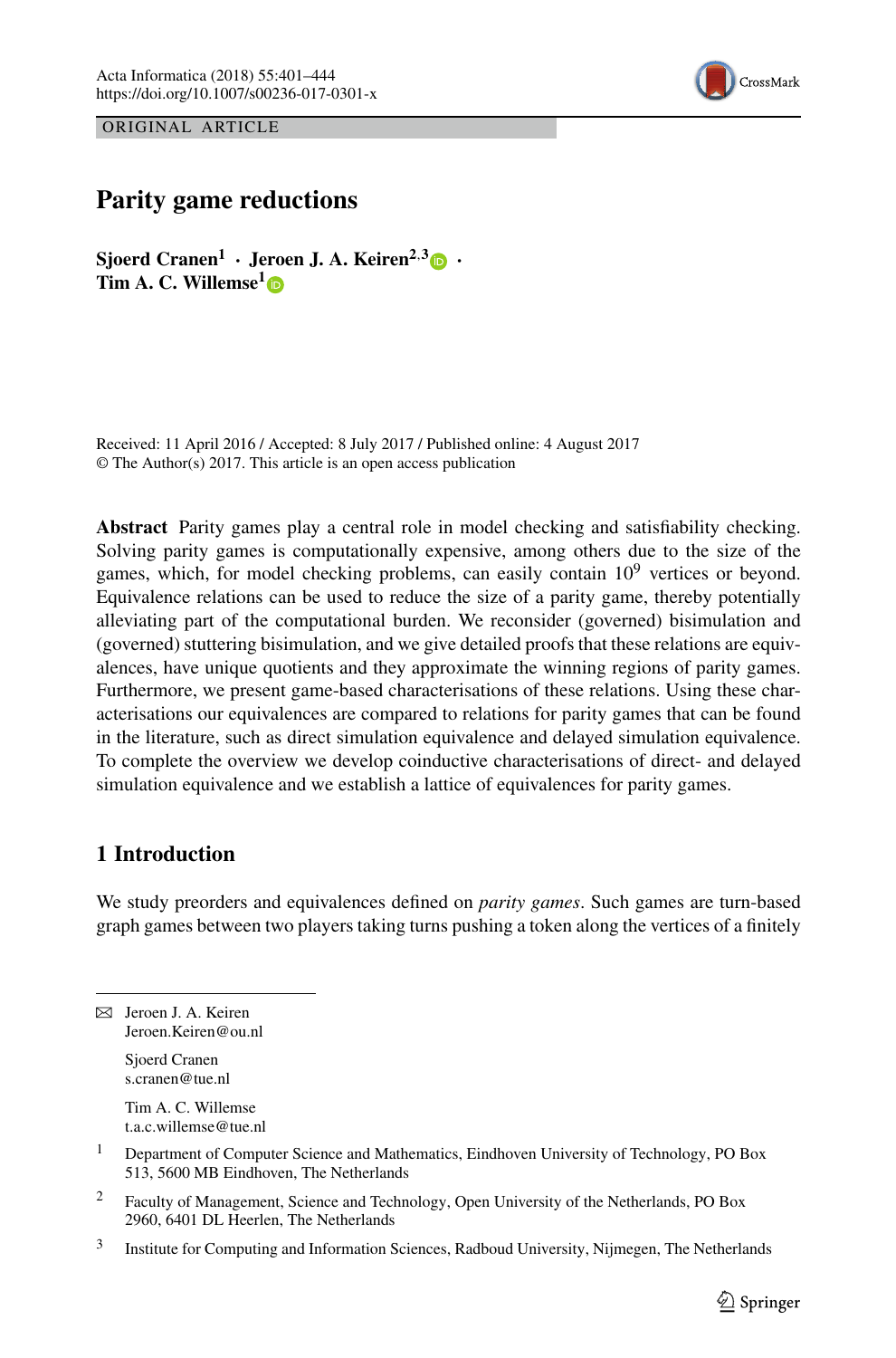coloured graph. These players, called *even* and *odd*, strive to optimise the parity of the dominating colour occurring infinitely often in a play. Parity games appear in the core of various foundational results such as Rabin's proof of the decidability of a monadic secondorder theory. Solving parity games is a computationally expensive but key step in many model checking algorithms [\[18](#page-41-0)[,50,](#page-43-0)[51](#page-43-1)] and synthesis and supervisory control algorithms [\[1](#page-41-1),[2](#page-41-2)[,21\]](#page-42-0).

Parity game solving enjoys a special status among combinatorial optimisation problems, being one of the rare problems in the intersection of the UP and coUP classes [\[35\]](#page-42-1) that is not known to be in P. Despite the continued research effort directed to it, resulting in numerous algorithms for solving parity games, see, *e.g.*, [\[5](#page-41-3)[,6](#page-41-4)[,36,](#page-42-2)[37](#page-42-3)[,44,](#page-42-4)[48](#page-42-5)[–50](#page-43-0),[53](#page-43-2)[,56\]](#page-43-3), no polynomial time algorithm has yet been found.

Orthogonally to the algorithmic improvements, heuristics and static analyses have been devised that may speed up solving, or fully solve parity games that occur in practice [\[20,](#page-42-6) [32,](#page-42-7)[33](#page-42-8)]. Such heuristics work particularly well for verification problems, which give rise to games with only few different priorities. In a similar vein, heuristics based on the intimate ties between temporal logics and bisimulation relations are often exploited to speed-up model checking. First minimising a state space by computing the equivalence quotient and only then analysing this quotient can be an effective strategy, see *e.g.* [\[38\]](#page-42-9).

Given the close connection between parity game solving and model checking, a promising heuristic in this setting is to *reduce* (minimise) a game prior to solving it. Of course, this requires that the winning regions of the original game can be recovered cheaply from the winning regions of the minimised game. Moreover, minimisation makes sense only for equivalence relations that strike a favourable balance between their power to compress the game graph and the computational complexity of quotienting with respect to the equivalence relation. Indeed, in [\[13,](#page-41-5)[42](#page-42-10)] we showed that quotienting using standard strong bisimilarity and stuttering equivalence allow to solve parity games that could not be solved otherwise. Despite the immense reductions that can be obtained for parity games encoding natural decision problems, the results were mixed and, apart from a number of cases that become solvable, there was on average no clear gain from using such relations. It should be noted that the stuttering equivalence experiments in  $[13,14]$  $[13,14]$  were conducted on the benchmarks from  $[40]$  using the Groote-Vaandrager algorithm [\[30\]](#page-42-12) which runs in  $\mathcal{O}(mn)$ , where *m* is the number of edges and *n* is the number of states. A recent improvement on this algorithm, described in [\[31\]](#page-42-13), may very well mean the scale tips in favour of using stuttering equivalence minimisation prior to solving a parity game, as experiments using this  $O(m \log n)$  algorithm have shown speed-ups of several orders of magnitude compared to the  $O(mn)$  algorithm.

Similar observations can be made for *governed bisimilarity* [\[39\]](#page-42-14) (also known as *idempotence-identifying bisimilarity* in [\[42](#page-42-10)]) and *governed stuttering bisimilarity* [\[14\]](#page-41-6), which weaken strong bisimilarity and stuttering equivalence, respectively, by taking the potentials of players into account. Quotienting for these relations relies on the claim that the relations are equivalences.

As a side-note, simulation and bisimulation relations, tailored to parity games, may lead to insights into the core of the parity game solving problem. Indeed, in *e.g.* [\[34\]](#page-42-15), Janin relies on different types of simulations to provide uniform proofs when showing the existence of winning strategies; at the same time he suggests simulation relations may ultimately be used to solve games efficiently.

*Contributions.* In this paper, we revisit the notions of (governed) bisimilarity and (governed) stuttering bisimilarity for parity games from [\[13,](#page-41-5)[14](#page-41-6)[,39](#page-42-14)[,42\]](#page-42-10). Parts of this paper have appeared earlier in *ibid.* In this paper we extend upon these works as follows.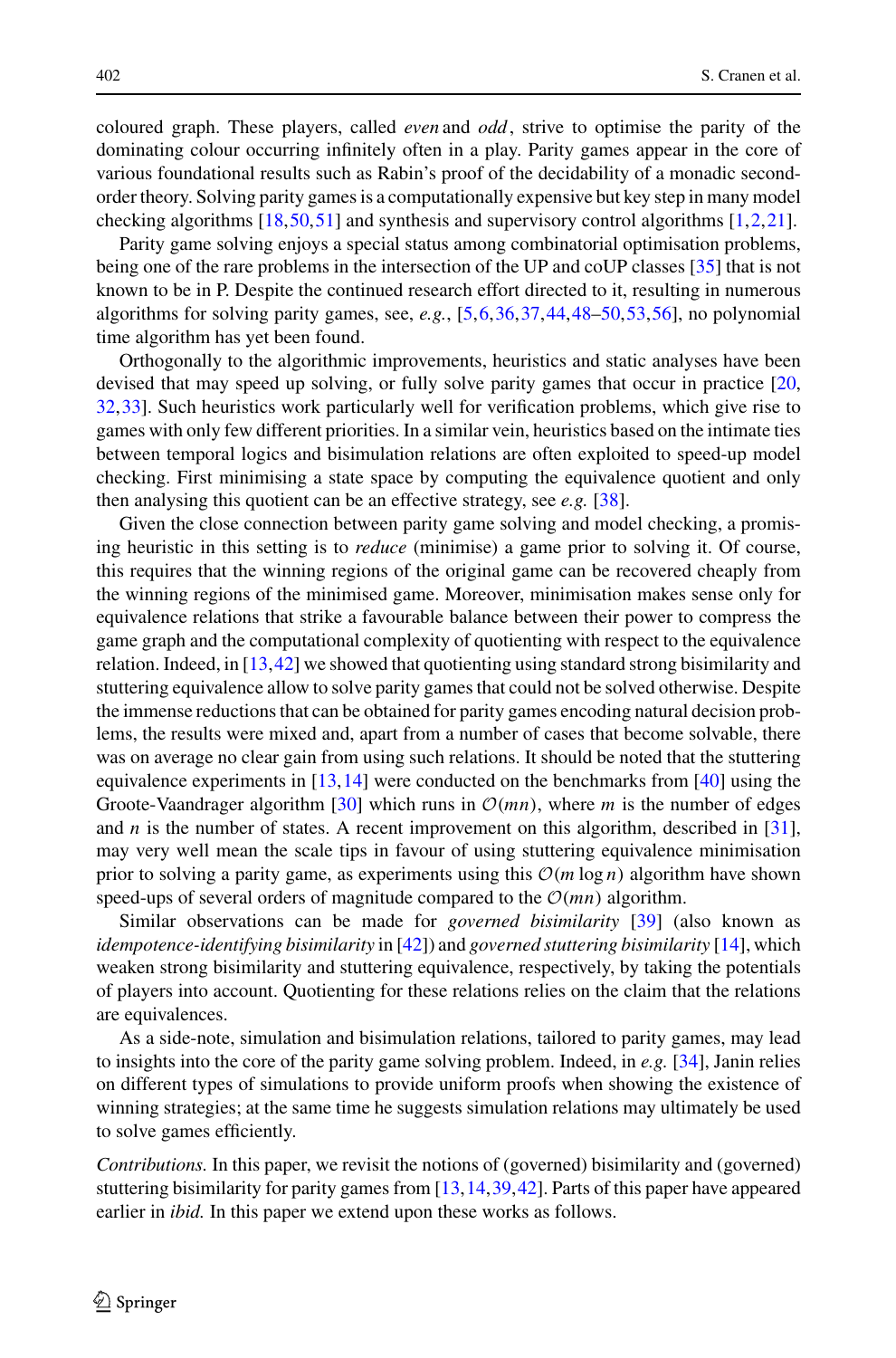We give formal proofs showing that they are indeed equivalence relations and, equally important, that they approximate the winning regions of a parity game, substantiating our claims in the aforementioned papers. Showing that the relations are indeed equivalence relations is technically rather involved, and slight oversights are easily made, see *e.g.* [\[3\]](#page-41-7). The added complexity of working in a setting with two players complicates matters significantly compared to, *e.g.*, the setting of labelled transition systems studied in [\[3\]](#page-41-7).

We furthermore study how our equivalence relations are related to two other notions that have been studied in the context of parity games, *viz. direct simulation* and *delayed simulation* [\[23\]](#page-42-16) and the latter's *even* and *odd*-biased versions. A complicating factor is the fact that these relations have only *game-based* definitions, whereas our equivalences are defined *coinductively*.We mend this by providing alternative coinductive definitions for direct simulation and delayed simulation, inspired by  $[45]$  $[45]$ , and we show that these coincide with their game-based definitions. Likewise, we give game-based definitions for our coinductively defined relations, drawing inspiration from [\[8,](#page-41-8)[55](#page-43-4)], thereby offering a more operational view on our relations.

Finally, we show that, contrary to (even- and odd-biased) delayed simulation equivalence, direct simulation equivalence, governed bisimilarity and governed stuttering bisimilarity have unique quotients, and, in fact, unique *smallest* quotients. As a result, one can reduce a parity game to the point that it contains no redundancy (from the perspective of the equivalence relation).

In this paper, proofs that are straightforward have been sketched or omitted. Detailed versions of these proofs can be found in the preprint [\[15](#page-41-9)]. The proofs of Propositions [7](#page-23-0) and [8](#page-24-0) are non-trivial, but for the sake of readability, the full details of these proofs have been deferred to the "Appendix".

*Related work.* In logic, bisimulation has been used to characterise the subfamily of firstorder logic that is definable in modal logic [\[4](#page-41-10)], and the fragment of monadic second-order logic that is captured by the modal  $\mu$ -calculus. Bisimulation and simulation-like relations, called *consistent correlations* [\[54\]](#page-43-5) and *consistent consequence* [\[25\]](#page-42-18) for PBESs, a fixpointlogic based framework which is closely related to parity games, were imperative to prove the soundness of the syntax-based static analysis techniques described in [\[12,](#page-41-11)[41](#page-42-19)[,46](#page-42-20)[,47\]](#page-42-21). Various simulation relations have been used successfully for minimising Büchi automata, see *e.g.* [\[10](#page-41-12)[,19,](#page-42-22)[43](#page-42-23)].

In the context of process theory, there is an abundance of different simulation and bisimulation relations, allowing to reason about the powers of different types of observers of a system's behaviour, see [\[27](#page-42-24)[,28\]](#page-42-25). Coinductive definitions of weak behavioural equivalences such as stuttering equivalence (which is, essentially, the same as *branching bisimulation* for labelled transition systems) are commonplace, see [\[28\]](#page-42-25) for a comprehensive overview. Typically, these definitions rely on the transitive closure of the transition relation. As argued by Namjoshi [\[45](#page-42-17)], local reasoning, using single steps instead of resorting to transitive closure, typically leads to simpler arguments. He therefore introduced well-founded bisimulation, a notion equivalent to stuttering bisimulation which solely relies on local reasoning by introducing a well-founded order into the relation. Still, at its basis, well-founded bisimulation only serves to show the reachability of some pair of related vertices. In our coinductive characterisation of the delayed simulation of  $[23]$ , we use Namjoshi's ideas. However, we need to factor in that in delayed simulation each step on one side must be matched by exactly one step on the simulating side.

There are only a few documented attempts that provide game-based definitions for weak behavioural equivalences. Yin et al. [\[55\]](#page-43-4) describe branching bisimulation games for normed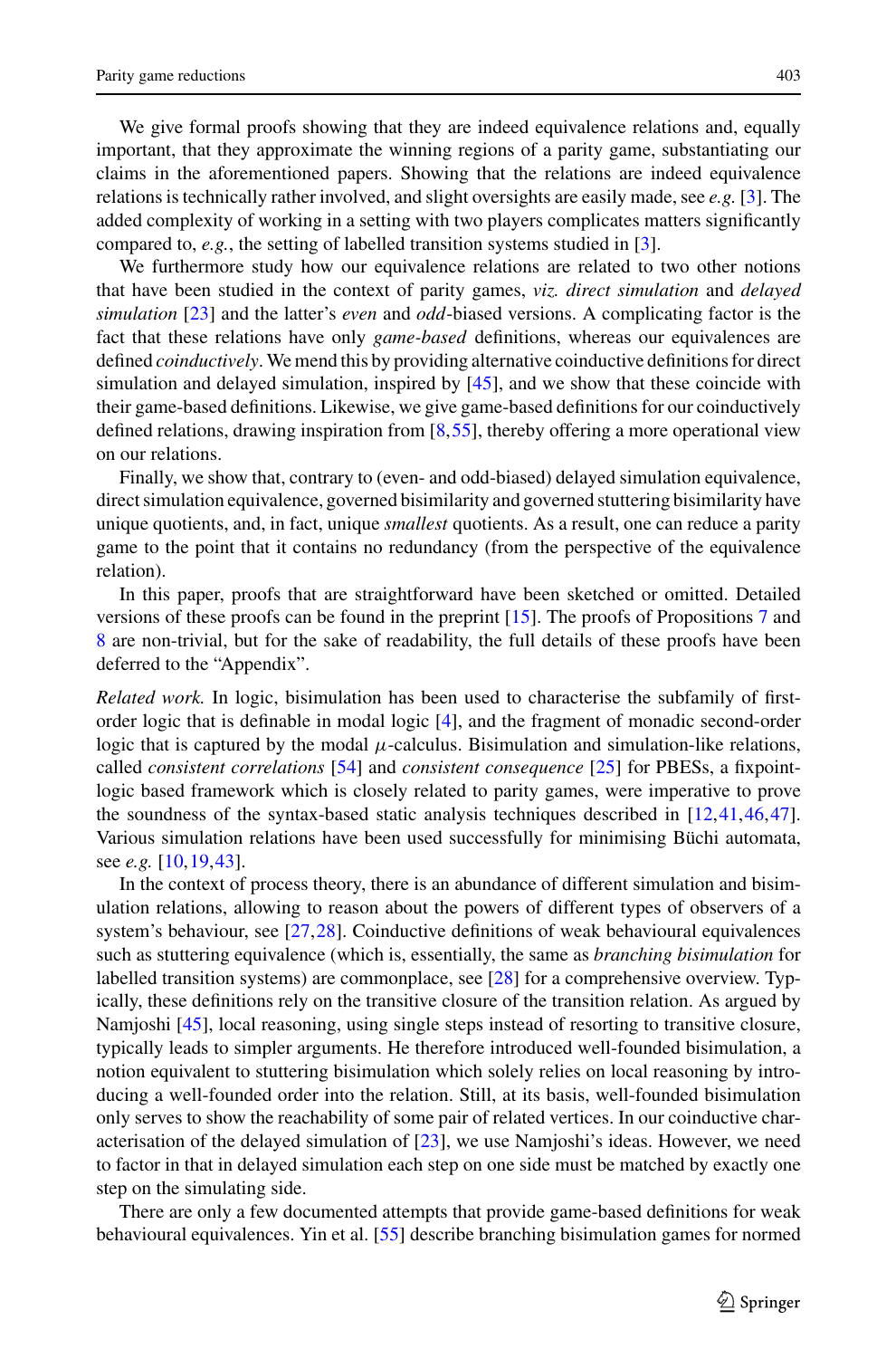process algebra. A game-based characterisation of divergence-blind stuttering bisimulation was provided by Bulychev et al. [\[8](#page-41-8)]. Neither of these definitions is easily extended to the setting of governed stuttering bisimulation for parity games. In particular, the latter definition is only sound for transition systems that are free of divergences and requires a separate preprocessing step to deal with these. Recently, in [\[16](#page-41-13)] we developed a game-based characterisation of branching bisimulation (with explicit divergence) that does not need such a preprocessing step. Our game-based characterisation of governed stuttering bisimulation is based on the same ideas, but requires extensions to the two-player setting of parity games.

*Structure of the paper.* Parity games are introduced in Sect. [2.](#page-3-0) In Sect. [3,](#page-5-0) we introduce notation that facilitates us to define preorders and equivalences on parity games and we state several basic results concerning this notation. A technical overview of the relations studied in the remainder of the paper, and how these are related is presented in Sect. [4.](#page-7-0) In Sect. [5](#page-9-0) we study direct simulation, delayed simulation and its biased versions and in Sect. [6](#page-16-0) we study governed bisimulation and governed stuttering bisimulation. Quotienting, for all involved equivalences that admit unique quotients, is discussed in Sect. [7](#page-25-0) and in Sect. [8](#page-29-0) we return to, and substantiate, the overview we presented in Sect. [4.](#page-7-0) We wrap up with conclusions and an outlook for future work in Sect. [9.](#page-33-0)

## <span id="page-3-0"></span>**2 Parity games**

A parity game is a two-player graph game, played by two players *even* and *odd* (denoted  $\Diamond$ and  $\Box$ ) on a total directed graph in which the vertices are partitioned into two sets, one for each player, and in which a natural priority is assigned to every vertex. The game is played by placing a token on some initial vertex, and if the token is on a vertex owned by player *even* , then she moves the token to a successor of the current vertex (likewise for vertices owned by *odd*). The infinite *play* that results from playing such moves indefinitely is won by player *even* if and only if the least priority on play has even parity. The game is formally defined as follows.

**Definition 1** (*Parity game*) A parity game is a directed graph ( $V, \rightarrow, \Omega, \mathcal{P}$ ), where

- *V* is a finite set of vertices,
- $-\rightarrow\subset V\times V$  is a total edge relation (*i.e.*, for each  $v\in V$  there is at least one  $w\in V$  such that  $(v, w) \in \rightarrow$ ),
- $\Omega: V \to \mathbb{N}$  is a priority function that assigns priorities to vertices,
- $\mathcal{P}: V \to \{ \Diamond, \Box \}$  is a function assigning vertices to players.

Instead of  $(v, w) \in \rightarrow$  we typically write  $v \rightarrow w$ , and we write  $v^{\bullet}$  for the set  $\{w \in V \mid v \rightarrow w\}$ w). If *i* is a player, then  $\neg i$  denotes the opponent of *i*, *i.e.*,  $\neg \Diamond = \Box$  and  $\neg \Box = \Diamond$ . The function  $P$  induces a partitioning of  $V$  into a set of vertices  $V_{\diamondsuit}$  owned by player *even* and a set of vertices  $V_{\Box}$  owned by player *odd*; we use  $P$  and  $V_{\Diamond}$ ,  $V_{\Box}$  interchangeably. The *reward order* [\[53\]](#page-43-2) on natural numbers is defined such that  $n \le m$  if *n* is even and *m* is odd; or *n* and *m* are even and  $n \leq m$ , or *n* and *m* are odd and  $m \leq n$ . Note that  $n \prec m$  means that *n* is *better than m* for player *even* . Notions min and max are always used with respect to the standard ordering on natural numbers. Finally, we remark that the assumption that the edge relation is total only serves to simplify the theory described in this paper. All results can be generalised to deal with the situation in which one of the players is unable to move.

*Paths.* A sequence of vertices  $v_0 \dots v_n$  for which  $v_m \to v_{m+1}$  for all  $m < n$  is a *path*. The concatenation  $p_1 p_2$  of paths  $p_1$  and  $p_2$  is again a path, provided there is a step from the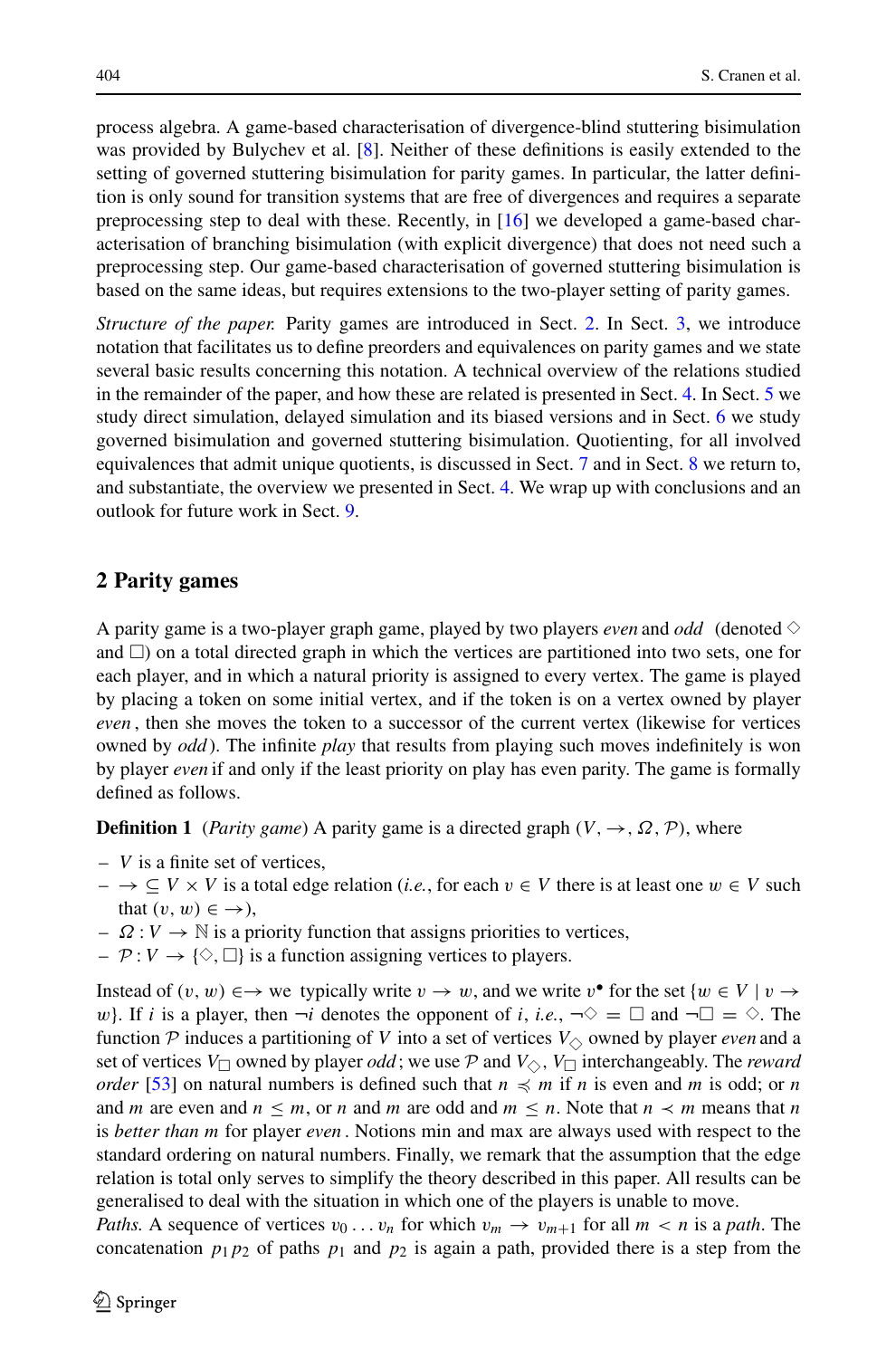last vertex in  $p_1$  to the first vertex in  $p_2$ . Infinite paths are defined in a similar manner. We use  $p[j]$  to denote the *j*th vertex in a path *p*, counting from 0. The set of paths of length *n* starting in v is defined inductively for  $n \geq 1$  as follows:

$$
\Pi^1(v) \stackrel{\Delta}{=} \{v\}
$$
  

$$
\Pi^{n+1}(v) \stackrel{\Delta}{=} \{pu \mid p \in \Pi^n(v) \land p[n-1] \to u\}
$$

The set of infinite paths starting in v is denoted  $\Pi^{\omega}(v)$ , and the set of both finite and infinite paths starting in  $v$  is defined as follows:

$$
\Pi(v) \stackrel{\Delta}{=} \Pi^{\omega}(v) \cup \bigcup_{n \in \mathbb{N}} \Pi^n(v)
$$

*Plays and their winners.* A game starts by placing a token on some vertex  $v \in V$ . Players move the token indefinitely according to the following simple rule: if the token is on some vertex v, player  $\mathcal{P}(v)$  moves the token to some vertex w such that  $v \to w$ . The result is an infinite path *p* in the game graph; we refer to this infinite path as a *play*. The *parity* of the lowest priority that occurs infinitely often on *p* defines the *winner* of the play. If this priority is even, then player  $\diamond$  wins, otherwise player  $\square$  wins.

*Strategies.* A *strategy* for player *i* is a partial function  $\sigma: V^* \to V$ , that is defined only for paths ending in a vertex owned by player *i* and determines the next vertex to be played onto. The set of strategies for player *i* in a game *G* is denoted  $\mathbb{S}_{\mathcal{G},i}^*$ , or simply  $\mathbb{S}_i^*$  if *G* is clear from the context. If a strategy yields the same vertex for every pair of paths that end in the same vertex, then the strategy is said to be *memoryless*. The set of memoryless strategies for player *i* in a game G is denoted  $\mathbb{S}_{\mathcal{G},i}$ , abbreviated to  $\mathbb{S}_i$  when G is clear from the context. A memoryless strategy is usually given as a partial function  $\sigma: V \to V$ .

A strategy  $\sigma \in \mathbb{S}^*_i$  *allows* a path *p* of length *n*, denoted  $\sigma \Vdash p$ , if and only if for all  $j < n-1$ it is the case that if  $\sigma$  is defined for  $p[0] \dots p[j]$ , then  $p[j + 1] = \sigma(p[0] \dots p[j])$ . The definition of *allows* is extended to infinite paths in the obvious manner. We generalise the definition of  $\Pi$  to paths allowed by a strategy  $\sigma$ ; formally, we define:

$$
\Pi_{\sigma}^{n}(v) \stackrel{\Delta}{=} \{p \in \Pi^{n}(v) \mid \sigma \Vdash p\}
$$

The definition for infinite paths is generalised in the same way and denoted  $\Pi^{\omega}_{\sigma}(v)$ . By  $\Pi_{\sigma}(v)$ we denote  $\Pi^{\omega}_{\sigma}(v) \cup \bigcup_{n \in \mathbb{N}} \Pi^{n}_{\sigma}(v)$ , *i.e.*, the set of all finite and infinite paths starting in v and allowed by  $\sigma$ .

A strategy  $\sigma \in \mathbb{S}_i^*$  is said to be a *winning strategy* from a vertex v if and only if *i* is the winner of every infinite path allowed by  $\sigma$ . A vertex is won by player *i* if *i* has a winning strategy from that vertex. Likewise, a strategy  $\sigma \in \mathbb{S}_i^*$  is a *winning strategy* from a set of vertices  $W \subseteq V$  if  $\sigma$  is winning from all  $v \in W$ .

*Solving parity games.* It is well-known that parity games are determined, *i.e.* that each vertex in a game is won by exactly one player, and if a winning strategy for a player exists from a vertex, then also a memoryless strategy exists. This is summarised in the following theorem.

<span id="page-4-0"></span>**Theorem 1** (Memoryless determinacy [\[17\]](#page-41-14)) *For every parity game there is a unique partition*  $(W_{\heartsuit}, W_{\Box})$  such that winning strategies  $\sigma_{\heartsuit} \in \mathbb{S}_{\heartsuit}^*$  from  $W_{\heartsuit}$  and  $\sigma_{\Box} \in \mathbb{S}_{\Box}^*$  from  $W_{\Box}$  exist. *Furthermore, for i*  $\in$  { $\Diamond$ ,  $\Box$ }*, if*  $\sigma_i$   $\in$   $\mathbb{S}_i^*$  *is winning from W<sub>i</sub> a memoryless strategy*  $\psi_i$   $\in$   $\mathbb{S}_i$ *winning from Wi exists.*

The problem of *solving* a parity game is defined as the problem of computing the winning partition  $(W_{\diamondsuit}, W_{\square})$  of a parity game.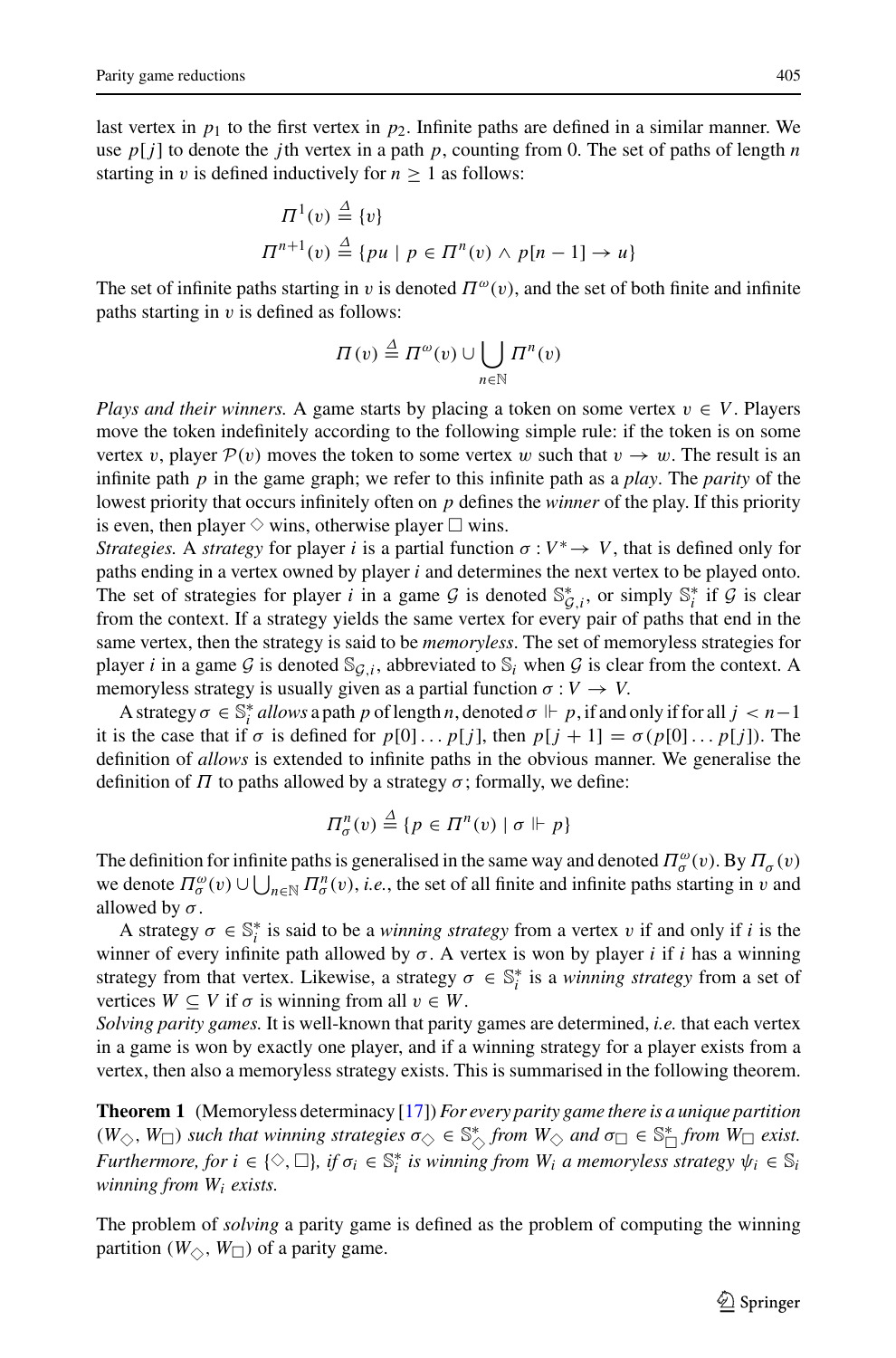## <span id="page-5-0"></span>**3 Notation**

In the remainder of this paper we frequently need to reason about the concept of a player being able to force the play towards a set of vertices. We introduce notation that facilitates such reasoning and we provide some lemmata that express basic properties of parity games in terms of this extended notation. Throughout this section, we fix a parity game  $(V, \rightarrow, \Omega, \mathcal{P})$ . Furthermore, we let *T*,  $U \subseteq V$  be subsets of vertices in the game.

Given a memoryless strategy  $\sigma$ , we introduce a single-step relation  $\sigma \to \subseteq \to$  that contains only those edges allowed by  $\sigma$ :

$$
\sigma \to \stackrel{\Delta}{=} \{(v, u) \in \to | \text{ if } \sigma(v) \text{ is defined then } u = \sigma(v)\}
$$

In other words,  $\sigma \rightarrow$  contains those edges  $(v, u)$  from  $\rightarrow$  for which  $\sigma(v)$  is undefined, or  $\sigma(v)$  is defined and  $u = \sigma(v)$ .

In line with  $v \to u$ , we write  $v_{\sigma} \to u$  if  $(v, u) \in \sigma$   $\to$ . Abstracting from the specific strategy, we write  $v_i \rightarrow u$  iff player *i* has a memoryless strategy  $\sigma$  such that  $v_{\sigma} \rightarrow u$ .

We introduce special notation to express which parts of the graph can be reached from a certain node. We use  $v \mapsto_H T$  to denote that there is a finite path  $v_0 \dots v_n$ , for some *n*, such that  $v = v_0$ ,  $v_n \in T$  and for all  $j < n$ ,  $v_j \in U$ . Conversely,  $v \mapsto U$  denotes the existence of an infinite path  $v_0$   $v_1$ ... for which  $v = v_0$  and for all *j*,  $v_i \in U$ .

We extend this notation to restrict the reachability analysis to plays that can be enforced by a specific player. We say that strategy  $\sigma$  forces the play from v to *T* via *U*, denoted  $v_{\sigma} \mapsto_{U} T$ , if and only if for all plays *p* starting in v such that  $\sigma \Vdash p$ , there exists an *n* such that  $p[n] \in T$ and  $p[j] \in U$  for all  $j \leq n$ . Note that, in particular,  $v_{\sigma} \mapsto_{U} T$  if  $v \in T$ . Similarly, strategy  $\sigma$  forces the play to diverge in *U* from *v*, denoted  $v_{\sigma} \mapsto_{U}$ , if and only if for all such plays *p*,  $p[i] \in U$  for all *j*.

Finally, if we are not interested in a particular strategy, but only in the *existence* of a strategy for a player  $i$  via which certain parts of the graph are reachable from  $v$ , we replace  $\sigma$  by *i* in our notation to denote an existential quantification over memoryless strategies:

<span id="page-5-1"></span>
$$
v_i \mapsto_U T \stackrel{\Delta}{=} \exists \sigma \in \mathbb{S}_i : v_{\sigma} \mapsto_U T \qquad \qquad v_i \mapsto_U \stackrel{\Delta}{=} \exists \sigma \in \mathbb{S}_i : v_{\sigma} \mapsto_U
$$

In the following lemmas and definitions, let  $v \in V$  be a vertex,  $U, T, T' \subseteq V$  be sets of vertices, and *i* a player. The lemma below shows that rather than using memoryless strategies, one may, if needed, use arbitrary strategies when reasoning about  $v_i \mapsto_H T$ .

# **Lemma 1**  $\exists \sigma \in \mathbb{S}_i : v_{\sigma} \mapsto_U T$  *iff*  $\exists \sigma \in \mathbb{S}_i^* : v_{\sigma} \mapsto_U T$ .

*Proof* Observe that the implication from left to right holds by definition. So assume that for some  $\sigma \in \mathbb{S}_i^*$ , we have  $v_{\sigma} \mapsto_U T$ . Note that  $v_{\sigma} \mapsto_U T$  iff  $v_{\sigma} \mapsto U \setminus T$ . The truth value of the latter predicate does not depend on priorities of the vertices and only depends on the edges that originate in  $U \setminus T$ . Therefore, the truth value of this predicate will not change if we apply the following transformation to our graph:

- for all *u* ∉ *U*, replace all outgoing edges by a single edge *u*  $\rightarrow$  *u*.
- $-$  set the priorities for all *u* ∈ *T* to 0 iff *i* =  $\Diamond$  and the priorities of all other vertices to 1 iff  $i = \diamondsuit$ .

Since  $v_{\sigma} \mapsto_{U\setminus T} T$ , vertex v is won by *i* in the resulting graph. As parity games are memoryless determined (Theorem [1\)](#page-4-0), *i* must have a memoryless strategy to move from *U* \ *T* to *T* in the resulting graph. Hence there is some  $\sigma' \in \mathbb{S}_i$  such that  $v_{\sigma'} \mapsto v_{\sigma'} T$  *T* in the resulting graph, but then also  $v_{\sigma'} \mapsto_{U \setminus T} T$  in the original graph, and hence also the required  $v_{\sigma'} \mapsto_{U \setminus T} T$ .  $v_{\sigma'} \mapsto U T$ .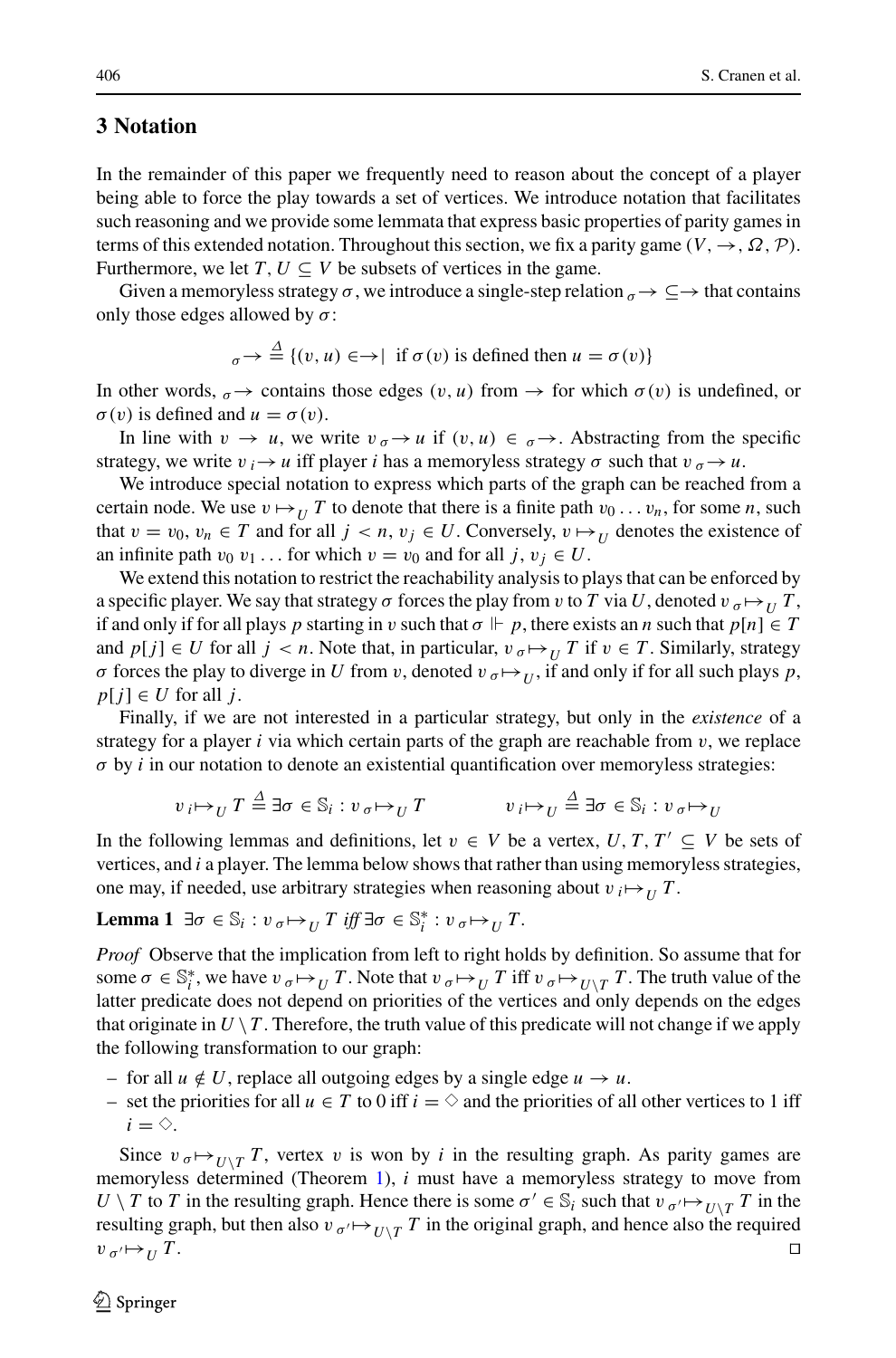The complement of these relations is denoted by a slashed version of the corresponding arrow, *e.g.*,  $\neg v_i \mapsto_H T$  can be written  $v_i \not\leftrightarrow_H T$ . We extend the transition relation of the parity game to sets and to sets of sets in the usual way, *i.e.*, if  $T$  is a set of vertices, and  $U$  is a set of vertex sets, then

$$
v \to T \stackrel{\Delta}{=} \exists u \in T : v \to u \qquad \qquad v \to \mathcal{U} \stackrel{\Delta}{=} v \to \bigcup \mathcal{U}
$$

All other arrow notation is extended in the same way; if a set of sets  $U$  is given as a parameter, it is interpreted as the union of *U*.

The notation  $v_i \mapsto_H T$  is closely related to the notion of *attractor sets* [\[44\]](#page-42-4). In essence, the attractor set  $U^{A}$ ttr<sub>i</sub>(*T*) captures the subset of  $U \cup T$  from which *i* can force the game to  $T \subset V$ , by staying within *U* until *T* is reached.

**Definition 2** (*Attractor set*) We define  $U^{\text{A}} t t r_i(T)$  as  $\bigcup_n U^{\text{A}} t t r_i^n(T)$  where:

$$
vAttr_i^0(T) \stackrel{\Delta}{=} T
$$
  
\n
$$
vAttr_i^{n+1}(T) \stackrel{\Delta}{=} vAttr_i^n(T)
$$
  
\n
$$
\cup \{v \in U \mid \mathcal{P}(v) = i \land \exists v' \in v^{\bullet} : v' \in vAttr_i^n(T)\}
$$
  
\n
$$
\cup \{v \in U \mid \mathcal{P}(v) \neq i \land \forall v' \in v^{\bullet} : v' \in vAttr_i^n(T)\}
$$

The attractor set as defined in [\[44\]](#page-42-4) is obtained for  $U = V$ . Note that *Attr* is a monotone operator; *i.e.* for  $T \subseteq T'$  we have  $\mathcal{U}$ Attr<sub>i</sub>(*T*)  $\subseteq \mathcal{U}$ Attr<sub>i</sub>(*T*'). The correspondence between our 'forcing' arrow notation and the (generalised) attractor is given by the following lemma.

<span id="page-6-0"></span>**Lemma 2** *Let U*,  $T \subseteq V$ *. Then*  $v_i \mapsto H T$  *iff*  $v \in H^1$ *(T)*.

*Proof* We first introduce some additional notation. Let  $v_i \mapsto_U^n T$  denote that there is a  $\sigma \in \mathbb{S}_i$ such that for all  $p \in \prod_{\alpha}^{n+1}(v)$ , there is some  $m \leq n$  such that  $p[m] \in T$ , and  $p[j] \in U$  for all  $j < m$ . Note that  $v_j \mapsto_U T$  iff there is some *n* such that  $v_j \mapsto_U^n T$ . Using induction on *n*, it follows that  $u_i \mapsto_{U}^n T$  iff  $u \in \mathcal{U}$ *Attr*<sup>n</sup> $(T)$  for all *u*. The required property is then a direct consequence.

We are now ready to formalise some intuitions using our notation. The first lemma is essentially about avoiding sets of vertices: it states that if one player can force divergence within a set, then this is the same as saying that the opponent cannot force the play outside this set.

<span id="page-6-1"></span>**Lemma 3**  $v_i \mapsto H_i \iff v_{\neg i} \nleftrightarrow H_i$ 

*Proof* Follows using a similar argument as the proof of Lemma [1.](#page-5-1)

Next, we formalise the idea that if a player can force the play to a first set of vertices, and from there he can force the play to a second set of vertices, then he must be able to force the play to that second set.

<span id="page-6-2"></span>**Lemma 4**  $(v_i \mapsto_U T \land \forall u \in T : u_i \mapsto_U T') \implies v_i \mapsto_U T'$ 

*Proof* By Lemma [2,](#page-6-0)  $\forall u \in T : u_i \mapsto_U T'$  implies  $T \subseteq UAttr_i(T')$ . By monotonicity of Attr we have  $\iota_{U}$ Attr<sub>i</sub>(*T*)  $\subseteq$   $\iota_{U}$ Attr<sub>i</sub>( $U$ Attr<sub>i</sub>(*T*')). Since  $\iota_{U}$ Attr<sub>i</sub>( $T'$ ) =  $\iota_{U}$ Attr<sub>i</sub>( $T'$ ), we thus have  $\iota_{\mathcal{U}}\text{Attr}_i(T) \subseteq \iota_{\mathcal{U}}\text{Attr}_i(T')$ . By the same token, from  $v_i \mapsto_U T$  we find  $v \in \iota_{\mathcal{U}}\text{Attr}_i(T)$ . Combined, we find  $v \in \mathcal{U}$ Attr<sub>i</sub>(T') which, by Lemma [2,](#page-6-0) yields the desired  $v_i \mapsto \mathcal{U}$  T'.  $\Box$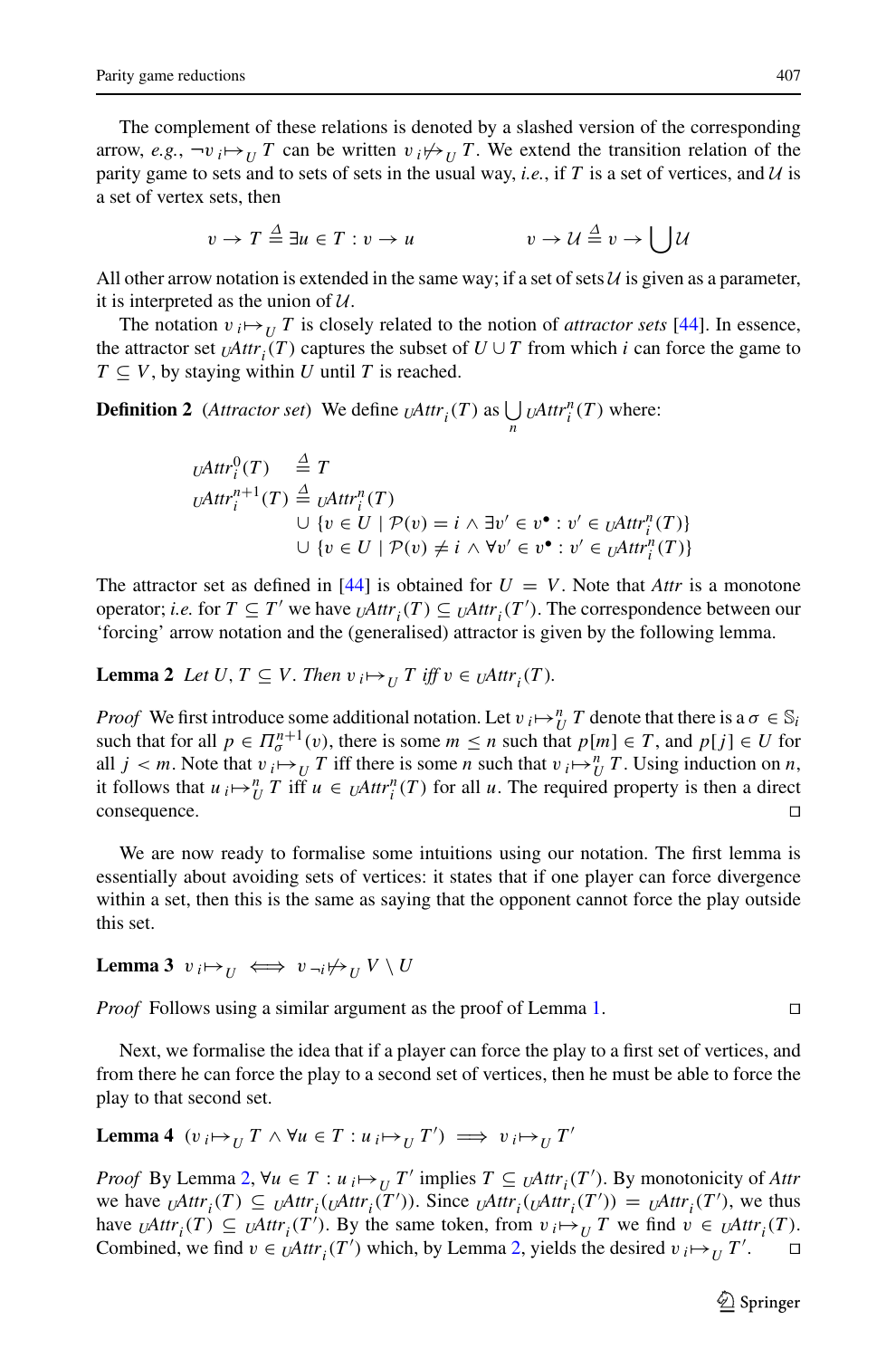Finally, we state two results that relate a player's capabilities to reach a set of vertices *T* to the capabilities of the vertices that are able to leave a set of vertices  $U$  in a single step.

First, we show that if some player *i* can force the play from  $v$  to  $T$  via  $U$ , then either  $i$  own a vertex in *U* with a transition to *T*, or there is vertex owned by  $\neg i$  of which all transitions end up in *T* .

<span id="page-7-1"></span>**Lemma 5** *Let*  $S = \{u \in U \mid u^{\bullet} \cap T \neq \emptyset\}$  *and*  $v \notin T$ . Then  $v_i \mapsto U_i$  *T implies*  $V_i \cap S \neq \emptyset$  *or for some*  $u \in S$ ,  $u^{\bullet} \subseteq T$ .

*Proof* Assume  $v_i \mapsto U_i$  *T* and suppose  $V_i \cap S = \emptyset$ . Assume that for all  $u \in S$ , not  $u^{\bullet} \subseteq T$ . Then  $U\text{Attr}_i(T) = T$  follows from  $S \subseteq V_{\neg i}$ . Since  $v \notin T$  this implies  $v \notin U\text{Attr}_i(T)$ . By Lemma [2](#page-6-0) we then have  $v_i \nleftrightarrow_U T$ . Contradiction. So there is some  $u \in S$  such that  $u^{\bullet} \subset T$ .  $u^{\bullet} \subseteq T$ .

<span id="page-7-2"></span>If player *i* can force the play from  $v$  to  $T$  via  $U$ ,  $U$  and  $T$  do not overlap, and there are no transitions from *U* to  $T \setminus T'$ , then player *i* can also for the play from *v* to  $T'$  via *U*.

**Lemma 6** *For*  $v \in U$ *,*  $v_i \mapsto_H T$  implies  $v_i \mapsto_H T'$  whenever  $T' \subseteq T$ ,  $U \cap T = \emptyset$ *, and*  $w^{\bullet} \subset U \cup T'$  for all  $w \in U$ .

*Proof* Choose  $\sigma \in \mathbb{S}_i$  such that  $v_{\sigma} \mapsto_U T$ , and let p be a path for which  $p[0] = v \in U$  and  $\sigma \Vdash p$ . Then for some  $j > 0$ ,  $p[j] \in T$  and  $p[k] \in U$  (and since  $U \cap T = \emptyset$ ,  $p[k] \notin T$ ) for all  $k < j$ . Since  $p[j-1]$ <sup>o</sup>  $\subseteq U \cup T'$ , also  $p[j] \in T'$  and therefore  $v_{\sigma} \mapsto U T'$ . Thus  $v_i \mapsto U T'.$ . In the contract of the contract of the contract of the contract of the contract of the contract of the contra<br>In the contract of the contract of the contract of the contract of the contract of the contract of the contrac

#### <span id="page-7-0"></span>**4 A lattice of parity game relations**

In the rest of this paper, we study relations on parity games. We forego a formal treatment and present an overview of the studied relations and how these are related in this section. Since we study both relational (or coinductive) and game-based characterisations, we first introduce relations and (bi)simulation games.

### **4.1 Relations**

Let *R* be a relation over a set *V*, *i.e.*  $R \subseteq V \times V$ . For  $v, w \in V$  we write v R w to denote  $(v, w)$  ∈ *R*. For a relation *R* and vertex  $v$  ∈ *V* we define  $v$  *R*  $\stackrel{\Delta}{=}$  { $w$  ∈ *V* |  $v$  *R*  $w$ }, and likewise  $R v \stackrel{\Delta}{=} \{w \in V \mid w \in R v\}$ . We also generalise this notation to sets of vertices such that, for  $U \subseteq V$ ,  $U \cap R \stackrel{\Delta}{=} \bigcup_{u \in U} u \cap R$ , and  $R \cup \stackrel{\Delta}{=} \bigcup_{u \in U} R \cup R$ .

A relation *R* is a *preorder* if it is reflexive and transitive. If, in addition, *R* is symmetric, then it is an *equivalence* relation. Note that for an equivalence relation  $R$ , and vertex  $v \in V$ , we have  $v R = R v$ . In this case we also write  $[v]_R \stackrel{\Delta}{=} \{v \in V \mid v R w\}$ , and call this the *equivalence class* of v under *R*. By abuse of notation, for a subset  $U \subseteq V$ , we write  $[U]_R$ for the set of equivalence classes with respect to *V*, *i.e.* the set  $\{[v]_R \mid v \in U\}$ . The set of equivalence classes of *V* under *R* is denoted  $V_{/R}$ , and defined as  $\{ [v]_R \mid v \in V \}$ .

#### **4.2 (Bi)simulation games**

Some of the relations we consider in this paper are defined using two-player games. The games we consider are, essentially, Ehrenfeucht-Fraïssé games. For an extensive review of their applications in computer science, the interested reader is referred to [\[52\]](#page-43-6).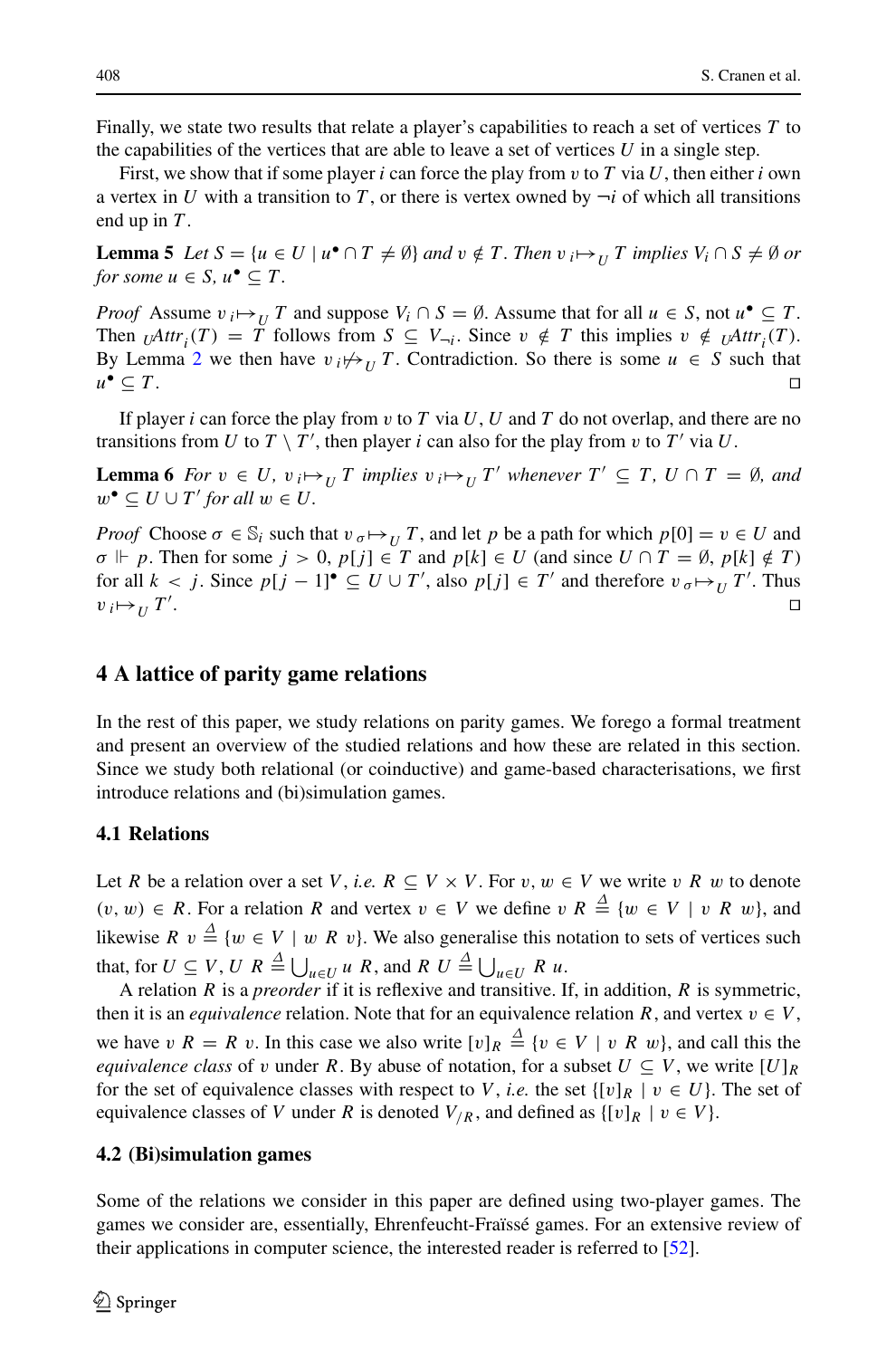Like parity games, the two-player games we use to characterise relations are instances of two-player, infinite-duration games with  $\omega$ -regular winning conditions, that are played on game arenas that can be represented by graphs. Each vertex in these games is assigned to one of two players, *Spoiler* and *Duplicator*. In the game, tokens are passed from one vertex to the next in the following fashion. The player that owns the vertex on which the token currently resides pushes the token to an adjacent vertex. These moves continue as long as possible, possibly forever. The path consisting of the sequences of vertices visited by the token is called a play. The winner of the play is decided depending on the predetermined winning criterion, which differs between the games. We say that a player can win from a given vertex if she has a *strategy* such that any play with the token initially at that vertex will be won by her.

The two-player games are also memoryless determined, *i.e.*, every vertex is won by exactly one player, who also has positional winning strategy. These winning strategies can be efficiently computed while solving the game. We refer to [\[29](#page-42-26)] for an in-depth treatment of the underlying theory.

#### **4.3 Introducing a lattice of equivalences**

Preorders for parity games are particularly (and perhaps only) interesting if they allow one to approximate the winning regions of a game. A preorder *R* approximates the winning region of a game if, whenever v *R* w, and player *even* has a winning strategy from v, then she also has a winning strategy from w. For equivalence relations, this requirement is stronger and often more useful: we require that if  $v R w$ , then *even* has a winning strategy from  $v$  if and only if she has a winning strategy from  $w$ . The finest natural equivalence relation on  $V$  is *graph isomorphism*, denoted ≅.

**Definition 3** (*Isomorphism*) Let  $(V, \rightarrow, \Omega, \mathcal{P})$  be a parity game. Vertices  $v, w \in V$  are *isomorphic*, denoted  $v \cong w$  iff  $\phi(v) = w$  for some bijection  $\phi: V \to V$  that satisfies, for all  $\bar{v} \in V$ :

- $\Omega(\bar{v}) = \Omega(\phi(\bar{v})),$
- $\mathcal{P}(\bar{v}) = \mathcal{P}(\phi(\bar{v}))$ , and
- $\bar{v} \rightarrow \bar{v}'$  if and only if  $\phi(\bar{v}) \rightarrow \phi(\bar{v}')$ .

The coarsest sensible equivalence on parity games is the equivalence induced by the determinacy of parity games, *viz.* the equivalence that exactly relates those vertices won by the same player.

**Definition 4** (*Winner equivalence*) Let  $(V, \rightarrow, \Omega, \mathcal{P})$  be a parity game. Vertices  $v, w \in V$ are *winner equivalent*, denoted  $v \sim_w w$  iff v and w are won by the same player.

Deciding winner equivalence of parity games is equivalent to partitioning the vertices in the parity game into winning sets.

Winner equivalence and isomorphism are the extreme points in the lattice of equivalence relations shown in Fig. [1.](#page-9-1) Between the extremal points in the lattice of Figure [1](#page-9-1) we list the other parity game equivalences that we study in more detail in the subsequent sections

- Strong bisimilarity  $(\triangle)$  [\[39,](#page-42-14)[42](#page-42-10)], see Sect. [6.1;](#page-16-1)
- Strong direct simulation equivalence (≡*sd* ), see Sect. [5.1;](#page-9-2)
- Direct simulation equivalence (≡*<sup>d</sup>* ) [\[23](#page-42-16)[–25\]](#page-42-18), see Sect. [5.1;](#page-9-2)
- Delayed simulation equivalence (≡*de*) [\[23](#page-42-16)], see Sect. [5.2;](#page-12-0)
- Delayed simulation equivalence, *even* -biased (≡*<sup>e</sup> de*) [\[23](#page-42-16)], see Sect. [5.2.1;](#page-15-0)
- Delayed simulation equivalence, *odd*-biased (≡*<sup>o</sup> de*) [\[23\]](#page-42-16), see Sect. [5.2.1;](#page-15-0)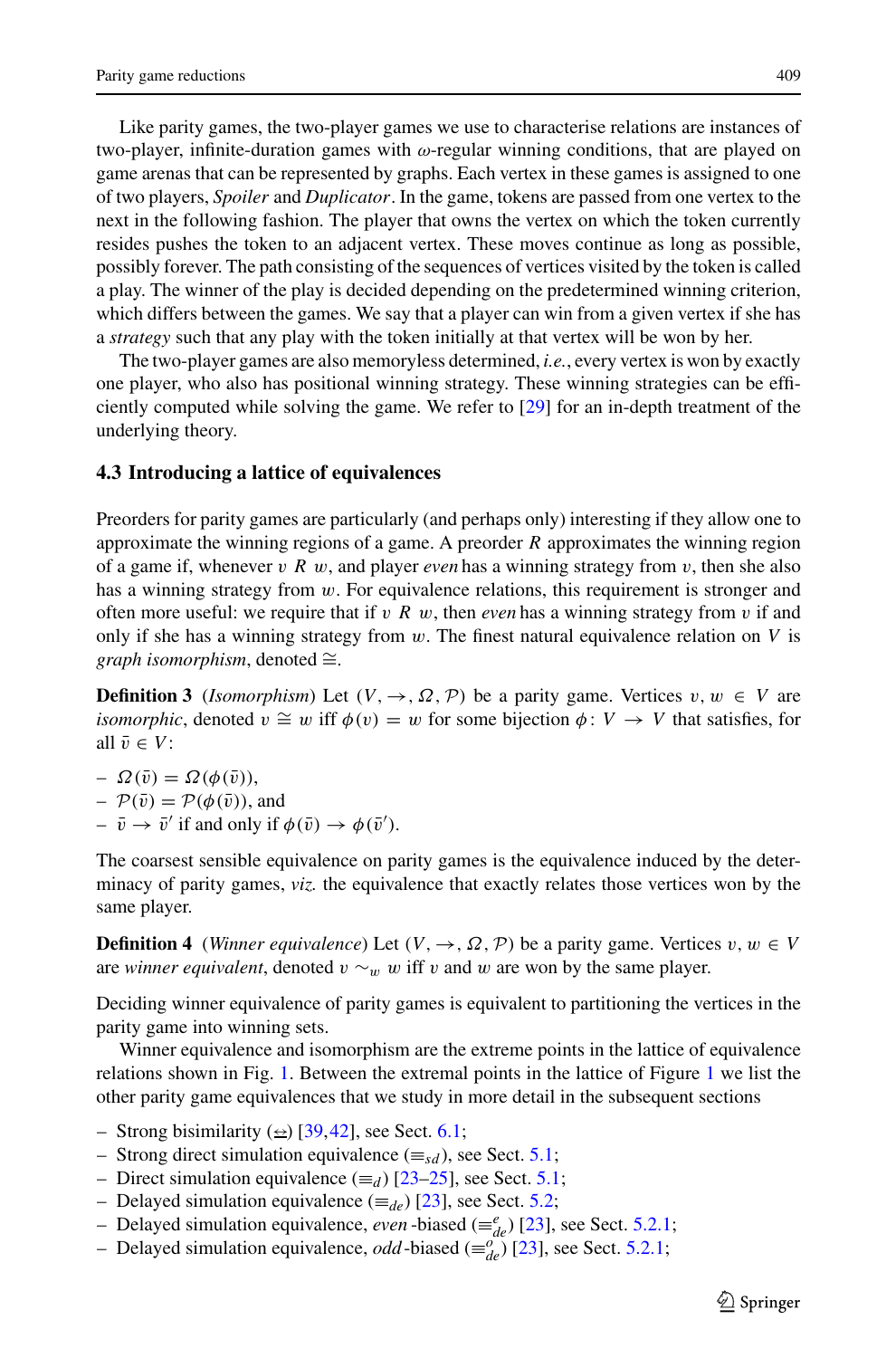

<span id="page-9-1"></span>**Fig. 1** Lattice of equivalences for parity games. The numbers on the edges refer to the legend shown to the right, which in turn refers to the theorems that witness the existence of the edge

- Governed bisimilarity  $(\leftrightarrow)$  [\[39,](#page-42-14)[42](#page-42-10)], see Sect. [6.1;](#page-16-1)
- Stuttering bisimilarity ( $\simeq$ ) [\[13\]](#page-41-5), see Sect. [6.2;](#page-18-0)
- Governed stuttering bisimilarity (∼) [\[14\]](#page-41-6), see Sect. [6.2;](#page-18-0)

In the lattice, an arrow from one equivalence to the other indicates that the first equivalence is finer than the latter. The number on an arrow refers to the theorem in this paper that claims this *strictly finer-than* relation between the equivalences.

The original definitions of the equivalences listed above vary in nature. Strong-, governed-, stuttering-, and governed stuttering bisimilarity are defined coinductively, whereas direct simulation and all variations of delayed simulation are defined as simulation games. Furthermore, the direct- and delayed simulation games define a preorder, whereas the others define an equivalence relation; the preorders are lifted to equivalence relations in the standard way.

# <span id="page-9-0"></span>**5 Direct and delayed simulation equivalence**

We introduce the direct simulation preorder and the induced direct simulation equivalence in Sect. [5.1.](#page-9-2) In Sect. [5.2,](#page-12-0) we recall the delayed simulation preorder, the induced delayed simulation equivalence and two *biased* versions of the delayed simulation preorder and equivalence. Throughout these sections, we assume an arbitrary parity game  $G = (V, \mathcal{C})$  $\rightarrow$ ,  $\Omega$ ,  $\mathcal{P}$ ).

#### <span id="page-9-2"></span>**5.1 Direct simulation and direct simulation equivalence**

Direct simulation is one of the most basic preorders studied for parity games. It is difficult to trace the exact origins of the definition, but it was suggested (though not formally defined)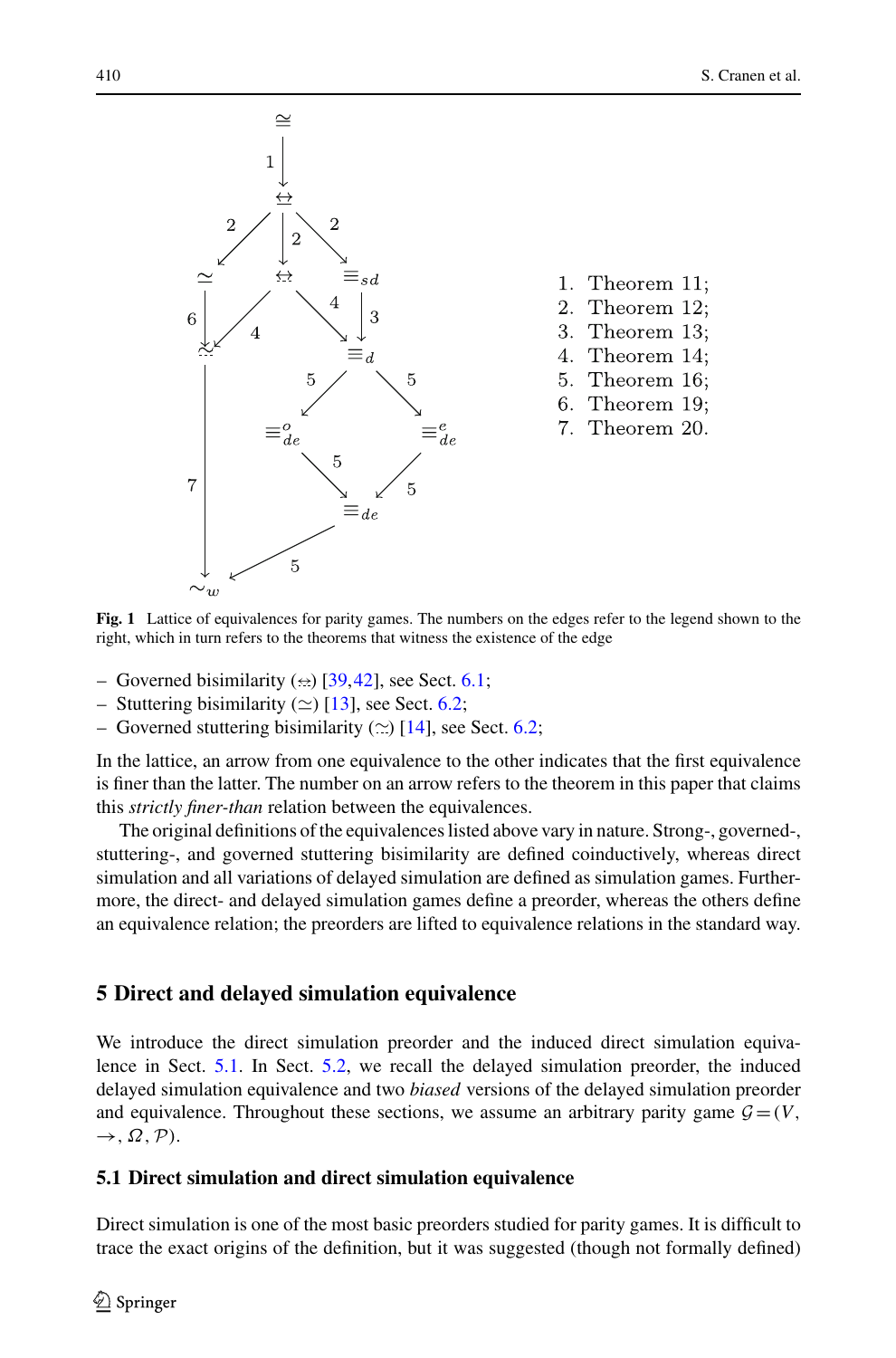<span id="page-10-0"></span>

| <b>Table 1</b> Allowed moves in a<br>(bi)simulation game                  | $\mathcal{P}(v)$ | $\mathcal{P}(w)$ | 1st move | Plays on            | 2nd move | Plays on            |
|---------------------------------------------------------------------------|------------------|------------------|----------|---------------------|----------|---------------------|
|                                                                           |                  |                  |          | $\boldsymbol{\eta}$ |          | w                   |
| Note that when playing on $\nu$ the                                       |                  |                  |          | $\boldsymbol{v}$    |          | $\boldsymbol{w}$    |
| allowed moves are $v \rightarrow v'$ where                                |                  |                  |          | w                   |          | $\boldsymbol{\eta}$ |
| $v \rightarrow v'$ is an edge in the parity<br>game, and likewise for $w$ |                  |                  |          | $\boldsymbol{w}$    |          | $\boldsymbol{\eta}$ |

in [\[23](#page-42-16)] and appeared earlier in the setting of alternating Büchi automata [\[24](#page-42-27)]. We here follow the game-based definition as given in [\[25\]](#page-42-18).

The game is played on pairs of vertices  $(v, w)$ , where *Duplicator* tries to prove that v is simulated by w, and *Spoiler* tries to disprove this fact (hence the names of the players). The game proceeds in rounds, such that either *Duplicator* or *Spoiler* plays first according to the rules in Table [1.](#page-10-0) The player who is to play first, and the vertex on which this player has to play is determined by  $\mathcal{P}(v)$  and  $\mathcal{P}(w)$ , *i.e.* the players that own the parity game vertices that constitute the current configuration. For example, in a configuration  $(v, w)$  with  $P(v) = P(w) = \Box$ , *Spoiler* gets to play first on w by moving to some w' such that  $w \to w'$ in the parity game, and *Duplicator* has to respond from  $v$  by playing to some  $v'$  such that  $v \rightarrow v'$  in the parity game.

The intuition here is as follows. Starting in a pair of vertices  $(v, w)$ , *Spoiler* produces, step by step, an  $\omega$ -word of priorities which it runs as two 'simultaneous plays' from v and w. *Spoiler* gets to control which successor is chosen at *even* vertices reached by the play that started in v, whereas for the play that started in w, *Duplicator* controls the choice of successor for *even* vertices. This is reversed at *odd*vertices, in which case the player hands over control over the play to her opponent who then gets to choose the successor.

Since the game is total, play continues indefinitely, and *Duplicator* wins if she can always match *Spoiler*'s move with the same priority, showing that the states are equivalent. If *Duplicator* cannot always match the priority, this means *Spoiler* found a way to distinguish two vertices. The game is formally defined as follows.

**Definition 5** (*Direct simulation game*) The *direct simulation game* is played on *configurations* drawn from  $V \times V$ , and it is played in rounds. A round of the game proceeds as follows:

- 1. The players move from  $(v, w)$  to  $(v', w')$  such that  $v \to v'$  and  $w \to w'$ , according to the rules in Table [1;](#page-10-0)
- 2. Play continues in the next round from the newly reached position  $(v', w')$ .

An infinite play  $(v_0, w_0), (v_1, w_1), \ldots$  is won by *Duplicator* if  $\Omega(v_i) = \Omega(w_i)$  for all *j*, *i.e.*, *Duplicator* was able to mimic every move from *Spoiler* with a move to a vertex with equal priority. In all other cases *Spoiler* wins the play.

We say that v is *directly simulated* by w, denoted  $v \sqsubseteq_d w$  whenever *Duplicator* has a winning strategy from  $(v, w)$  in the direct simulation game.

*Example 1* In the parity game in Fig. [2,](#page-11-0)  $v_0 \sqsubseteq_d v_1$ . Observe that from  $(v_0, v_1)$ , *Duplicator* can choose both successors in the direct simulation game. We do not have  $v_1 \sqsubseteq_d v_0$ , since from configuration  $(v_1, v_0)$ , *Spoiler*'s move  $v_1 \rightarrow v_3$  cannot be matched from  $v_0$ . Note that additionally we have  $v_0 \sqsubseteq_d v_2$  and  $v_2 \sqsubseteq_d v_0$ , and, of course,  $v_i \sqsubseteq_d v_i$  for all *i*.

Direct simulation is a preorder: reflexivity is easily seen to hold (*Duplicator* can follow a copy-cat strategy), but transitivity is more involved. In the setting of alternating Büchi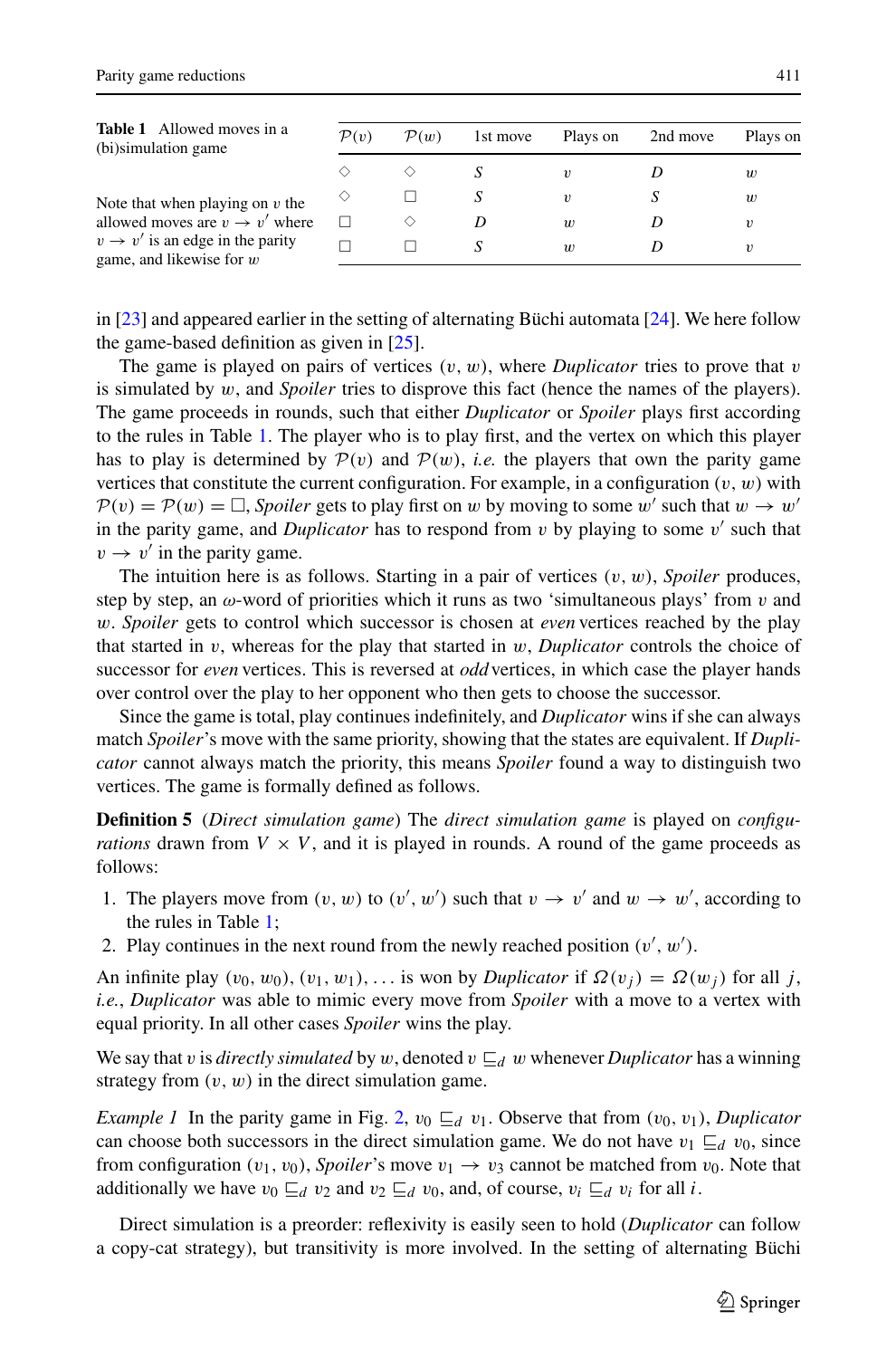<span id="page-11-0"></span>**Fig. 2** Parity game with  $v_0 \sqsubseteq_d v_1, v_0 \sqsubseteq_d v_2, v_2 \sqsubseteq_d v_0$ and for all  $v_i$ ,  $v_i \sqsubseteq_d v_i$ 

automata, direct simulation was shown to be transitive using strategy composition, see [\[22,](#page-42-28) [24\]](#page-42-27). Following essentially the same technique one can show transitivity of direct simulation for parity games.We use the direct simulation preorder to obtain direct simulation equivalence in the standard way.

**Definition 6** (*Direct simulation equivalence* [\[23](#page-42-16)[,25\]](#page-42-18)) Vertices v and w are *direct simulation equivalent*, denoted  $v \equiv_d w$ , iff  $v \sqsubseteq_d w$  and  $w \sqsubseteq_d v$ .

The alternative coinductive definition of direct simulation which we present next, allows for a more straightforward proof of transitivity. Our definition below was taken from [\[26\]](#page-42-29), where it is also referred to as *governed simulation*. Intuitively, if  $v \in V_{\diamondsuit}$ , then for every successor  $v \to v'$ , player even must be able to force to some w' from w in one step, such that  $v'$  *R* w'. The case where  $v \in V_{\square}$  more or less directly reflects the last two cases in Table [1:](#page-10-0) if *Duplicator* owns w, she merely needs to find  $v \to v'$  and  $w \to w'$  such that v' R w', otherwise, for every such w' she needs to find a  $v \to v'$  with  $v' R w'$ .

**Definition 7** (*Direct simulation relation* [\[26](#page-42-29)]) A relation  $R \subseteq V \times V$  is a *direct simulation* if and only if  $v \, R \, w$  implies

- $\Omega(v) = \Omega(w);$
- $-$  if *v* ∈ *V*<sub>◇</sub>, then for each *v'* ∈ *v*<sup>•</sup>, *w* <sub>◇</sub> → *v' R*;
- $-$  if  $v \in V_{\square}$ , then  $w \diamondsuit \rightarrow v^{\bullet} R$ .

We write  $v \leq_d w$ , if and only if there is a direct simulation relation *R* such that v *R* w. Likewise, we write  $v \rightleftarrows_d w$  iff  $v \leq_d w$  and  $w \leq_d v$ .

The theorem below states that the game-based and coinductive definitions of direct simulation coincide.

**Theorem 2** *For all*  $v, w \in V$ *, we have* 

*–*  $v \leq_d w$  *if and only if*  $v \subseteq_d w$ *, and − v*  $\rightleftharpoons_d$  *w if and only if v*  $\equiv_d$  *w.* 

*Proof* For the first part of the statement, both implications follow straightforwardly from the definitions, using a case distinction on the players of  $v$  and  $w$ . The second part then follows from the definitions of  $\equiv_d$  and  $\rightleftarrows_d$ .

<span id="page-11-1"></span>**Proposition 1** *The relations*  $\leq_d$  *and*  $\rightleftarrows_d$  *are a preorder and an equivalence relation, respectively. Moreover,*  $\leq_d$  *itself is a direct simulation relation.* 

*Proof* For transitivity, one can check that for direct simulation relations *R* and *S*, the relation *R* ◦ *S*, defined as *v* (*R* ◦ *S*) *w* iff there is some *u* such that *v R u* and *u S w*, is again a direct simulation relation. simulation relation.

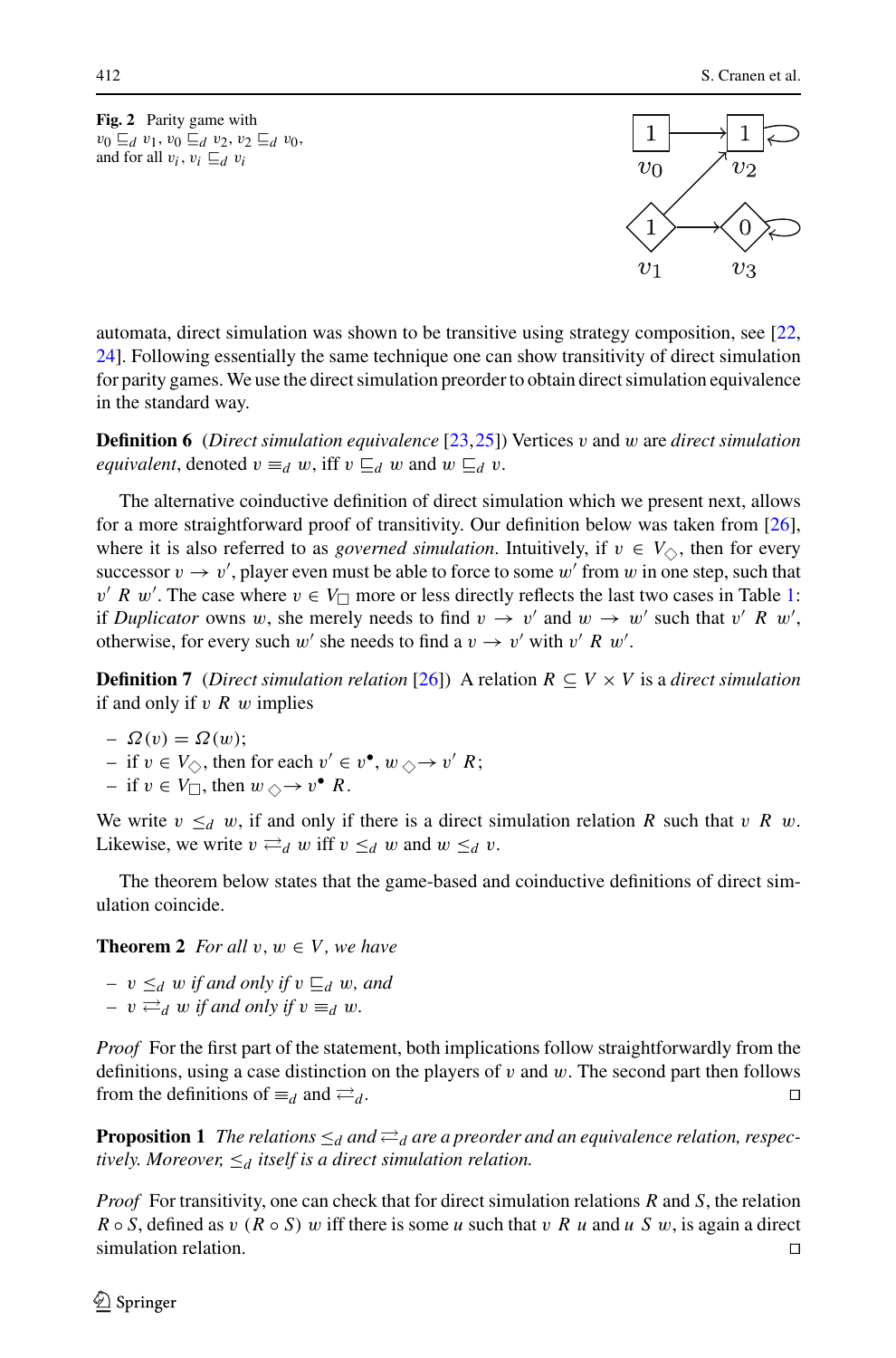*Strong direct simulation.* If we impose an additional constraint on direct simulation, *viz.* we do not allow to relate vertices owned by different players, we obtain the stronger notion *strong direct simulation*. Clearly, this notion again is a preorder. We write  $v \leq_{sd} w$  iff there is some strong direct simulation relation that relates v and w, and we write  $v \equiv_{sd} w$  iff  $v \leq_{sd} w$  and  $w \leq_{sd} v$ . Note that in the parity game in Fig. [2,](#page-11-0) we still have  $v_0 \equiv_{sd} v_2$ , but  $v_0 \not\leq_{sd} v_1$ .

#### <span id="page-12-0"></span>**5.2 Delayed simulation**

Direct simulation equivalence is limited in its capability to relate vertices. The reason for this is that in each step of the simulation game, *Duplicator* is required to match with a move to a vertex with exactly the same priority. Following Etessami et al. [\[19\]](#page-42-22), in [\[23](#page-42-16)], a more liberal notion of simulation called *delayed simulation* is considered. In this notion matching may be delayed. The idea is that in the winning condition of a play of a parity game, only the priorities that occur infinitely often are of importance. Therefore, intuitively it is allowed to delay matching a given (dominating) priority for a finite number of rounds.

The delayed simulation game is, like the direct simulation game, played on an arena consisting of configurations that contain a pair of vertices, and turns are taken according to the same rules, see Table [1.](#page-10-0) These configurations are now extended with a third parameter which is used to keep track of the dominating priority that still needs to be matched by *Duplicator*. We say that this is the *obligation* that still needs to be met by *Duplicator*.

An obligation in a delayed simulation game is either a natural number (corresponding to a priority in the game) or the symbol  $\checkmark$ ; the latter is used to indicate the absence of obligations, signifying that *Duplicator* has matched the dominating priority played by *Spoiler*. We denote the set of obligations by  $K$ . Given two priorities and an existing obligation, a new obligation is obtained using the function  $\gamma : \mathbb{N} \times \mathbb{N} \times K \to K$ . Let  $n, m \in \mathbb{N}$ , and  $k \in K \setminus \{\checkmark\}$ , then  $\gamma$  is defined as follows:

$$
\gamma(n, m, \sqrt{}) = \begin{cases} \sqrt{} & \text{if } m \leq n \\ \min\{n, m\} & \text{otherwise} \end{cases}
$$
\n
$$
\gamma(n, m, k) = \begin{cases} \sqrt{} & \text{if } m \leq n \text{ and } n \leq k, \text{ or} \\ \min\{n, m, k\} & \text{otherwise} \end{cases}
$$

For vertices  $v, w \in V$  and obligations  $k \in K$ , we typically write  $\gamma(v, w, k)$  to denote  $\gamma(\Omega(v), \Omega(w), k)$ .

The intuition behind this update is as follows. Either, with the priorities of the states reached after taking a step, the pending obligation is fulfilled, and the configuration reached by taking a step does itself not give rise to a new obligation, in which case the result is  $\checkmark$ . Otherwise the new obligation is the minimum of the priorities passed to the function, or the current obligation. This represents the dominating priority that still needs to be met by *Duplicator*. Note that there are two ways to fulfil the pending obligation. Either the first argument renders the pending obligation superfluous since it is smaller and odd (corresponding to a vertex with a dominating odd priority), or the second argument is such that it matches the pending obligation (corresponding to a vertex with a dominating even priority).

**Definition 8** (*Delayed simulation game* [\[23\]](#page-42-16)) A *delayed simulation game* is a game played by players *Spoiler* and *Duplicator* on an arena consisting of positions drawn from  $V \times V$ and obligations taken from  $K$ . The game is played in rounds. Assuming  $(v, w)$  is the current position, and *k* the current obligation, a round of the game proceeds as follows: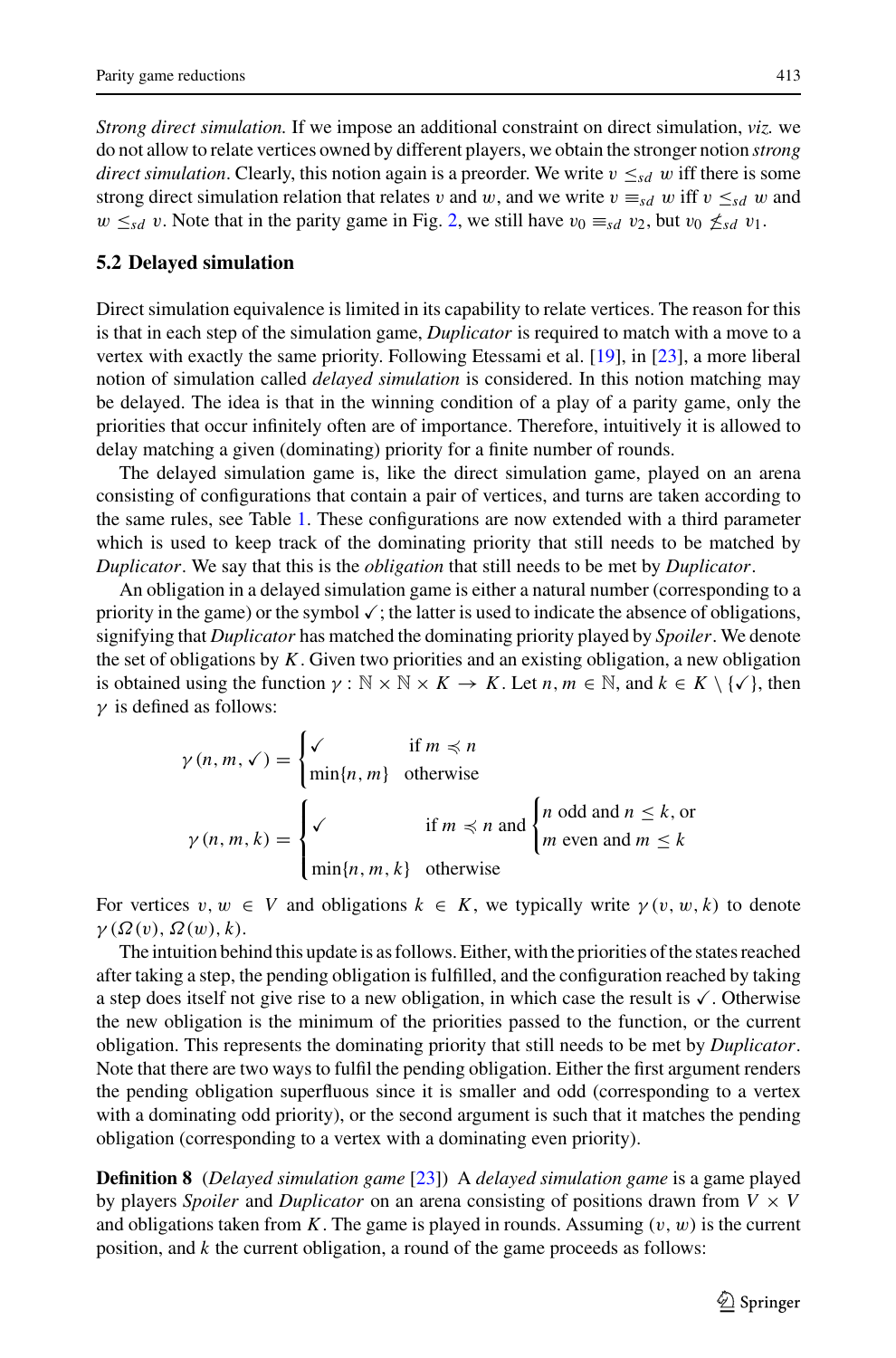<span id="page-13-0"></span>**Fig. 3** Parity game in which all vertices are delayed simulation equivalent



- 1. *Spoiler* and *Duplicator* propose moves  $v \to v'$  and  $w \to w'$  according to the rules in Table [1.](#page-10-0)
- 2. The game continues from  $(v', w')$  with obligation  $\gamma(v', w', k)$ .

An infinite play  $(v_0, w_0, k_0)$ ,  $(v_1, w_1, k_1)$ , ... is won by *Duplicator* iff  $k_i = \checkmark$  for infinitely many *j*. This means that *Duplicator* was always able to eventually fulfil all pending obligations. In all other cases *Spoiler* wins the game.

We say that v is *delayed simulated* by w, denoted  $v \sqsubseteq_{de} w$  just whenever *Duplicator* has a winning strategy from  $(v, w)$  with obligation  $\gamma(v, w, \checkmark)$  in the delayed simulation game.

*Example 2* In the parity game in Fig. [3,](#page-13-0)  $v_i \sqsubseteq_{de} v_j$  for all *i*, *j*. Observe that, with respect to direct simulation, vertices cannot be related to each other.

Delayed simulation is, like direct simulation, a preorder. The proof thereof is substantially more involved than the proof that direct simulation is a preorder, requiring an analysis of 24 cases, some of which are rather intricate. For details, we refer to [\[22](#page-42-28)]; we here only repeat this result.

#### **Proposition 2** *The relation*  $\mathcal{L}_{de}$  *is a preorder.*

We obtain delayed simulation equivalence in the standard way.

**Definition 9** (*Delayed simulation equivalence* [\[23\]](#page-42-16)) Vertices v and w are delayed simulation equivalent, denoted  $v \equiv_{de} w$ , iff  $v \sqsubseteq_{de} w$  and  $w \sqsubseteq_{de} v$ .

Next, we give an alternative, coinductive definition for delayed simulation. Since the moves in the game for delayed simulation and direct simulation match, one may expect that such a characterisation can be obtained by a more-or-less straightforward enhancement of the direct simulation relation. This is partly true: indeed, the moves of the game are captured in a way similar to how this is done for direct simulation. However, the winning condition of delayed simulation requires that infinitely often all obligations are met. This requires 'nonlocal' reasoning that must somehow be captured through a coinductive argument. Meeting an obligation is typically a progress property, requiring an inductive argument rather than a coinductive argument.

To combine both aspects in a single, coinductive definition, we draw inspiration from Namjoshi's notion of well-founded bisimulation [\[45\]](#page-42-17). Well-founded bisimulation is a relation which is equivalent to stuttering equivalence, but which permits local reasoning by introducing a well-foundedness criterion. We use a similar well-foundedness requirement in our coinductive definition, ensuring progress is made towards fulfilling obligations. This moreover requires, as can be expected, that our coinductive relation ranges not only over pairs of vertices but also over obligations. For a relation  $R \subseteq V \times K \times V$ , we write v  $R^k w$  if v and w are related under pending obligation *k*. The well-foundedness restriction thus enables us to express that  $v \, R^k w$  holds if we can build a coinductive argument that ultimately depends on pairs of vertices  $v'$ , w' related under obligation  $\sqrt{\sqrt{x}}$ ,  $v' \cdot R \sqrt{\sqrt{x}}$ 

<span id="page-13-1"></span>**Definition 10** (*Well-founded delayed simulation*) A relation  $R \subseteq V \times K \times V$  is a wellfounded delayed simulation iff there is a well-founded order  $\lt$  on  $V \times V \times K$  such that for all  $v, w \in V$  and  $k \in K$  for which v  $R^k$  w holds, also: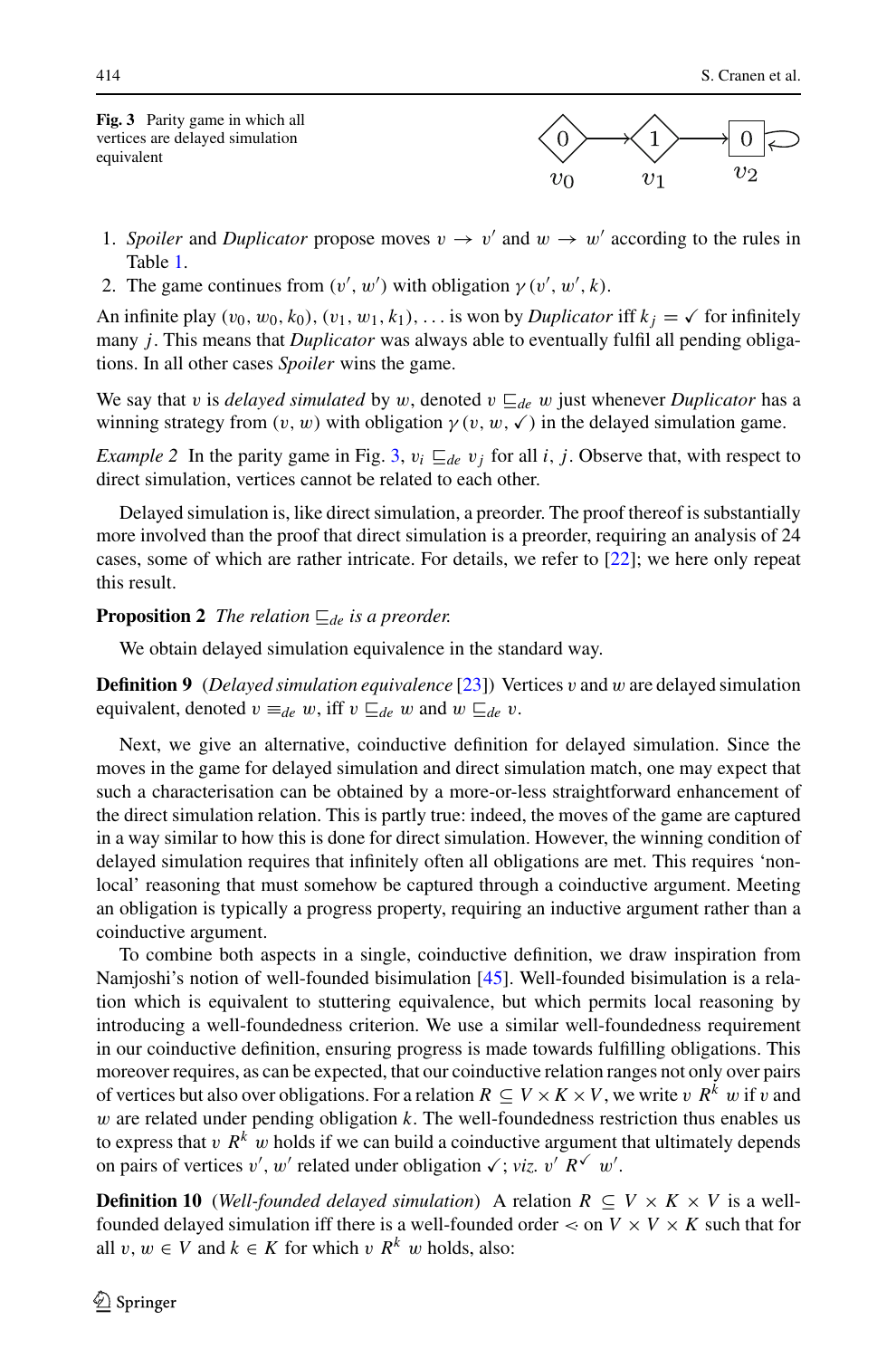- $v \in V$  implies for all  $v' \in v^{\bullet}$ ,  $w \sim v \to \{w' \in V \mid \ell = \gamma(v', w', k) \land v' \mathbb{R}^{\ell} w' \land (k = 0) \}$ ∨ (v , w , ) <·(v, w, *k*))};
- $v \in V$  implies  $w$  <sub>◇</sub> →{ $w' \in V$  | ∃ $v' \in v$ <sup>•</sup> :  $\ell = \gamma(v', w', k) \wedge v'$  *R*<sup>ℓ</sup>  $w' \wedge (k = \checkmark \vee \checkmark)$  $(v', w', \ell) \lessdot (v, w, k))$ .

Vertex v is *well-founded delayed simulated* by w, denoted  $v \leq_{de} w$ , iff there exists a wellfounded delayed simulation *R* such that v  $R^{\gamma(v,w,\mathcal{N})}$  w.

In the remainder of this section we show that this definition is equivalent to the game-based definition. We first show that vertices that are related by well-founded delayed simulation are also related by delayed simulation. Essentially we show that for a pair of related vertices v  $R^{\gamma(v,w,k)}$  w (where R is a well-founded delayed simulation), a winning strategy for *Duplicator* from configuration  $(v, w, \gamma(v, w, k))$  in the delayed simulation game can be inferred. The proof contains two steps: first, we show that the moves in the game are made between configurations that correspond to related vertices, and second we show that when a move is made according to the induced strategy, eventually a configuration with obligation  $\checkmark$  is reached, relying on the well-foundedness of the ordering  $\checkmark$ .

#### <span id="page-14-0"></span>**Lemma 7** *For*  $v, w \in V$ ,  $v \leq_{de} w$  *implies*  $v \sqsubseteq_{de} w$ *.*

*Proof* We prove the stronger statement that if there is a well-founded delayed simulation *R* such that v  $R^{\gamma(v,w,k)}$  w, for  $k \in K$ , then *Duplicator* has a strategy to win the delayed simulation game from  $(v, w, v(v, w, k))$ . The result then follows immediately from the observation that v  $R^{\gamma(v,w,\mathcal{N})}$  w, and hence *Duplicator* wins the game from  $(v, w, \gamma(v, w, \mathcal{N}))$ .

We first show that *Duplicator* has a strategy to move between positions  $(v, w)$  with obligation *k* for which v  $R^k$  w to positions  $(v', w')$  and obligation *k'* for which v'  $R^{k'}$  w'. Assume that v  $R^k$  w. We distinguish four cases based on the owner of v and w.

- $-$  (*v*, *w*) ∈  $V$   $\Diamond$  ×  $V$   $\Diamond$ . In the delayed simulation game, this corresponds to the vertex  $(v, w, k)$ , in which *Spoiler* is to move first. *Spoiler* first plays an arbitrary move  $v \rightarrow$ v'. By definition of the well-founded delayed simulation, there is  $w \to w'$  such that  $v' R^{\gamma(v',w',k)}$  w'; *Duplicator* matches with this w'.
- $-$  (*v*, *w*) ∈ *V*<sub>◇</sub> × *V*<sub>□</sub>. In the delayed simulation game, from position (*v*, *w*, *k*), *Spoiler* is to make both moves, so there is no *Duplicator* strategy to be defined. Observe that wellfounded delayed simulation guarantees that for all  $v \to v'$  and  $w \to w'$ ,  $v' R^{\gamma(v',w',k)} w'$ .
- $-$  (*v*, *w*) ∈ *V* $\cap$  × *V* $\Diamond$ . *Duplicator* plays twice in the delayed simulation game. According to the well-founded delayed simulation, there exist  $v \rightarrow v'$  and  $w \rightarrow w'$  such that  $v'$   $R^{\gamma(v',w',k)}$  *w'*. *Duplicator* plays such moves.
- $-$  (*v*, *w*) ∈ *V* $\Box$  × *V* $\Box$ . In the delayed simulation game, *Spoiler* is to move first, say *w*  $\rightarrow$  *w'*. From the well-founded delayed simulation, we find that for all such moves, there exists some  $v \to v'$  such that  $v' R^{\gamma(v',w',k)}$  w'. *Duplicator* plays to this w'.

It remains to be shown that for all configurations  $(v, w, k)$  such that v  $R^k$  w, this *Duplicator*-strategy is, indeed, winning for *Duplicator*. Observe that it suffices to show that, if  $k \neq \checkmark$ , eventually a configuration  $(v', w', \checkmark)$  is reached. This follows, since in every round in the game above moves are made from  $(v, w, k)$  to  $(v', w', k')$  such that  $(v', w', k') \prec (v, w, k)$ . Since  $\leq$  is a well-founded order, this can only be repeated finitely many times, and eventually all obligations are met. all obligations are met.

Before we show the converse, we first show that a winning strategy for player *Duplicator* in the delayed simulation game induces a well-founded order on those configurations won by *Duplicator*. Essentially this is based on the observation that, since *Duplicator*'s strategy is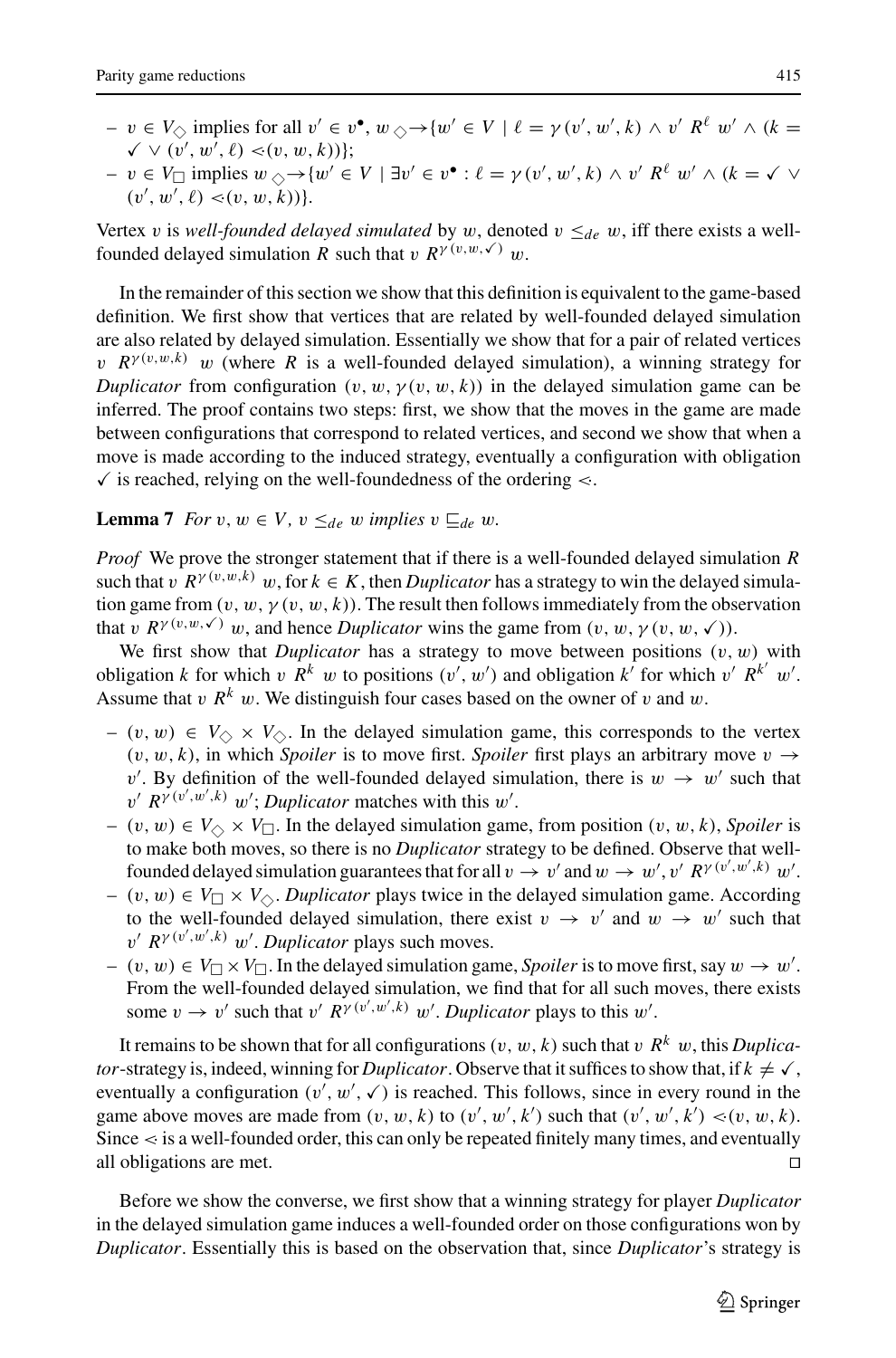<span id="page-15-1"></span>winning from a given configuration, all partial plays starting in that configuration that follow *Duplicator*'s strategy reach a configuration with obligation  $\checkmark$  in a finite number of steps.

**Lemma 8** *The winning strategy for* Duplicator *in the delayed simulation game induces a well-founded order on*  $V \times V \times K$  *for those*  $(v, w, k)$  *for which* Duplicator *wins position* (v, w) *with obligation k.*

*Proof* Observe that the delayed simulation game has a Büchi winning condition. Hence those configurations in the game that *Duplicator* can win, can be won using a memoryless strategy. For the remainder of the proof, fix such a winning memoryless strategy.

For each position  $(v, w)$  and obligation k that is won by *Duplicator*, we extract a finite tree from the solitaire game that is induced by *Duplicator*'s strategy by taking the (infinite) unfolding of the game starting in  $(v, w, k)$ , and pruning each branch at the first node with obligation  $\checkmark$ . Since the strategy is *Duplicator*-winning, this tree is finite. Furthermore, if  $(v, w, k)$  appears in the tree of a different configuration, the subtree rooted in  $(v, w, k)$  in that particular subtree is identical to the tree of  $(v, w, k)$ .

These trees determine a well-founded order  $\langle$  as follows:  $(v', w', \ell) \langle v, w, k \rangle$  iff the height of the tree rooted in  $(v', w', \ell)$  is less than that of the tree rooted in  $(v, w, k)$ .

<span id="page-15-2"></span>The following corollary immediately follows from the existence of the well-founded order.

**Corollary 1** *In the delayed simulation game, for every position* (v, w) *with obligation k from which* Duplicator *has a winning strategy, if the game proceeds according to this strategy to some position*  $(v', w')$  *with obligation*  $\ell = \gamma(v', w', k)$ *, we have*  $k = \ell$  *or*  $(v', w', \ell)$  $\prec$  $(v, w, k)$ .

<span id="page-15-3"></span>Finally, we show that any delayed simulation is also a well-founded delayed simulation.

**Lemma 9** *For*  $v, w \in V$ ,  $v \sqsubseteq_{de} w$  *implies*  $v \leq_{de} w$ *.* 

*Proof* The relation  $R \subseteq V \times K \times V$  defined as v  $R^k$  w if *Duplicator* wins the delayed simulation game from  $(v, w)$  with obligation  $k$  is a well-founded delayed simulation. This result follows from two observations. First, a well-founded order on configurations won by *Duplicator* exists, according to Lemma [8.](#page-15-1) Second, that the transfer condition is satisfied follows from the *Duplicator*-winning strategy in the delayed simulation game, using a straightforward case distinction the players of related vertices. Furthermore, in every step, the well-founded order on configurations won by *Duplicator* decreases in every step according to Corollary [1.](#page-15-2)  $\Box$ 

The following theorem, stating that delayed simulation and well-founded delayed simulation coincide, now follows directly.

**Theorem 3** *For all*  $v, w \in V$  *we have*  $v \sqsubseteq_{de} w$  *if and only if*  $v \leq_{de} w$ *.* 

*Proof* Follows immediately from Lemmata [7](#page-14-0) and [9.](#page-15-3)

#### <span id="page-15-0"></span>*5.2.1 Biased delayed simulations.*

As observed in [\[23](#page-42-16)], quotienting is problematic for delayed simulation: no sensible definition of quotienting appears to exist such that it guarantees that the quotient is again delayed simulation equivalent to the original game. Fritz and Wilke 'mend' this by introducing two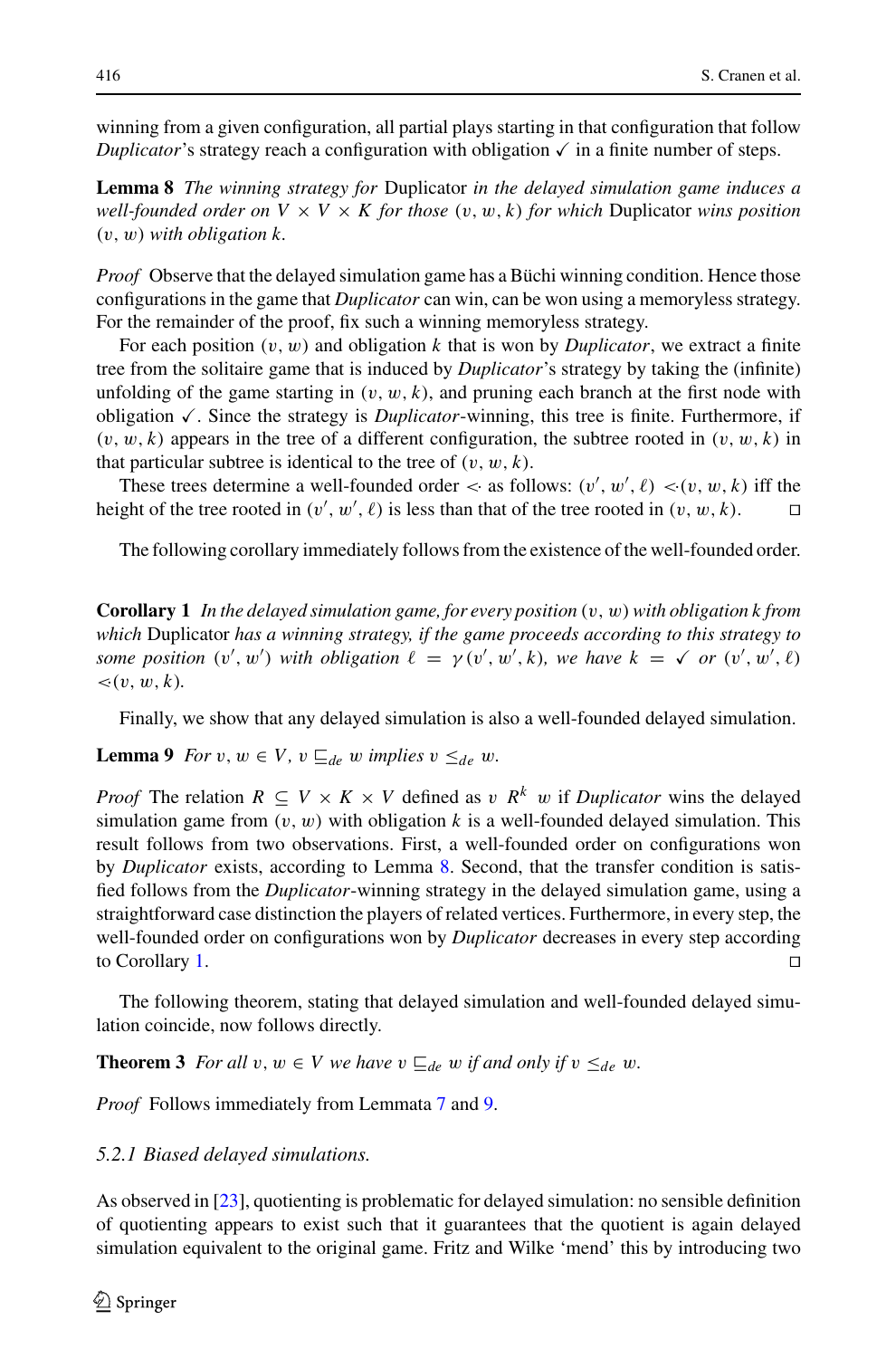variations (so called *biased* delayed simulations) on delayed simulation which do permit some form of quotienting although these are not unique. We briefly describe these variations below.

*Even-biased delayed simulation.* The even-biased delayed simulation game, and its coinductive variant, are identical to their delayed simulation and well-founded delayed simulation counterparts. The only difference lies in the update function on obligations. Given two priorities and an existing obligation, a new obligation is obtained using the update function  $\gamma^e : \mathbb{N} \times \mathbb{N} \times K \to K$ , where:

$$
\gamma^{e}(n, m, k) = \begin{cases} k & \text{if } m \leq n, n \text{ odd}, n \leq k, \\ n & \text{and } (m \text{ odd or } k < m) \end{cases}
$$
\n
$$
\gamma^{e}(n, m, k) \text{ otherwise}
$$

We again abbreviate  $\gamma^{e}(\Omega(v), \Omega(w), k)$  by  $\gamma^{e}(v, w, k)$ .

Using the new update function in the delayed simulation game ensures that a pending obligation is only changed back to  $\checkmark$  by a small even priority; a small odd priority does not change the obligation. We say that v is *even-biased delayed simulated* by w, denoted  $v \sqsubseteq_{de}^e w$  iff *Duplicator* has a winning strategy from  $(v, w)$  with obligation  $\gamma^e(v, w, \checkmark)$  in the even-biased delayed simulation game.

Likewise, we obtain *well-founded, even-biased delayed simulation* by replacing all occurrences of γ by  $γ<sup>e</sup>$  in Definition [10.](#page-13-1) Vertex v is *well-founded, even-biased delayed simulated* by w, denoted  $v \leq_{de}^{e} w$ , iff there exists a well-founded, even-biased delayed simulation preorder *R* such that v  $R^{\gamma^{e}(v,w,\checkmark)}$  w.

*Odd-biased delayed simulation.*The odd-biased delayed simulation is defined in a similar way as the even-biased delayed simulation. Instead of small even priorities leading to an update of a pending obligation, small odd priorities lead to a change in the obligation. Given two priorities and an existing obligation, a new obligation is obtained using the update function  $\gamma^o$ :  $\Omega \times \Omega \times K \to K$ , where:

$$
\gamma^{o}(n, m, k) = \begin{cases} k & \text{if } m \leq n, m \text{ even, } m \leq k, \\ n & \text{and } (n \text{ even or } k < n) \end{cases}
$$
\n
$$
\gamma^{o}(n, m, k) = \begin{cases} k & \text{if } m \leq n, m \text{ even, } m \leq k, \\ \gamma(n, m, k) & \text{otherwise} \end{cases}
$$

The game-based and coinductive definitions are analogous to the even-biased version.

# <span id="page-16-0"></span>**6 Governed bisimulation and governed stuttering bisimulation**

In this section we consider essentially two notions of bisimulation for parity games, and some derived notions. First, in Sect. [6.1,](#page-16-1) we introduce governed bisimulation, which was studied under various guises in *e.g.* [\[25](#page-42-18),[39](#page-42-14)[,42\]](#page-42-10). Governed bisimulation is, as we demonstrate in that section, closely related to direct simulation. Next, in Sect. [6.2,](#page-18-0) governed stuttering bisimulation [\[11](#page-41-15),[14](#page-41-6)[,39\]](#page-42-14) is introduced. The adjective 'governed' reflects that there is always one player that *governs*, or *forces* a local choice (and response to such a choice) in a play.

#### <span id="page-16-1"></span>**6.1 Governed bisimulation**

Our definition of governed bisimulation, as presented below, is based on the one from [\[42\]](#page-42-10) where it is defined in the closely related setting of *Boolean equation systems*; because of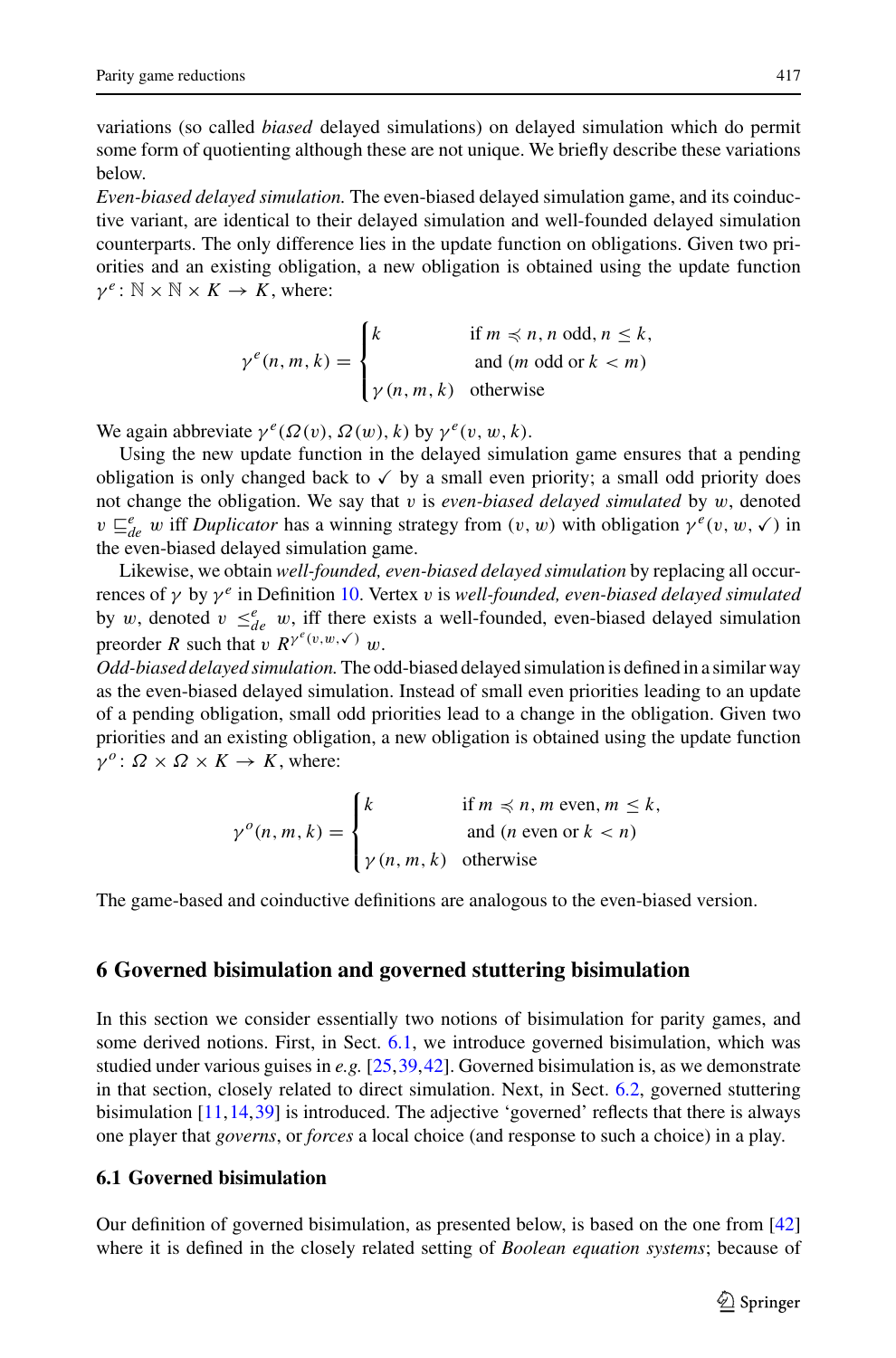<span id="page-17-0"></span>

its capabilities to relate *conjunctive* and *disjunctive* equations, it was dubbed *idempotence identifying bisimulation*. It was rephrased for parity games in [\[39](#page-42-14)] and there named *governed bisimulation*.

**Definition 11** (*Governed bisimulation*) A symmetric relation  $R \subseteq V \times V$  is a *governed bisimulation* iff v *R* w implies

- $\Omega(v) = \Omega(w);$
- $-$  if  $\mathcal{P}(v) \neq \mathcal{P}(w)$ , then v' R w' for all  $v' \in v^{\bullet}$  and  $w' \in w^{\bullet}$ ;
- − for all  $v' \in v^{\bullet}$  there is some  $w' \in w^{\bullet}$  such that  $v' R w'$ .

Vertices v and w are said to be *governed bisimilar*, denoted  $v \approx w$ , if and only if there is a governed bisimulation *R* such that v *R* w.

*Example 3* In the parity game in Fig. [4,](#page-17-0) we have for all *i*,  $v_i \leftrightarrow v_i$ , and furthermore,  $v_2 \leftrightarrow v_3$ and  $v_0 \leftrightarrow v_6$ . Observe that we have  $v_0 \equiv_d v_1$ , where  $v_0 \le_d v_1$  is witnessed by relation  $R_1 = \{(v_i, v_i) \mid 0 \le i \le 5\} \cup \{(v_0, v_1)\}\$ , and  $v_1 \le_d v_0$  is witnessed by  $R_2 = \{(v_i, v_i) \mid$  $0 \le i \le 5$   $\cup$  ( $v_1, v_0$ ), ( $v_4, v_2$ ), ( $v_4, v_3$ ). We do, however, not have  $v_0 \Leftrightarrow v_1$ , since the latter would require  $v_4$  to be related to  $v_2$ , but from  $v_4$  the step  $v_2 \rightarrow v_5$  cannot be mimicked.

Governed bisimulation is such that vertices owned by different players can only be related whenever all their successors are related. It turns out that this is exactly what is obtained when imposing a symmetry requirement on direct simulation. As a result, we have the following proposition.

<span id="page-17-1"></span>**Proposition 3** *We have*  $v \leftrightarrow w$  *iff there is a symmetric direct simulation relation R such that* v *R* w*.*

As a consequence, we immediately find that governed bisimilarity is an equivalence relation.

**Theorem 4**  $\leftrightarrow$  *is an equivalence relation on parity games.* 

*Proof* Follows from combining Proposition [3](#page-17-1) and Proposition [1.](#page-11-1)

Additionally, the direct simulation game, extended with the possibility for *Spoiler* to switch to a symmetric position in the game play, gives the *direct bisimulation* game, as defined by Etessami et al. [\[19](#page-42-22)] for Büchi games.

**Definition 12** (*Direct bisimulation game*) The *direct bisimulation game* is played on *configurations* drawn from  $V \times V$ , and it is played in rounds. A round of the game starting in  $(v, w)$  proceeds as follows: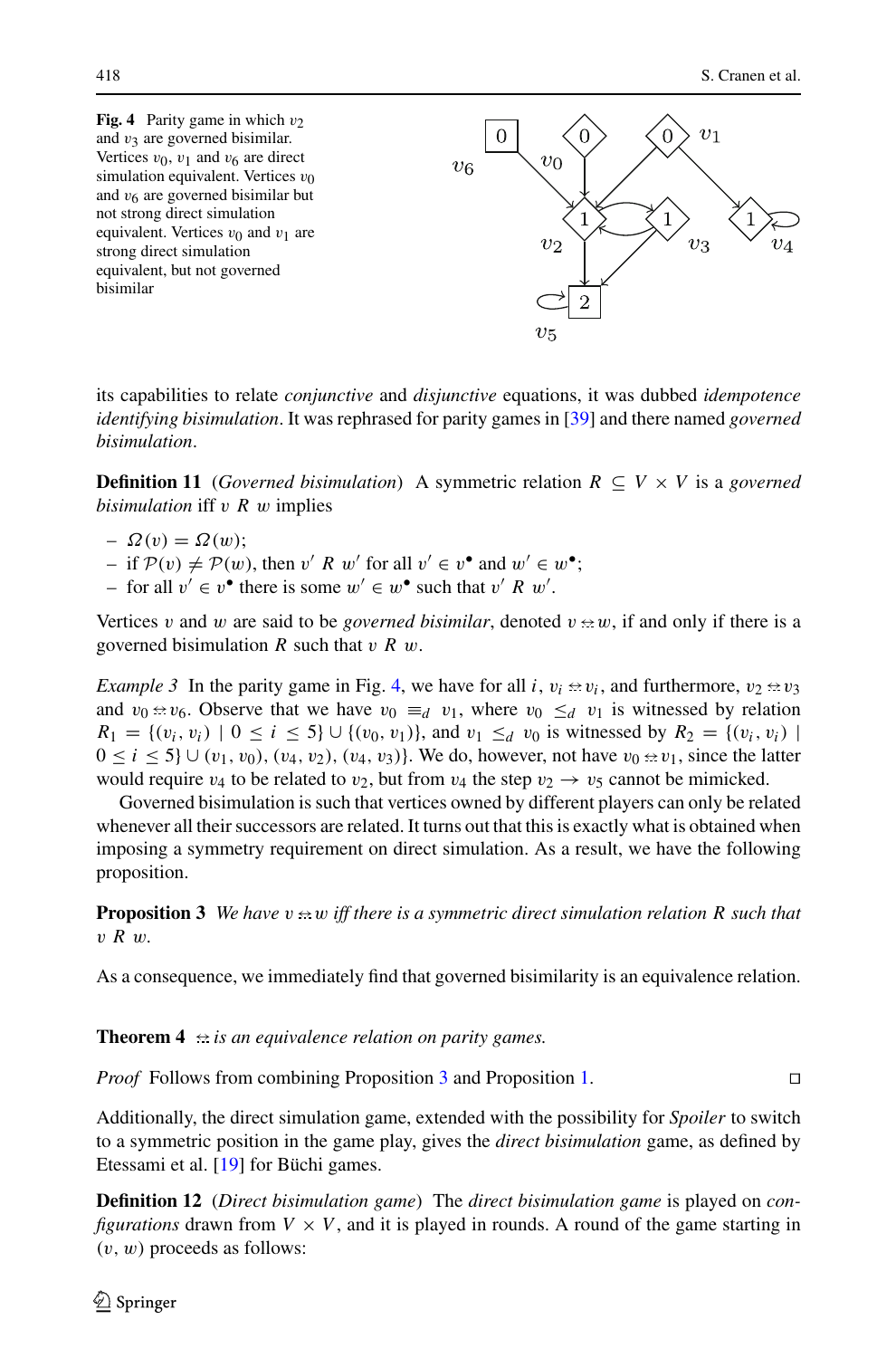- 1. *Spoiler* chooses  $(u_0, u_1) \in \{(v, w), (w, v)\};$
- 2. The players move from  $(u_0, u_1)$  $(u_0, u_1)$  $(u_0, u_1)$  according to the rules in Table 1
- 3. Play continues in the next round from the newly reached position.

An infinite play  $(v_0, w_0), (v_1, w_1), \ldots$  is won by *Duplicator* if  $\Omega(v_i) = \Omega(w_i)$  for all *i*, *i.e.*, *Duplicator* was able to mimic every move from *Spoiler* with a move to a vertex with equal priority. In all other cases *Spoiler* wins the play.

We write  $v \equiv_{g} w$  whenever *Duplicator* has a winning strategy from  $(v, w)$  in the direct bisimulation game.

The following theorem now formally establishes the correspondence between governed bisimilarity and direct bisimulation.

**Theorem 5** *For all*  $v, w \in V$ *, we have*  $v \triangleleft w$  *if and only if*  $v \equiv_{g} w$ *.* 

*Proof* Straightforward from the definitions, using a case distinction on the players of v and  $w.$ 

*Strong Bisimulation.* If we again impose the additional constraint on governed bisimulation that we do not allow to relate vertices owned by different players, we obtain a notion called *strong bisimulation* [\[39\]](#page-42-14). The derived notion of *strong bisimilarity*, denoted  $v \leq w$  and defined as  $v \leftrightarrow w$  iff there is some strong bisimulation relation that relates v and w, is an equivalence relation.

# <span id="page-18-0"></span>**6.2 Governed stuttering bisimulation**

The (bi)simulation games discussed so far all have in common that the game-play proceeds in 'lock-step': *Duplicator* must match every move proposed by *Spoiler* with a proper countermove. In a sense, this ignores the fact that the parity condition is not sensitive to finite repetitions of priorities but only cares about infinite repetitions. The insensitivity of the parity condition to finite repetitions is reminiscent to the notion of *stuttering* in process theory. Indeed, as we demonstrate in what follows, governed bisimulation can be weakened such that it becomes insensitive to finite stuttering, but remains sensitive to infinite stuttering. The resulting relation is called *governed stuttering bisimulation*.

Essentially, governed stuttering bisimulation is obtained by porting stuttering equivalence for Kripke structures [\[7\]](#page-41-16) to the setting of parity games. Intuitively, governed stuttering bisimulation requires that a move from a vertex  $v$  to  $v'$  is matched by a finite (and potentially empty) sequence of moves from w, through vertices that remain related to v, to arrive at some w' that is related to v'. In addition, every *divergent play* from a vertex v (*i.e.* a play that remains confined to a single equivalence class) should be matched with a divergent play from a related vertex w.

Details, however, are subtle. In stuttering equivalence it suffices to have the *ability* to move or diverge and match such moves or divergences with some move or a divergence. In contrast, in the parity game setting, we have to consider the abilities of a player, knowing that a single player does not control the moves from all vertices. Only moves and divergences that can be *forced* by a player count, and matching of such moves and divergences must be done through moves or divergences that the same player can force. Figure [5](#page-19-0) illustrates some of these concepts. While in the depicted parity game there is an infinite play that passes through the two left-most vertices with priority 0, neither *even* nor *odd*can force such an infinite play. As a result, we may ignore such infinite plays, and in this sense, the abilities (for both players) from those two vertices are no different from the abilities both players have from the two right-most vertices with priority 0.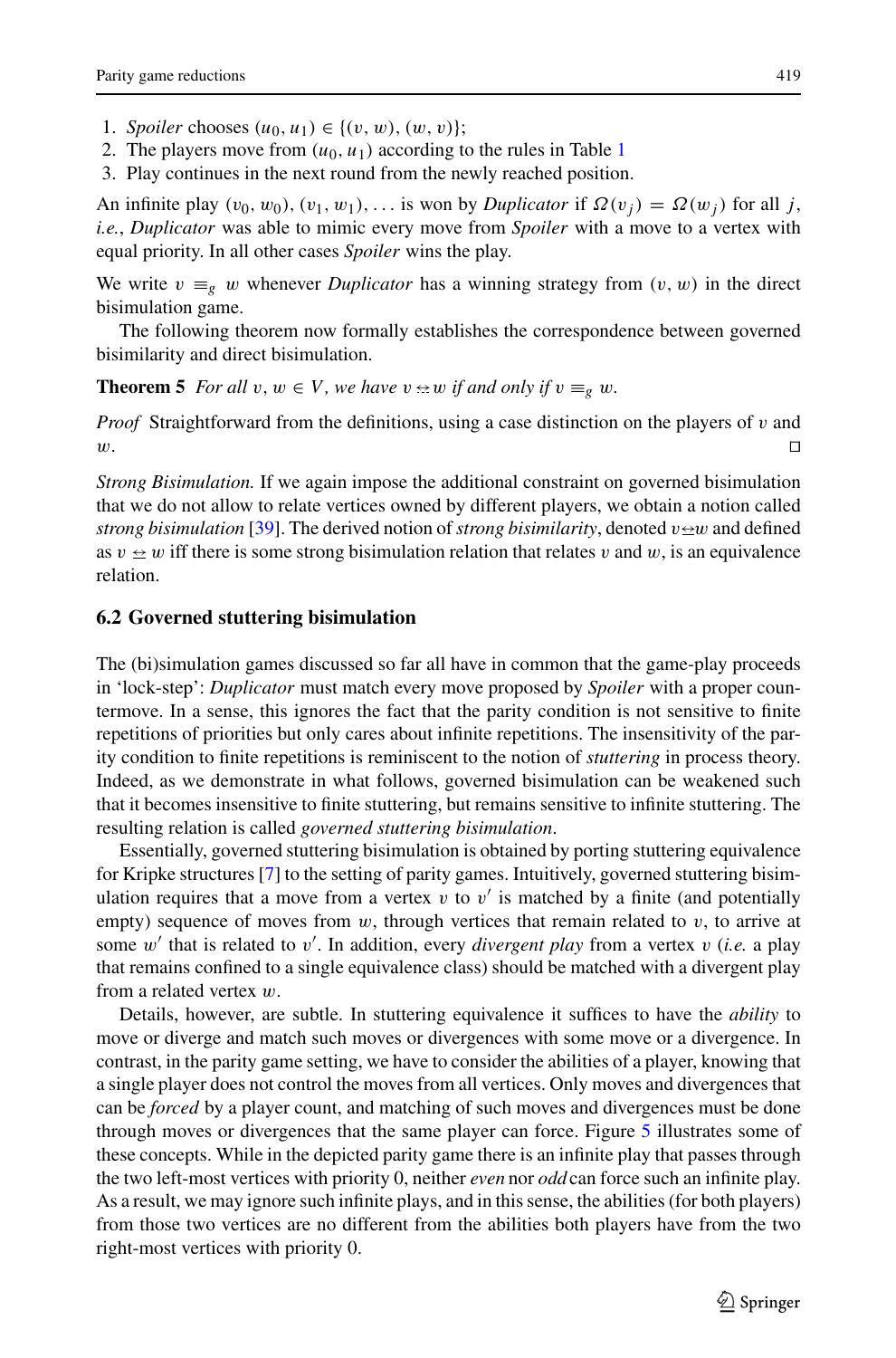<span id="page-19-0"></span>



The definition of governed stuttering bisimulation presented below is based on  $[11,14]$  $[11,14]$ . For our definition, we strongly rely on our notation to denote that a player is able to 'force play'. The idea is that, if from one vertex  $v$  another equivalence class  $\mathcal C$  can be reached in a single step, then from a related vertex, the player owning  $v$  can force the play to end up in the same equivalence class  $C$  (irrespective of the opponent's moves). Furthermore, if a player can force the game to stay in the equivalence class of  $\nu$  indefinitely, than can also do so from the related vertex.

<span id="page-19-1"></span>**Definition 13** (*Governed stuttering bisimulation*) Let  $R \subseteq V \times V$  be an equivalence relation. Then *R* is a *governed stuttering bisimulation* if and only if v *R* w implies

(a)  $\Omega(v) = \Omega(w)$ ;

- (b)  $v \to \mathcal{C}$  implies  $w \mathcal{P}(v) \mapsto v \mathcal{R} \mathcal{C}$ , for all  $\mathcal{C} \in V_{/R} \setminus \{[v]_R\}.$
- (c)  $v_i \mapsto_R \text{ implies } w_i \mapsto_R \text{ for } i \in \{\Diamond, \Box\}.$

Vertices v and w are *governed stuttering bisimilar*, denoted v ∼ w, iff a governed stuttering bisimulation *R* exists such that  $v R w$ .

*Example 4* The parity game in Fig. [5](#page-19-0) nicely illustrates the key properties of governed stuttering bisimulation: for  $v_j$  in  $\{v_0, v_1, v_3, v_4\}$  we have neither  $v_j \diamond \rightarrow \sim$  nor  $v_j \square \rightarrow \sim$ Furthermore, for all these vertices, both players can force the game to reach vertex  $v_2$ . Therefore, all vertices with the same priorities are related by ∼. Also note that the vertices with priority 0 are not related by, *e.g.*, governed bisimulation since the latter is sensitive to counting, and  $v_0$  and  $v_1$  can reach multiple equivalence classes.

Proving that ∼ is a governed stuttering bisimulation relation is technically involved. In particular, all standard proof techniques for doing so break down or become too complex to manage. Instead of a large monolithic proof of the result, we proceed in small steps by gradually rephrasing the above definition to one that is ultimately more easily seen to be an equivalence. Our first step in this direction is to remove the asymmetry in clause (b) of the definition of governed stuttering bisimulation. Before we do so, we state a useful lemma that allows us to strengthen the conclusion of Lemma [5.](#page-7-1) Essentially, the lemma states the following. Suppose that there is a vertex  $v$  in its equivalence class such that all its outgoing edges are sure to leave the equivalence class into some set  $\vert \mathcal{U}$ . Then for all vertices *u* related to v, any transition leaving the equivalence class is also sure to end up in  $| \mathcal{U} |$ .

<span id="page-19-2"></span>**Lemma 10** Let R be a governed stuttering bisimulation. Let  $U \subseteq V_{/R} \setminus \{[v]_R\}$ . If  $v^{\bullet} \subseteq \bigcup U$ , *then*  $u^{\bullet} \setminus [v]_R \subseteq \bigcup U$  *for all*  $u \in [v]_R$ .

*Proof* Let v be such that  $v \to U$  for some  $U \subseteq V_{/R} \setminus \{[v]_R\}$ . Suppose  $u \to C$  for some *C* ∉ *U* ∪ {[v]<sub>*R*</sub>}. Since v ∼*u*, by Definition [13,](#page-19-1) we have  $v \nvert_{\mathcal{P}(u)} \mapsto v_R C$ . But  $v^{\bullet} \subseteq \bigcup \mathcal{U}$  and  $C \notin \mathcal{U}$  so  $v \nvert_{\mathcal{P}(u)} \mapsto v_R C$ . Contradiction.  $C \notin U$  so  $v_{\mathcal{P}(u)} \nleftrightarrow_{R} C$ . Contradiction.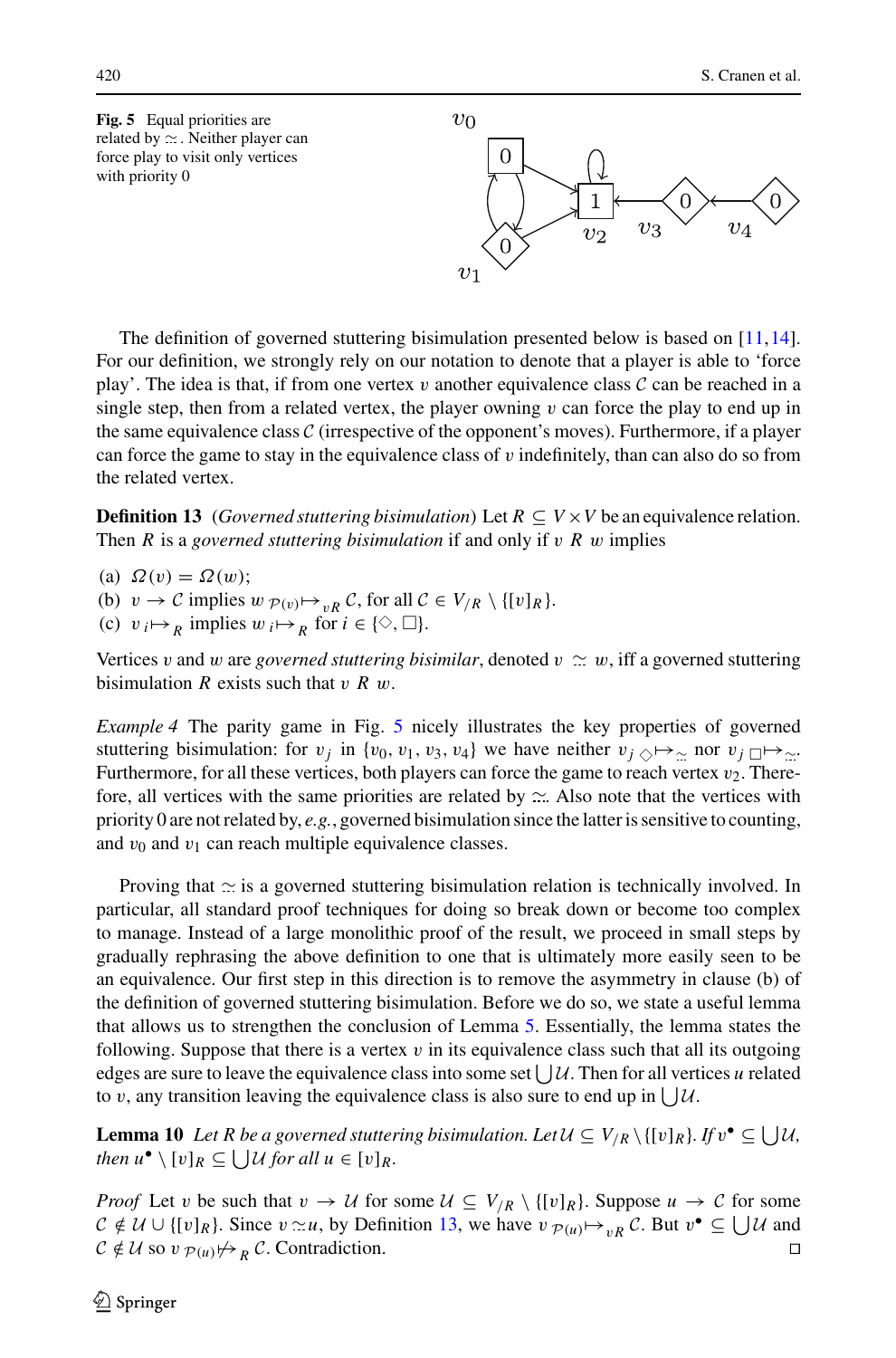Now consider the following alternative for governed stuttering bisimulation. Instead of requiring that, if v leaves to another equivalence class  $C$  directly, than the player owning  $v$ has a strategy to do so from any related vertex, we make the second requirement symmetric. Informally, if a player *i* has a strategy to force the play to some equivalence class  $\mathcal{C}$ , then she also has a strategy to achieve the same from any related vertex.

<span id="page-20-0"></span>**Proposition 4** *Let*  $R \subseteq V \times V$  *and*  $v, w \in V$ *. Then*  $R$  *is a governed stuttering bisimulation iff R is an equivalence relation and* v *R* w *implies:*

- (a)  $\Omega(v) = \Omega(w)$ ;
- (b)  $v_i \mapsto v_R C$  *iff*  $w_i \mapsto w_R C$  *for all*  $i \in \{ \diamond, \Box \}, C \in V_{/R} \setminus \{ [v]_R \};$
- (c)  $v_i \mapsto_R \text{ iff } w_i \mapsto_R \text{ for all } i \in \{\diamondsuit, \square\}.$

*Proof* The proof for the implication from right to left follows immediately. We focus on the implication from left to right. Assume that *R* is a governed stuttering bisimulation. We prove the second condition only; the other two conditions follow immediately from Definition [13](#page-19-1) and symmetry of *R*. Let *i* be an arbitrary player and assume that  $v_i \mapsto_{nR} C$  for given  $v \in V$ and  $C \in V/R \setminus \{[v]R\}$ . Let  $S = \{u \in [v]R \mid u^{\bullet} \cap C \neq \emptyset\}$ . We distinguish two cases.

- $-$  Case *V<sub>i</sub>* ∩ *S*  $\neq$  Ø. Let  $u \in S \cap V_i$ . Since  $u \to C$ ,  $w_i \mapsto w_R C$  follows from Definition [13.](#page-19-1)
- Case *S* ⊆ *V*¬*i*. By Lemma [5,](#page-7-1) there is a *u* ∈ *S* for which *u* ⊆ *C* and by Lemma [10](#page-19-2) (for *U* = {C}),  $u^{\bullet} \setminus [v]_R ⊆ C$  for *all*  $u ∈ [v]_R$ . Furthermore, by Lemma [3,](#page-6-1)  $v_i \mapsto_{vR} C$  implies *v*<sub>→*i*</sub>→ $_R$ . Then, by Definition [13,](#page-19-1)  $w_{-i}$  →  $_R$  and by Lemma [3,](#page-6-1)  $w_i$  →  $w_R$  *V*  $\setminus$  [*v*] $_R$ . But since  $u^{\bullet} \subset C \cup \{v\}_R$  for all  $u$ , the desired  $w_i \mapsto$   $R$   $\subset$  6 follows from Lemma 6.  $u^{\bullet} \subseteq C \cup [v]_R$  for all *u*, the desired  $w_i \mapsto w_R C$  follows from Lemma [6.](#page-7-2)

While the above alternative characterisation of governed stuttering bisimulation is now fully symmetric, using the restriction on the class  $C$  that is considered in clause (b) we were still not able to give an insightful proof that ∼is an equivalence relation using this definition. We therefore further generalise this clause such that it is phrased in terms of *sets* of classes. So, if from a vertex  $v$ , player  $i$  can force the play to a set of classes  $U$ , then she can do so from any related vertex.

A perhaps surprising side-result of this generalisation is that the divergence requirement of clause (c) becomes superfluous. This is due to the duality between diverging in a set by one player, and forcing to the complement of that set by the other as shown in Lemma [3.](#page-6-1) Note that this generalisation is not trivial, as  $v_i \mapsto_{vR}$  { $C_1$ ,  $C_2$ } is in general neither equivalent to saying that  $v_i \mapsto_{vR} C_1$  and  $v_i \mapsto_{vR} C_2$ , nor  $v_i \mapsto_{vR} C_1$  or  $v_i \mapsto_{vR} C_2$ .

<span id="page-20-1"></span>**Proposition 5** *Let*  $R \subseteq V \times V$  *and*  $v, w \in V$ *. Then*  $R$  *is a governed stuttering bisimulation iff R is an equivalence relation and* v *R* w *implies:*

(a) 
$$
\Omega(v) = \Omega(w)
$$
;

(b)  $v_i \mapsto_{vR} U$  *iff*  $w_i \mapsto_{wR} U$  for all  $i \in \{\Diamond, \Box\}, U \subseteq V_{/R} \setminus \{[v]_R\}.$ 

*Proof* We show that the second condition is equivalent to the conjunction of the last two conditions in Proposition [4.](#page-20-0) We split the proof into an *if* -part and an *only-if* -part.

- $\Leftarrow$  The second condition from Proposition [4](#page-20-0) is equivalent to the second condition above if we let *U* range only over singleton sets (if  $v_i \mapsto_{vR} C$ , take  $\mathcal{U} = \{C\}$ ). The third condition is equivalent to the second condition above, where  $U = V_{/R} \setminus \{ [v]_R \}$ . This can be seen by appealing to Lemma [3.](#page-6-1)
- $\Rightarrow$  Let *R* be a governed stuttering bisimulation and let v,  $w \in V$  such that v *R* w. Assume that  $v_i \mapsto_{vR} U$  for some  $U \subseteq V_{/R} \setminus \{ [v]_R \}$ . Let  $S = \{ u \in [v]_R \mid u \to U \}$ . Using similar arguments as in the proof of Proposition [4,](#page-20-0) distinguishing cases on emptiness on  $S \cap V_i$ , we obtain that  $w_i \mapsto W_{wR} \mathcal{U}$ .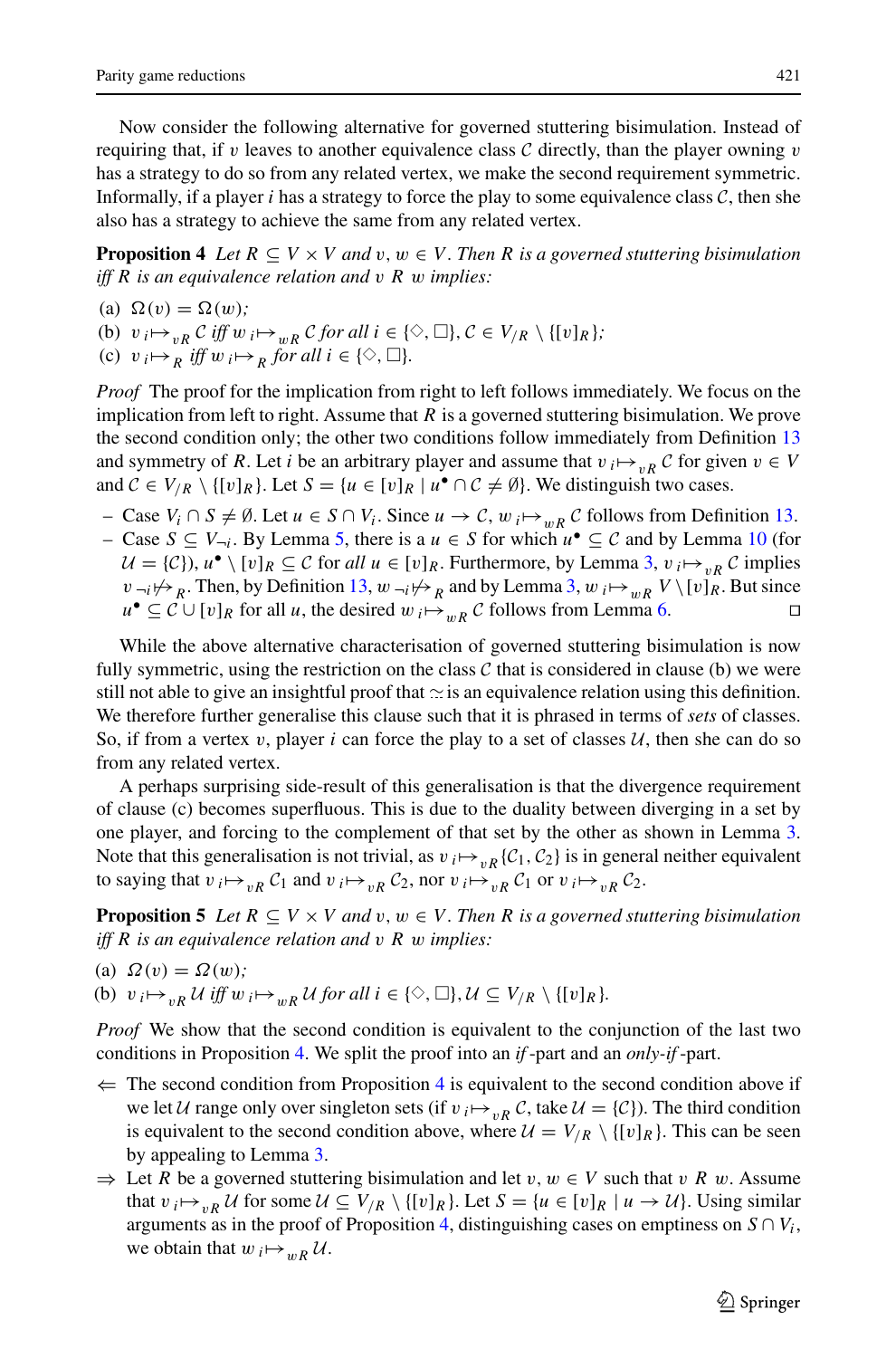In the previous proposition, we lifted the notion of forcing play via the current equivalence class towards a target class, to the notion of forcing a play via the current equivalence class towards a set of target classes. Towards the proving transitivity of governed stuttering bisimulation, we introduce a final generalisation in the proposition below; rather than forcing play towards a set of target classes via the current equivalence class, we now allow the play to be forced to that set via a set of equivalence classes. For this definition, we identify a set of equivalence classes *U* with the set of states  $\bigcup U$  to allow us to write  $\overline{I} \mapsto \overline{I}$  instead of  $i \mapsto |U$ 

<span id="page-21-0"></span>**Proposition 6** *Let*  $R \subseteq V \times V$  *and*  $v, w \in V$ *. Then*  $R$  *is a governed stuttering bisimulation iff R is an equivalence relation and* v *R* w *implies:*

(a)  $\Omega(v) = \Omega(w)$ ; (b)  $v_i \mapsto \mathcal{U}$  *T* iff  $w_i \mapsto \mathcal{U}$  *T* for all  $i \in \{\Diamond, \Box\}, \mathcal{U}, \mathcal{T} \subseteq V_{/R}$  such that  $[v]_R \in \mathcal{U}$  and  $[v]_R \notin \mathcal{T}$ .

*Proof* We show that the second condition is equivalent to the second condition in Proposition [5.](#page-20-1) We split the proof into an *if* -case and an *only-if* -part.

- $\Leftarrow$  The second condition from Proposition [5](#page-20-1) is equivalent to the second condition above if we fix  $\mathcal{U} = \{ [v]_R \}.$
- $\Rightarrow$  Let *R* be a governed stuttering bisimulation and let *i*, *v*, *w*, *U* and *T* be as described. Assume that  $v_i \mapsto \mathcal{U}$  *T*; under this assumption we will prove that  $w_i \mapsto \mathcal{U}$  *T*. The proof for the implication in the other direction is completely symmetric. Let  $\sigma \in \mathbb{S}_i$  be such that  $v_{\sigma} \mapsto_{\mathcal{U}} T$  and consider the set of paths originating in v that are allowed by  $\sigma$ . All these paths must have a prefix  $v \dots v'$ , *u* such that  $v, \dots, v' \notin \bigcup \mathcal{T}$  but  $u \in \bigcup \mathcal{T}$ . Call these prefixes the  $\sigma$ -prefixes of v.

We proceed by induction on the length of the longest such prefix. If the longest prefix has length 2, then all prefixes have length 2, implying that  $v_i \rightarrow \mathcal{T}$ . In particular,  $v_i \mapsto R \mathcal{T}$ and by Proposition [5](#page-20-1) also  $w_i \mapsto_{wR} T$ , which proves  $w_i \mapsto_{\mathcal{U}} T$ .

As the induction hypothesis, assume that if *uRu'*,  $u_{\sigma} \mapsto u_{\sigma} T$  and the longest  $\sigma$ -prefix of *u* is shorter than the longest σ-prefix of *v*, then  $u'_{i} \mapsto u T$ . Note that every σ-prefix *p* of v must have a first position *n* such that  $p[n] \notin [v]_R$ . Collect all these  $p[n]$  in a set U, and notice that for all  $u \in U$ , also  $u_{\sigma} \mapsto_{\mathcal{U}} T$ . Furthermore,  $v_{\sigma} \mapsto_{vR} U$ .

By Proposition [5,](#page-20-1)  $w_i \mapsto w_R[U]_R$ . Now consider an arbitrary  $u' \in \bigcup [U]_R$ . Because there is some  $u \in U$  such that *uRu'*, its longest  $\sigma$ -prefix is shorter than the longest  $\sigma$ -prefix of v, and because  $u_{\sigma} \mapsto_{\mathcal{U}} \mathcal{T}$  for such u, we can use the induction hypothesis to derive that  $u'_{i} \mapsto u_{i}T$ .

The above in particular implies two facts:  $w_i \mapsto \mathcal{U}[U]_R$ , and  $u'_i \mapsto \mathcal{U}[T]$  for all  $u' \in \mathcal{U}[U]_R$ .  $\bigcup [U]_R$ . Using these, we can now apply Lemma [4](#page-6-2) to conclude  $w_i \mapsto \mathcal{U}(\mathcal{T})$ .

<span id="page-21-1"></span>With this last characterisation, it is now straightforward to prove that governed stuttering bisimilarity is an equivalence relation. We do so by showing that the transitive closure of the union of two governed stuttering bisimulations *R* and *S* is again a governed stuttering bisimulation. The generalisation from classes to sets of classes allows us to view equivalence classes in  $(R \cup S)^*$ , *i.e.*, the transitive closure of  $R \cup S$ , as the union of sets of equivalence classes of *R* (or *S*), giving us an easy way to compare the effect of the second requirement of Proposition [6](#page-21-0) on  $(R \cup S)^*$  with its effect on *R* and *S*.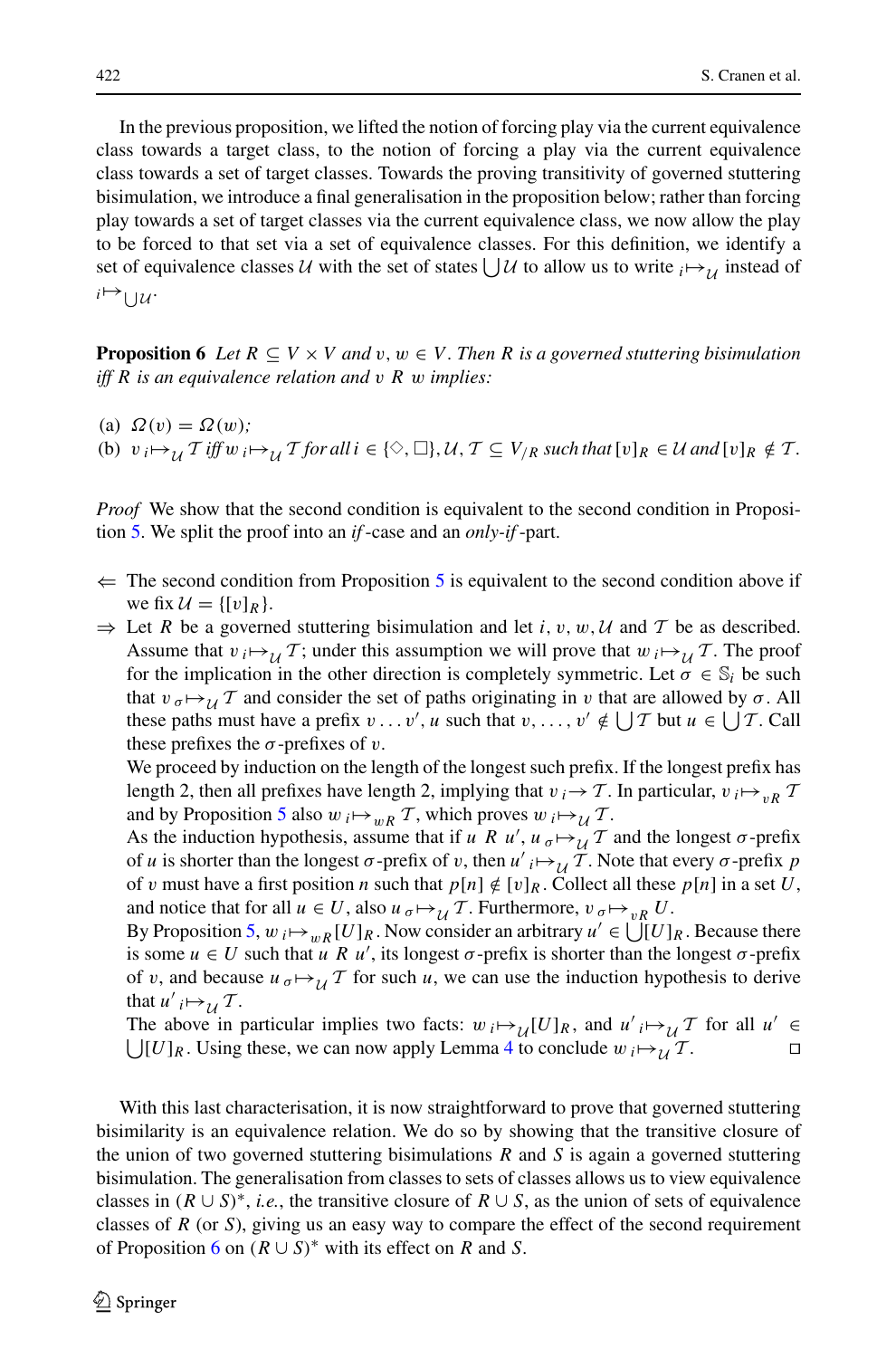#### **Theorem 6** ∼ *is an equivalence relation.*

*Proof* We show that  $(R \cup S)^*$  is a governed stuttering bisimulation if *R* and *S* are, by showing that  $(R \cup S)^*$  satisfies the conditions of Proposition [6](#page-21-0) if *R* and *S* do. If  $v, w \in V$ are related under  $(R \cup S)^*$ , then there exists a sequence of vertices  $u_0, \ldots, u_n$  such that v *R*  $u_0$  *S* ... *R*  $u_n$  *S* w (the strict alternation between the two relations can always be achieved because *R* and *S* are reflexive). By transitivity of = we then have  $\Omega(v) = \Omega(w)$ , so the first property is satisfied.

For the second property, assume that  $v_i \mapsto \mathcal{U}$  *T* for some  $i \in \{ \diamond, \square \}$  and some  $\mathcal{U}, \mathcal{T} \subseteq \mathcal{U}$  and the second is the second in  $\mathcal{T}$ . *V*/(*R*∪*S*)<sup>∗</sup> such that  $[v]$ (*R*∪*S*)<sup>∗</sup> ∈ *U* and  $[v]$ (*R*∪*S*)<sup>∗</sup> ∈ *T*. We need to prove that w  $i \mapsto \nu I$ . Note that *R* and *S* both refine  $(R \cup S)^*$ , so we can find sets  $U_R \subseteq V_{/R}$  and  $U_S \subseteq V_{/S}$  such that  $\bigcup \mathcal{U}_R = \bigcup \mathcal{U}_S = \bigcup \mathcal{U}$ . Because  $v_i \mapsto \mathcal{U}^T$ , also  $v_i \mapsto \mathcal{U}_R^T$ , and by Proposition [6](#page-21-0) then  $u_0 \rightarrow u_R$  *T*, which is equivalent to  $u_0 \rightarrow u_S$  *T*. By a simple inductive argument we now arrive at  $w_i \mapsto \mathcal{U}_s$  *T*, which is equivalent to  $w_i \mapsto \mathcal{U}_t$  *T*.

As a side-result of the proof of Theorem [6,](#page-21-1) we find that the union of *all* governed stuttering bisimulations is again a governed stuttering bisimulation, which coincides with governed stuttering bisimilarity.

In order to better understand the differences between governed stuttering bisimulation and, *e.g.* delayed simulation equivalence, we next provide a game-based characterisation of the relation. While in this new game, *Spoiler* and *Duplicator* still move according to the same rules as in the delayed simulation game, *Duplicator* now has more freedom to choose a new configuration: she can now also choose to 'roll-back' one of the proposed moves. This allows her to postpone matching a move. Of course, such moves may not be postponed indefinitely, so some additional mechanism is needed to keep track of *Duplicator*'s progress so as to prevent *Duplicator* from becoming too powerful. For this, we follow [\[16](#page-41-13)], and we use a system of challenges and rewards: a †-challenge indicates *Duplicator* decided to match a move by *Spoiler* by not moving; a  $\checkmark$ -reward indicates *Duplicator* matched a move by *Spoiler* by making a countermove, and a challenge  $(k, u)$  taken from  $\{0, 1\} \times V$  indicates that *Duplicator* is in the process of matching a move to vertex *u*. We let *C* denote the set of challenges  $({0, 1} \times V) \cup {\dagger}$ ,  $\checkmark$ .

**Definition 14** (*Governed Stuttering bisimulation game*) The governed stuttering bisimulation game is played on an arena of configurations drawn from  $(V \times V) \times C$ , and it is played in rounds. A round of the game starting in a configuration  $((v, w), c)$  proceeds as follows:

- 1. *Spoiler* chooses to play from  $(u_0, u_1) \in \{(v, w), (w, v)\};$
- 2. the players move from  $(u_0, u_1)$  to  $(t_0, t_1)$  according to the rules in Table [1;](#page-10-0)
- 3. *Duplicator* selects a new configuration drawn from the following set:

$$
\{ ((t_0, t_1), \checkmark),((u_0, t_1), \gamma (c, (0, t_0), v, u_0)),((t_0, u_1), \gamma (c, (1, t_1), w, u_1)) \}
$$

where update  $\gamma$  is defined as follows:

$$
\gamma(c, c', u, t) = \begin{cases} c' & \text{if Spoiler played on } t, u = t \text{ and } c \in \{\dagger, \sqrt{}, c'\} \\ \sqrt{t} & \text{if } u \neq t, \text{ or } \\ \text{spoiler played on } t \text{ and } c \notin \{\dagger, \sqrt{}, c'\} \\ \dagger & \text{otherwise} \end{cases}
$$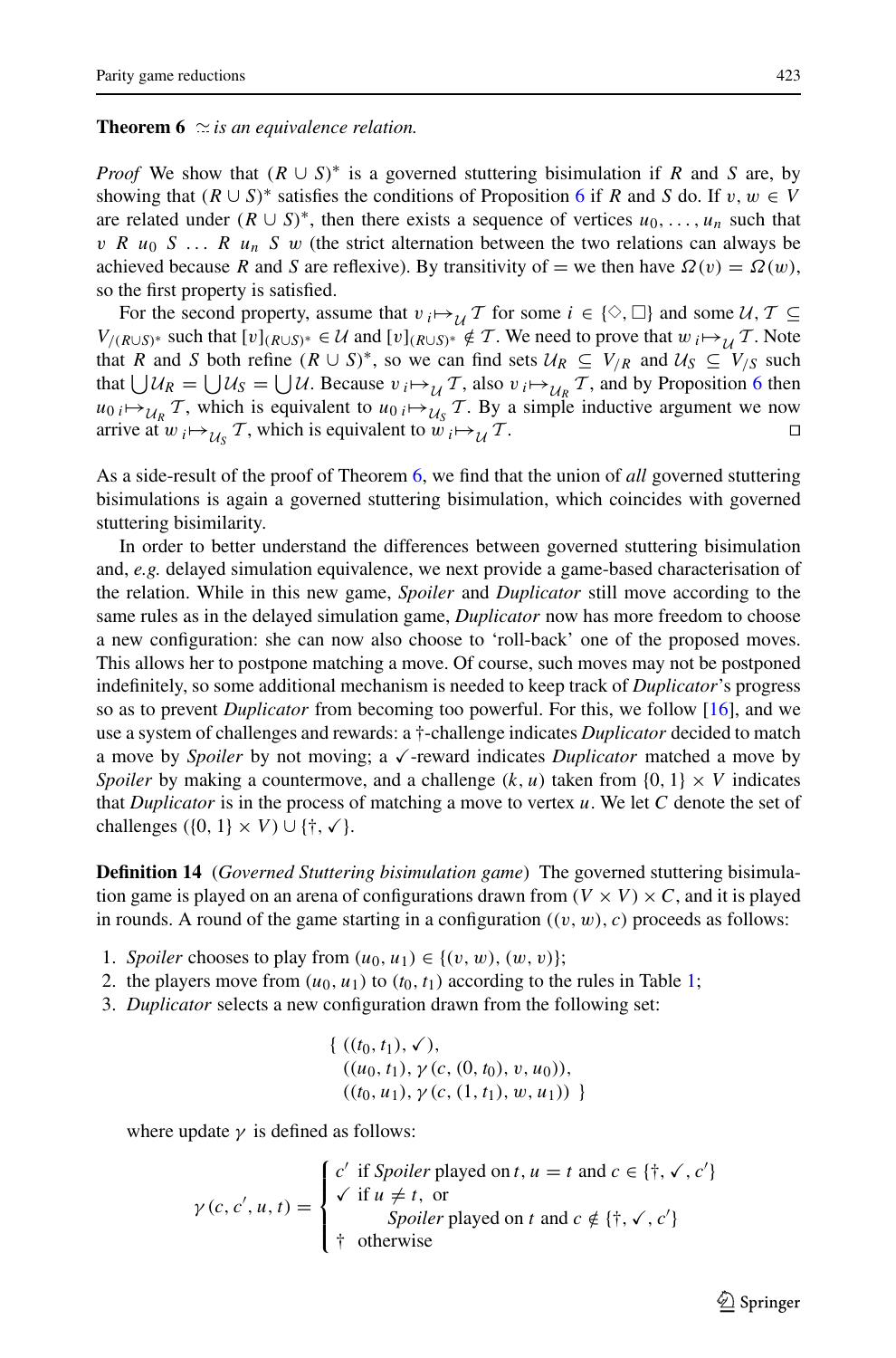An infinite play  $((v_0, w_0), c_0), ((v_1, w_1), c_1), \ldots$  is won by *Duplicator* iff  $\Omega(v_i)$  =  $\Omega(w_i)$  for all *j* and  $c_k = \sqrt{\text{ for infinitely many } k}$ . *Duplicator* wins the governed stuttering bisimulation game for a position  $(v, w)$  iff she has a strategy that wins all plays starting in configuration  $((v, w), \checkmark)$ .

We write  $v \equiv_{e, st} w$  whenever *Duplicator* wins the governed stuttering bisimulation game for position  $(v, w)$ .

Observe that in the governed stuttering game, *Duplicator* earns, as explained before, a  $\checkmark$  reward whenever she continues playing in the position determined at the end of step 2. However, she also earns a  $\checkmark$  whenever *Spoiler* decides to drop a pending challenge or, in step 1 of a round, switch positions. The example below illustrates some of the intricacies in the game play.

*Example 5* Consider the parity game depicted in Fig. [5.](#page-19-0) In this parity game, all vertices with priority 0 are related by ∼. The game illustrates why *Duplicator* gains a reward whenever *Spoiler* does not respect a pending challenge. This can be seen as follows: consider the game starting in  $((v_1, v_3), \checkmark)$  and suppose *Spoiler* decides to play  $v_1 \to v_2$ . The only suitable response by *Duplicator* is to play  $v_3 \to v_4$ . New configurations  $((v_2, v_4), \checkmark)$  and  $((v_2, v_3, \checkmark))$  are not an option for *Duplicator* since he immediately loses due to the different priorities of  $v_2$  and  $v_4$  or  $v_3$  respectively. The new configuration chosen by *Duplicator* will hence be  $((v_1, v_3), (0, v_2))$ , challenging *Spoiler* to play  $v_1 \rightarrow v_2$  again in the next round. From this configuration, if *Spoiler* indeed plays  $v_1 \rightarrow v_2$ , *Duplicator* can match with  $v_4 \rightarrow$  $v_2$ , and play stays in  $((v_2, v_2), \checkmark)$  indefinitely, leading to a win from duplicator. Now, let us consider what happens if *Spoiler* plays  $v_1 \rightarrow v_0$  instead. *Spoiler* did not respect the challenge, and *Duplicator* matches with  $v_4 \rightarrow v_3$ , and we end up in  $((v_1, v_3), \checkmark)$  again. If *Duplicator* would not have earned a  $\checkmark$  reward in this case, play would have ended up in  $((v_1, v_3), (0, v_0))$  instead, and, if in the next round *Spoiler* again ignores the challenge, play can alternate indefinitely between  $((v_1, v_3), (0, v_0))$  and  $((v_1, v_4), (0, v_2))$ , which would result in a win for *Spoiler*. This is undesirable since we already observed that  $v_1$ ,  $v_3$  and  $v_4$ are governed stuttering bisimilar.

For the remainder of this section we turn our attention to relating the above game to governed stuttering bisimulation. Our next result states that whenever vertices  $v, w$  are governed stuttering bisimilar, *Duplicator* wins all plays starting in configuration  $((v, w), \checkmark)$ . We sketch the main ideas behind the proof; details can be found in the "Appendix".

#### <span id="page-23-0"></span>**Proposition 7** *For all*  $v, w \in V$  *if*  $v \approx w$  *then*  $v \equiv_{g,st} w$ *.*

*Proof* The proof proceeds by showing that *Duplicator* has a strategy that ensures (1) that plays allowed by this strategy move along configurations of the form  $((u_0, u_1), c)$  for which *u*<sub>0</sub> ∼ *u*<sub>1</sub> and (2) *Duplicator* never gets stuck playing according to this strategy and 3) there is a strictly decreasing measure between two consecutive non- $\checkmark$  configurations on any play allowed by this strategy. Together, this implies that *Duplicator* has a winning strategy for configurations  $((v, w), \checkmark)$ .

We next establish that vertices related through the governed stuttering bisimulation game are related by governed stuttering bisimulation. A straightforward proof thereof is hampered by the fact that any purported governed stuttering bisimulation relation is, by definition, required to be an equivalence relation. However, proving that the governed stuttering bisimulation game induces an equivalence relation is rather difficult. The strategy employed to prove the stated result is to use contraposition; this requires showing that for any given pair of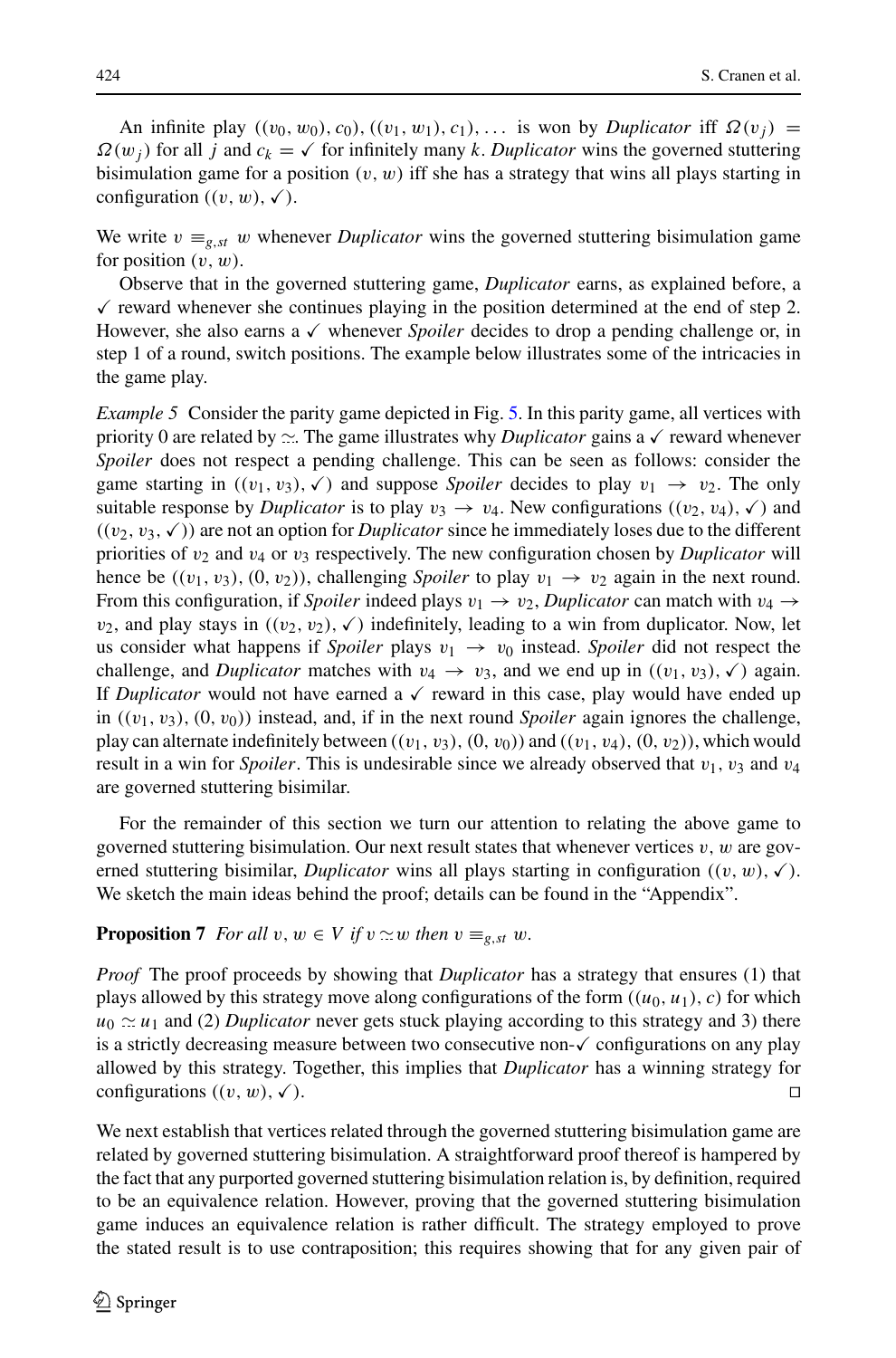non-governed stuttering bisimilar vertices we can construct a strategy that is winning for *Spoiler*. Note that we can do so because the governed stuttering bisimulation game has a Büchi winning condition, which implies the game is determined. This strategy is based on a fixpoint characterisation of governed stuttering bisimilarity, given below.

**Definition 15** Let  $R \subseteq V \times V$  be an equivalence relation on *V*. The predicate transformer  $\mathcal{F}: V \times V \rightarrow V \times V$  is defined as follows:

<span id="page-24-1"></span>
$$
\mathcal{F}(R) = \{(v, w) \in R \mid \Omega(v) = \Omega(w) \land \forall i \in \{\Diamond, \Box\}, \mathcal{U}, \mathcal{T} \subseteq V_{/R} :
$$

$$
[v]_R \in \mathcal{U} \land [v]_R \notin \mathcal{T} \implies v_i \mapsto \mathcal{U} \mathcal{T} \Leftrightarrow w_i \mapsto \mathcal{U} \mathcal{T} \}
$$

The predicate transformer  $\mathcal F$  has the following properties, both of which can be proven straightforwardly.

**Lemma 11**  $\mathcal{F}(R)$  *is an equivalence relation for any equivalence relation R on V.* 

**Lemma 12** *F is a monotone operator on the complete lattice of equivalence relations on V .*

Using these properties, the following corollary now follows immediately.

**Corollary 2** *We have*  $\approx = v \mathcal{F}$ *, where v is the greatest fixed point.* 

*Proof* Follows from the fact that for  $R = v\mathcal{F}$  and  $v\mathcal{F} = \mathcal{F}(v\mathcal{F})$  the definition of  $\mathcal F$  reduces to the definition of governed stuttering bisimulation. to the definition of governed stuttering bisimulation.

<span id="page-24-0"></span>We finally state our completeness result. Again, we only outline the main steps of the proof; details can be found in the "Appendix".

**Proposition 8** *For all*  $v, w \in V$  *if*  $v \equiv_{g,st} w$  *then*  $v \approx w$ *.* 

*Proof* We essentially prove the contrapositive of the statement, *i.e.* for all  $v, w \in V$ , if  $v \nsim w$ , then also  $v \neq_{g, st} w$ . Let  $v \nsim w$ . By Corollary [2,](#page-24-1) then also  $(v, w) \notin v \mathcal{F}$ . By the Knaster-Tarski-Kleene fixpoint approximation theorem, we thus have  $(v, w) \notin \bigcap_{k \ge 1} \mathcal{F}^k(V \times V)$ . Using

induction, one can prove, for  $R^k = \bigcap_{l \leq k} R^l$ , that for all  $k \geq 1$ :

*Spoiler* wins the governed stuttering bisimulation game for all configurations  $((u_0, u_1), c)$  for which $(u_0, u_1) \notin R^k$  (IH)

For the inductive case, one can construct a strategy for *Spoiler* that guarantees he never gets stuck and for which every play allowed by the strategy either (1) visits some configuration  $((t_0, t_1), c')$  for which the induction hypothesis applies, or (2) is such that there are only a finite number of  $\checkmark$  rewards along the play.  $\Box$ 

Propositions [7](#page-23-0) and [8](#page-24-0) lead to the following theorem.

**Theorem 7** *For all*  $v, w \in V$  *we have*  $v \simeq w$  *iff*  $v \equiv g, st$  w.

*Stuttering Bisimulation.* When we impose the additional constraint on governed stuttering bisimulation that we do not allow to relate vertices owned by different players, we obtain a notion called *stuttering bisimulation* [\[13\]](#page-41-5). The derived notion of *stuttering bisimilarity*, denoted  $v \simeq w$  and defined as  $v \simeq w$  iff there is some stuttering bisimulation relation that relates  $v$  and  $w$ , is an equivalence relation.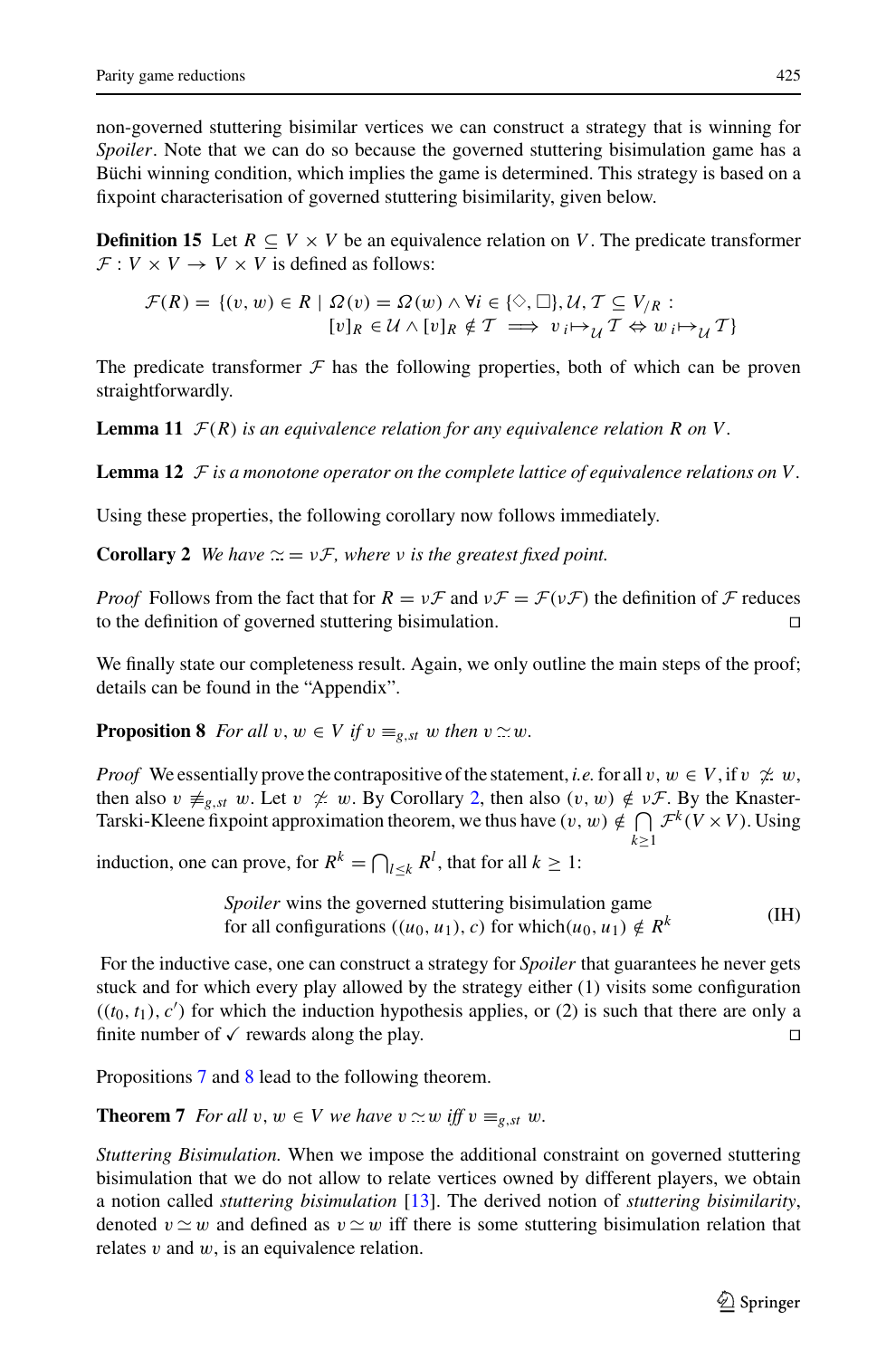# <span id="page-25-0"></span>**7 Quotienting**

Simulation and bisimulation equivalences are often used to reduce the size of graphs by factoring out vertices that are equivalent, *i.e.* by computing *quotient structures*. This can be particularly interesting if computationally expensive algorithms must be run on the graph: whenever the analysis such algorithms perform on the graphs are insensitive to (bi)simulation equivalence, they can be run on the smaller quotient structures instead. In our setting, the same reasoning applies: typically, parity game solving is expensive and it may therefore pay off to first compute a quotient structure and only then solve the resulting quotient structure.

In this section, we show that most of the (bi)simulation relations we studied in the previous two sections have unique quotient structures. A fundamental property of quotienting is that the resulting quotient structure of a game should again be equivalent to the original game. This requires that we lift our equivalences to relations between two different game graphs. We do so in the standard way.

**Definition 16** Let  $\mathcal{G}_j = (V_j, \rightarrow_j, \Omega_j, \mathcal{P}_j)$ , for  $j = 1, 2$ , be arbitrary parity games. We say that *G*<sup>1</sup> ∼ *G*2, for an equivalence relation ∼ defined on the vertices of a parity game, whenever in the disjoint union of  $G_1$  and  $G_2$ , for all  $v_1 \in V_1$  there is some  $v_2 \in V_2$  such that  $v_1 \sim v_2$ and for all  $\bar{v}_2 \in V_2$  there is some  $\bar{v}_1 \in V_1$  such that  $\bar{v}_1 \sim \bar{v}_2$ .

#### **7.1 Simulation equivalence quotients**

Quotienting for delayed simulation equivalence is, as observed in [\[22](#page-42-28)[,23\]](#page-42-16), problematic, and only the biased versions admit some form of quotienting. However, the quotients for biased delayed simulation equivalences are not unique, see also Lemma 3.5 in [\[22](#page-42-28)]. We here only consider quotienting for direct simulation equivalence; for the quotients of delayed simulation equivalence we refer to the aforementioned works.

The equivalence classes of direct simulation equivalence determine the set of vertices of the quotient structure. Defining the transition relation of the quotient structure is a bit more subtle. As observed in [\[9\]](#page-41-17), a unique quotient structure of simulation equivalence for Kripke structures exists, but requires that vertices have no transitions to a pair of vertices, one of which is sometimes referred to as a *'little brother'* of the other one (a vertex that is simulated by, but not equivalent to the other vertex). That is, transitions to non-maximal vertices are omitted.

While in the setting of Kripke structures, only transitions to *maximal* successor vertices must be retained, depending on the owner of the source vertex, in our setting we need to consider maximal or *minimal* successor vertices.

**Definition 17** Let  $V' \subseteq V$  be an arbitrary non-empty set of vertices. An element v is:

- − *minimal among V'* iff for all  $u \in V'$  for which  $u \leq_d v$ , also  $v \leq_d u$ ;
- *− maximal among*  $V'$  iff for all  $u \in V'$  for which  $v \le d u$ , also  $u \le d v$ .

For a given vertex v, a successor  $v' \in v^{\bullet}$  is in the set min<sub> $\lt d$ </sub> (v) iff v' is minimal among  $v^{\bullet}$ ; likewise,  $v' \in v^{\bullet}$  is in the set max<sub> $\lt d$ </sub> (v) iff v' is maximal among v<sup>o</sup>.

Since  $\leq_d$  is a preorder, min<sub> $\leq_d$ </sub> (v) and max<sub> $\leq_d$ </sub> (v) are non-empty sets.

An additional complication in defining a unique quotient structure is that a single equivalence class may contain vertices owned by *even* and vertices owned by *odd*. It turns out that the owner of such equivalence classes can be chosen arbitrarily: we prove that such classes have a unique successor equivalence class. For equivalence classes with exactly one successor, we can assign a unique owner; we choose to assign such classes to player *even* .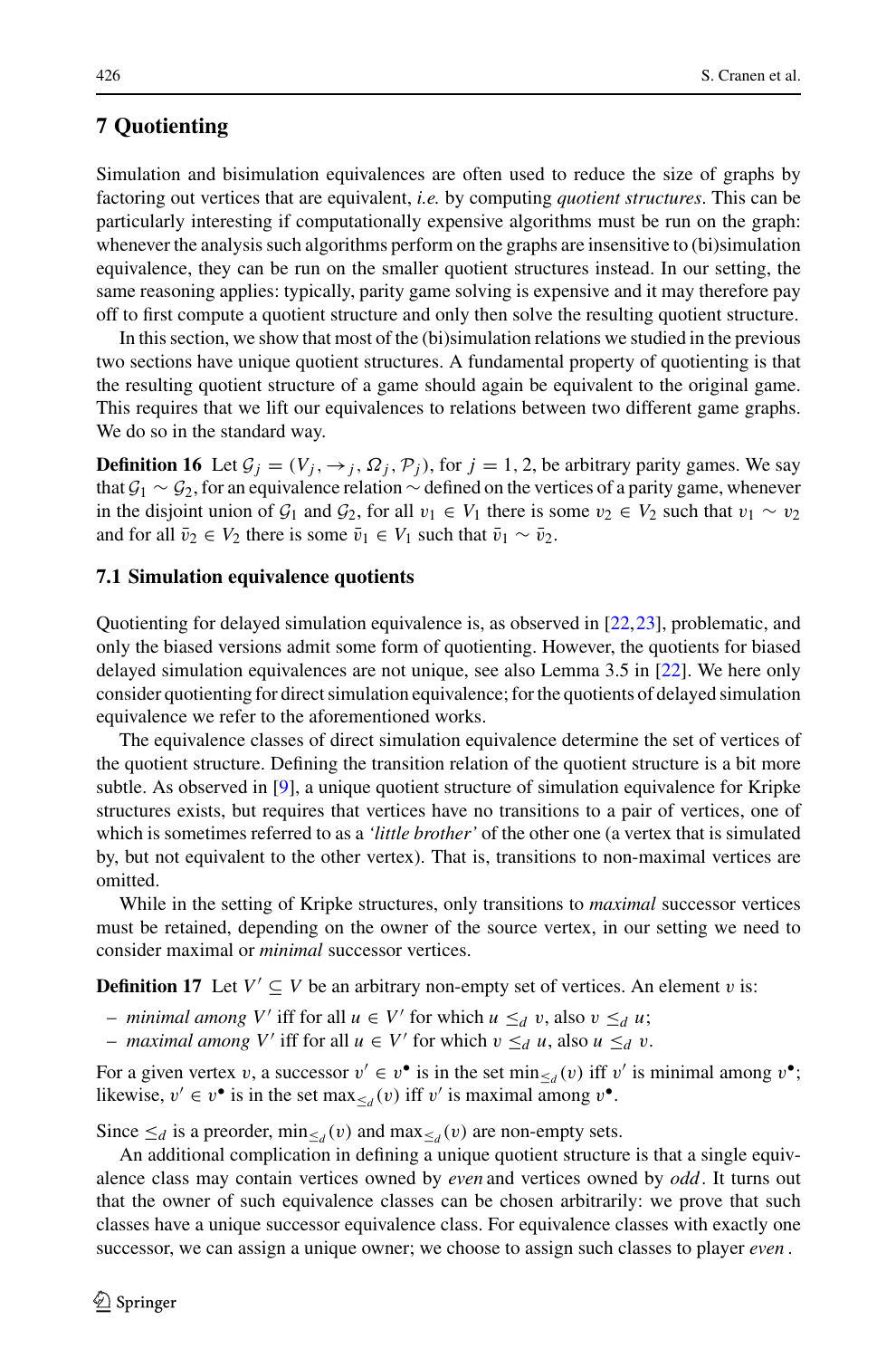**Definition 18** (*Direct simulation equivalence quotient*) The direct simulation equivalence quotient of  $(V, \rightarrow, \Omega, \mathcal{P})$  is the structure  $(V_{/\equiv_d}, \rightarrow', \Omega', \mathcal{P}')$ , where, for  $\mathcal{C}, \mathcal{C}' \in V_{/\equiv_d}$ :

$$
- \Omega'(C) = \min\{\Omega(v) \mid v \in C\},
$$
  
\n
$$
- \mathcal{P}'(C) = \begin{cases} \Box & \text{if } C \subseteq V_{\Box} \text{ and for all } u \in C, ||\text{min}_{\leq d}(u)]_{\equiv d}| > 1 \\ \Diamond & \text{otherwise} \end{cases}
$$
  
\n
$$
- \mathcal{C} \rightarrow' \mathcal{C}' \text{ iff } \begin{cases} \forall v \in \mathcal{C} : \exists v' \in \min_{\leq d}(v) : v' \in \mathcal{C}' & \text{if } C \subseteq V_{\Box} \\ \forall v \in \mathcal{C} \cap V_{\Diamond} : \exists v' \in \max_{\leq d}(v) : v' \in \mathcal{C}' & \text{otherwise} \end{cases}
$$

Observe that it is not obvious that  $\rightarrow'$  is a total edge relation. The lemma below allows us to establish that this is the case. It establishes that for an equivalence class consisting entirely of vertices owned by *odd*(respectively, *even* ), the set of minimal (respectively, maximal) successors of all vertices in this class are the same. The vertices in equivalence classes that consist of both *even* and *odd*vertices the set of minimal successors of *odd*vertices is the same as the set of maximal successors of the *even* vertices.

# **Lemma 13** *Let*  $C \in V_{\ell}$  *Then:*

- *– If*  $C \subseteq V$  *Γ then*  $[\min_{\leq d}(v)]_{\equiv d} = [\min_{\leq d}(w)]_{\equiv d}$  *for all*  $v, w \in C$ *,*
- $-FfC \subseteq V_{\diamondsuit}$  then  $[\max_{\leq d}(v)]_{\equiv d} = [\max_{\leq d}(w)]_{\equiv d}$  *for all*  $v, w \in C$ *,*
- $I(f) \nsubseteq V_{\Box}$  and  $C \nsubseteq V_{\Diamond}$  then for all  $v \in C \cap V_{\Diamond}$  and  $w \in C \cap V_{\Box}$  we have  $[\max_{\leq_d}(v)]_{\equiv_d} =$  $[\min_{\le d}(w)]_{\equiv d}$ .

*Proof* We prove the first and the third statement; the proof for the second statement is analogous to that of the first.

– Suppose  $C \subseteq V$  ∴ Pick  $v, w \in C$ . Let  $v' \in \min_{\leq d}(v)$ . Since  $v' \in v^{\bullet}$  and  $w \leq_d v$ , we have  $w' \leq_d v'$  for some  $w' \in w^{\bullet}$ . This implies that there is some  $w'' \in \min_{\leq_d}(w)$  such that  $w'' \leq_d v'$ ; for, if  $w' \notin \min_{\leq_d}(w)$ , then there must be some  $w'' \in \min_{\leq_d}(w)$  such that  $w'' \leq_d w'$ . But then also  $w'' \leq_d v'$ .

We next show that also  $v' \leq_d w''$ . Since  $v \leq_d w$  and  $w'' \in w^{\bullet}$  we have  $v'' \leq_d w''$ for some  $v'' \in v^{\bullet}$ . Since  $w'' \leq d v'$  and  $v'' \leq d w''$ , we have  $v'' \leq d v'$ . But since  $v' \in \min_{\leq d} (v)$ , this implies  $v' \equiv_d v''$ . But from  $v' \leq_d v''$  and  $v'' \leq_d w''$  we obtain  $v' \leq_d w''$ . Hence,  $v' \equiv_d w''$  for some  $w'' \in \min_{\leq_d} (w)$ .

 $P(v) ≠ P(w)$  for some  $v, w \in C$ . Pick  $v, w \in C$  such that  $v \in V_{\Diamond}$  and  $w \in V_{\Box}$ . Since  $w \leq_d v$ , there must be  $w' \in w^{\bullet}$  and  $v' \in v^{\bullet}$  such that  $w' \leq_d v'$ . Fix such  $v'$  and w'. Since  $v \leq_d w$  we find that for all  $v'' \in v^{\bullet}$  and  $w'' \in w^{\bullet}$  we have  $v'' \leq_d w''$ . In particular,  $v' \leq_d w'$ . So  $v' \equiv_d w'$ .

Next, since for all  $w'' \in w^{\bullet}$  we have  $v' \leq d w''$  and  $v' \equiv d w'$ , we also have  $w' \leq_d w''$  for all  $w'' \in w^{\bullet}$ . But this implies  $w' \in \min_{\leq_d} (w)$ , and, in particular,  $|[\min_{\leq d}(w)]_{\equiv d}| = 1$ . Likewise, we deduce  $v' \in \max_{\leq d}(v)$  and  $|[\max_{\leq d}(v)]_{\equiv d}| = 1$ . We thus find  $[\max_{\leq d}(v)]_{\equiv d} = {\{[v']_{\equiv d}\}} = {\{[w']_{\equiv d}\}} = [\min_{\leq d}(w)]_{\equiv d}$ .

As a consequence of the above lemma, we obtain the following two results, essentially confirming that the direct simulation equivalence quotient is well-defined:

**Corollary 3** *Let*  $(V_{j\equiv d}, \rightarrow', \Omega', \mathcal{P}')$  *be a direct simulation equivalence quotient of some parity game*  $(V, \rightarrow, \Omega, \mathcal{P})$ *. Then for all*  $C, C' \in V_{\mathcal{P}}$ *i*.

- $-$  *if*  $C \subseteq V_{\square}$  *and for some*  $v \in C$ *,*  $v' \in C'$  *also*  $v' \in \min_{\leq d}(v)$ *, then*  $C \to C'$ *.*
- $-$  *if*  $C \cap V_{\diamondsuit} \neq \emptyset$  and for some  $v \in C \cap V_{\diamondsuit}$ ,  $v' \in C'$  also  $v' \in \max_{\leq d}(v)$ , then  $C \to C'.$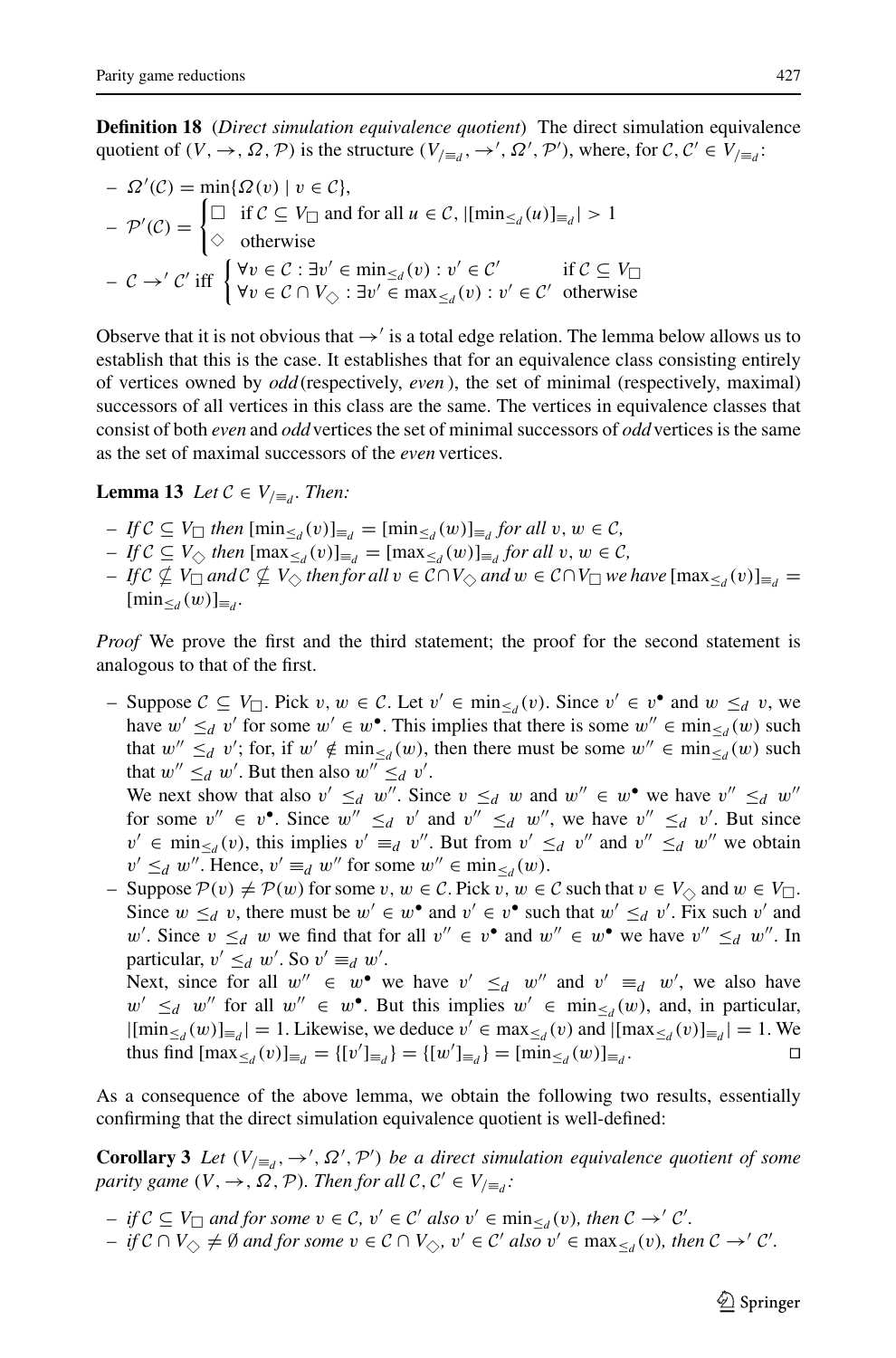**Corollary 4** *The direct simulation reduced quotient structure associated to a parity game*  $(V, \rightarrow \Omega, \mathcal{P})$  *is again a parity game.* 

<span id="page-27-0"></span>We next establish that the direct simulation quotient of a parity game is equivalent to the original parity game.

**Proposition 9** *Let*  $G = (V, \rightarrow, \Omega, \mathcal{P})$  *be a parity game and*  $G_q = (V_{/\equiv_d}, \rightarrow', \Omega', \mathcal{P}')$  *its direct simulation quotient. Then*  $\mathcal{G}_q \equiv_d \mathcal{G}$ *.* 

*Proof*  $\mathcal{G}_q \leq_d \mathcal{G}$ , follows from the observation that relation  $H \subseteq V_{\ell=q} \times V$ , defined as *H* = {(*C*, *v*) | ∃*w* ∈ *C* : *w* ≤*d v*}, is a direct simulation relation. Similarly,  $G$  ≤*d*  $G$ <sup>*q*</sup>, follows from the fact that relation *H* ⊆ *V* × *V*/≡*d*, given by *H* = {(*v*, *C*) | ∃*w* ∈ *C* : *v* ≤*d w*}, is a direct simulation relation direct simulation relation.

From the above result it follows that quotienting is 'safe' in the sense that one can solve the quotient game and still extract the solution of the original parity game. It is not hard to see that the size of a quotient is at most as large as the original game. From a computational point of view it thus makes sense to solve the quotient game instead of the original game. We finally establish that the quotient is unique. Combined with the fact that the quotient game is at most as large as the original game we find that each parity game has a *unique, smallest quotient*. This essentially confirms that by quotienting we achieve a maximal reduction.

**Theorem 8** Let  $G, G'$  be two parity games and let  $G_q$  and  $G'_q$  be their direct simulation *equivalence quotients, respectively. Then*  $G \equiv_d G'$  *iff the two structures*  $G_q = (V_{\ell \equiv_d},$  $\rightarrow$ <sub>q</sub>,  $\Omega$ <sub>q</sub>,  $\mathcal{P}_q$ ) and  $\mathcal{G}'_q = (V'_{\ell=1}, \rightarrow'_q, \Omega'_q, \mathcal{P}'_q)$  are isomorphic.

*Proof* The proof that isomorphism of  $\mathcal{G}_q$  and  $\mathcal{G}'_q$  implies  $\mathcal{G} \equiv_d \mathcal{G}'$  follows essentially from Proposition [9](#page-27-0) and that isomorphic structures are also direct simulation equivalent.

The proof that  $G \equiv_d G'$  implies that  $G_q$  and  $G'_q$  are isomorphic structures follows the following steps. Assume that  $G \equiv_d G'$ . Let  $f \subseteq V'_{\neq d} \times V_{\neq d}$  be defined as  $(C', C) \in f$  iff  $C' \equiv_d C$ . Note that for all  $(C', C) \in f$  we have  $\Omega'_q(C') = \Omega_q(C)$ .

We first show that *f* is a total bijective function from  $V'_{\equiv d}$  to  $V_{\equiv d}$ . For injectivity and functionality of *f* we reason as follows. Suppose *f* is not functional. Then there is some  $v' \in V'$  and two  $v, \bar{v} \in V$  such that  $[v]_{\equiv_d} \neq [\bar{v}]_{\equiv_d}$ ,  $([v']_{\equiv_d}$ ,  $[v]_{\equiv_d} \neq f$  and  $([v']_{\equiv_d}$ ,  $[\bar{v}]_{\equiv_d}) \in$ *f*. Then by definition,  $v' \equiv_d v$  and  $v' \equiv_d \bar{v}$ . But then also  $v \equiv_d \bar{v}$ , contradicting that  $[v]_{\equiv_d}$  ≠  $[\bar{v}]_{\equiv_d}$ . So *f* is functional. The proof that  $f^{-1}$  is a function from  $V_{/=d}$  to  $V'_{/=d}$  is similar. We may therefore conclude that *f* is an injective function.

For surjectivity of *f*, we observe that by definition of  $G \equiv_d G'$ , for each  $v \in V$  there is some  $v' \in V'$  such that  $v \equiv_d v'$ . Hence, for each  $[v]_{\equiv_d} \in V'_{/\equiv_d}$  there is some  $[v]_{\equiv_d} \in V'_{/\equiv_d}$ such that  $([v']_{\equiv_d}, [v]_{\equiv_d}) \in f$ . Similarly, we can show that  $f^{-1}$  is surjective and therefore *f* is total bijection.

We next prove that  $\mathcal{P}'_q(C) = \mathcal{P}_q(f(C))$ . Towards the contrary, assume that  $\mathcal{P}'_q(C) = \Box$ whereas  $\mathcal{P}_q(f(\mathcal{C})) = \Diamond$  for some  $\mathcal{C}$ . Then  $\mathcal{C} \subseteq V' \Box$  and for all  $v \in \mathcal{C}$  we have  $|\min_{\leq d}(v)| > 1$ , and there is some  $w \in f(C)$  satisfying either  $w \in V_{\diamondsuit}$ , or  $|\min_{\leq d}(w)| = 1$ . Let  $w \in f(C)$ be such and pick an arbitrary  $v \in \mathcal{C}$ . We distinguish two cases.

 $\sim$  Case  $w \in V_{\diamondsuit}$ . Since  $w \equiv_d f(C) \equiv_d C \equiv_d v$  we have  $w \leq_d v$  in particular. Pick an arbitrary  $w' \in w^{\bullet}$ . Then, since  $\mathcal{P}(v) = \Box$ , we have  $w' \leq_d v'$  for all  $v' \in v^{\bullet}$ ; more specifically, we have  $w' \leq_d v'_1$  and  $w' \leq_d v'_2$  for  $v'_1, v'_2 \in \min_{\leq_d} (v)$  such that  $v'_1 \not\equiv_d v'_2$ . Since  $v'_1, v'_2$  are minimal elements, we thus also have  $v'_1 \le_d w'$  and  $v'_2 \le_d w'$  and hence  $v'_1 \equiv_d w'$  and  $v'_2 \equiv_d w'$ . But from this we obtain  $v'_1 \equiv_d v'_2$ . Contradiction.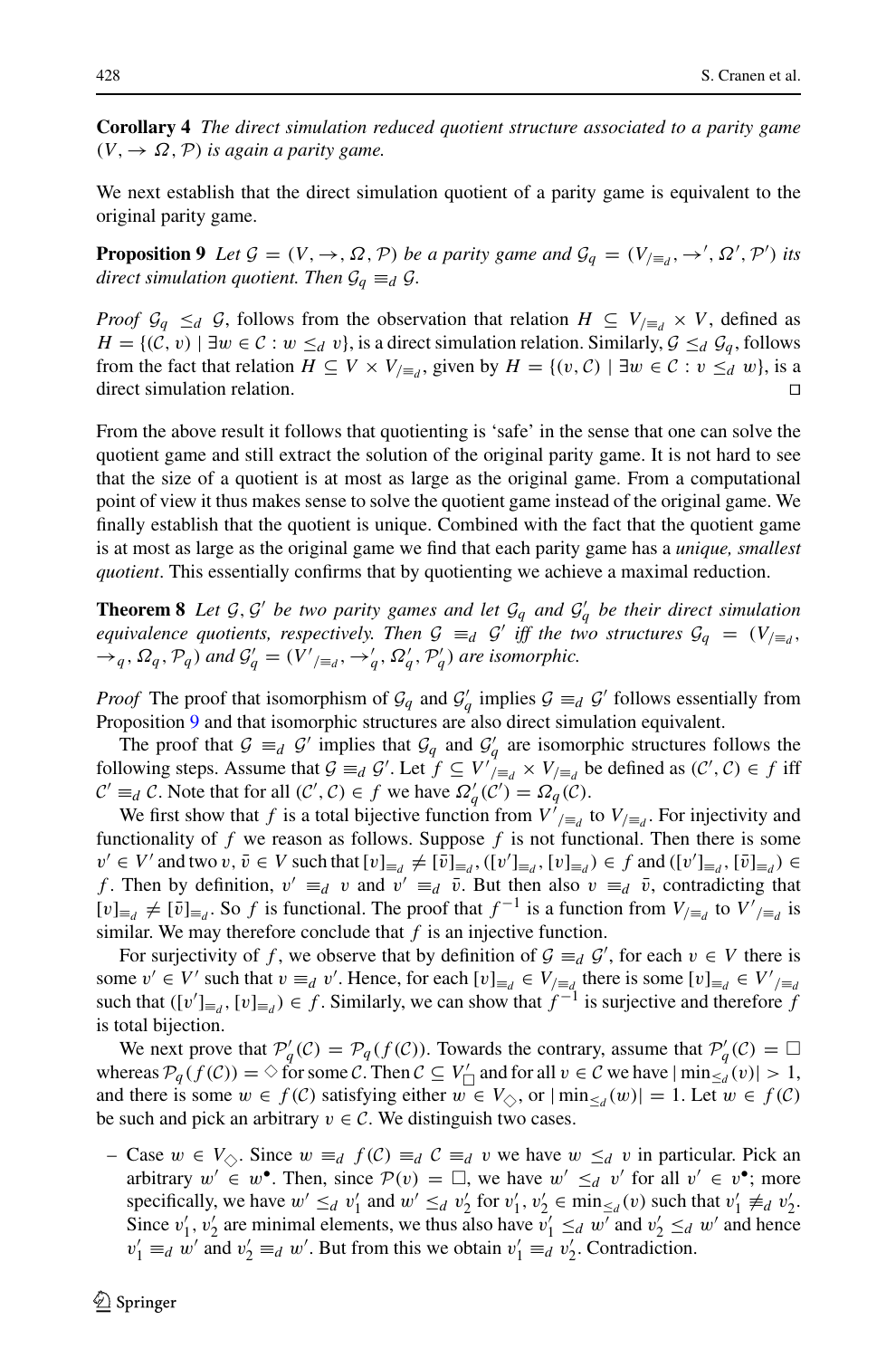– Case  $|\min_{\le d}(w)| = 1$ . Without loss of generality we may assume that  $w \in V_□$ . Since  $w \equiv_d f(C) \equiv_d C \equiv_d v$  we also have  $w \le_d v$ . Let  $v'_1, v'_2 \in \min_{\le_d}(v)$  be such that  $v'_1 \not\equiv_d v'_2$ . Then there must be some  $w'_1, w'_2 \in w^{\bullet}$  such that  $w'_1 \leq_d v'_1$  and  $w'_2 \leq_d v'_2$ . Let  $w'_1$ ,  $w'_2$  be such; without loss of generality, we may assume that  $w'_1$  and  $w'_2$  are minimal. Since  $v'_1$ ,  $v'_2$  are minimal, we find that  $v'_1 \leq_d w'_1$  and  $v'_2 \leq_d w'_2$  and hence  $v'_1 \equiv_d w'_1$  and  $v'_2$  ≡*d*  $w'_2$ . But because  $v'_1 \neq v'_2$  we have  $w'_1 \neq w'_2$ . Since  $w'_1$  and  $w'_2$  are minimal we have  $|[\min_{\leq d}(w)]_{\equiv d} \geq 2$ . Contradiction.

Hence,  $\mathcal{P}'_q(\mathcal{C}) = \mathcal{P}_q(f(\mathcal{C})).$ 

Finally, we prove that  $C \to_q^l C'$  iff  $f(C) \to_q^l f(C')$ . Suppose  $C \to_q^l C'$  but not  $f(C) \to_q^l$  $f(C')$ . Assume  $\mathcal{P}'_q(C) = \mathcal{P}_q(f(C)) = \Diamond$ . The case where  $\mathcal{P}'_q(C) = \mathcal{P}_q(f(C)) = \Box$  is similar. Since  $C \equiv_d f(C)$ , there must be some *D* such that  $f(C) \rightarrow_q^d D$  and  $C' \leq_d^d D$ . But then also  $C \rightarrow'_{q} C''$  and  $D \leq_{d} C''$  for some  $C''$ . Then  $C' \leq_{d} C''$ . Distinguish two cases:

- $-C$  ase  $C' = C''$ . Then  $f(C') = f(C'') = D$ , contradicting our assumption that  $f(C) \nrightarrow q$ *f* (*C* ).
- Case  $C' \neq C''$ . Then we have  $C \rightarrow'_{q} C'$  and  $C \rightarrow'_{q} C''$  and  $C' \leq_{d} C''$ . But this means that vertices in *C'* are not maximal. Hence,  $G'_{q}$  does not have a transition  $C \rightarrow'_{q} C'$  $\Box$

**Corollary 5** *The direct simulation equivalence quotient of G is a unique (up-to isomorphism) smallest parity game direct simulation equivalent to G.*

## **7.2 Governed bisimulation and governed stuttering bisimulation quotients**

We first define the governed bisimulation quotient. It is essentially a simplification of the direct simulation equivalence quotient.

**Definition 19** (*Governed bisimulation quotient*) The governed bisimulation quotient of  $(V, \rightarrow, \Omega, \mathcal{P})$  is the structure  $(V_{/\leftrightarrow}, \rightarrow', \Omega', \mathcal{P}')$ , where, for  $\mathcal{C}, \mathcal{C}' \in V_{/\leftrightarrow}$ .

 $- \Omega'(\mathcal{C}) = \min\{\Omega(v) \mid v \in \mathcal{C}\},\$  $-P'(\mathcal{C})=$  $\int \Box$  if  $C \subseteq V_{\Box}$  and for all  $u \in C$ ,  $\left[\left[u^{\bullet}\right]_{\Leftrightarrow}\right] > 1$  $\diamond$  otherwise  $-$  *C* → *' C*' if and only if ∀v ∈ *C* : ∃v' ∈ v<sup>•</sup> : v' ∈ *C*'

We next state some elementary results concerning the governed bisimulation quotient. Since the proofs of these results follow the corresponding ones we presented in the previous section, we omit their details.

**Proposition 10** *Let*  $G = (V, \rightarrow, \Omega, \mathcal{P})$  *be a parity game and*  $G_q = (V_{/\leftrightarrow}, \rightarrow', \Omega', \mathcal{P}')$  *be its governed bisimulation quotient. Then*  $G \leftrightarrow G_q$ .

*Proof* Follows from the fact that the relation  $R = \{(v, C), (C, v) \mid v \in C\}$ , is a governed bisimulation relation. bisimulation relation.

**Theorem 9** Let G, G' be two parity games and let  $\mathcal{G}_q$  and  $\mathcal{G}'_q$  be their direct simulation equiv*alence quotients, respectively. Then*  $G \trianglelefteq G'$  *iff the two structures*  $G_q = (V_{\neq \rightarrow \rightarrow q}, \Omega_q, \mathcal{P}_q)$ *and*  $\mathcal{G}'_q = (V'_{/\Leftrightarrow}, \rightarrow'_q, \Omega'_q, \mathcal{P}'_q)$  *are isomorphic.* 

**Corollary 6** *The governed bisimulation quotient of G is a unique (up-to isomorphism) smallest parity game that is governed bisimilar to G.*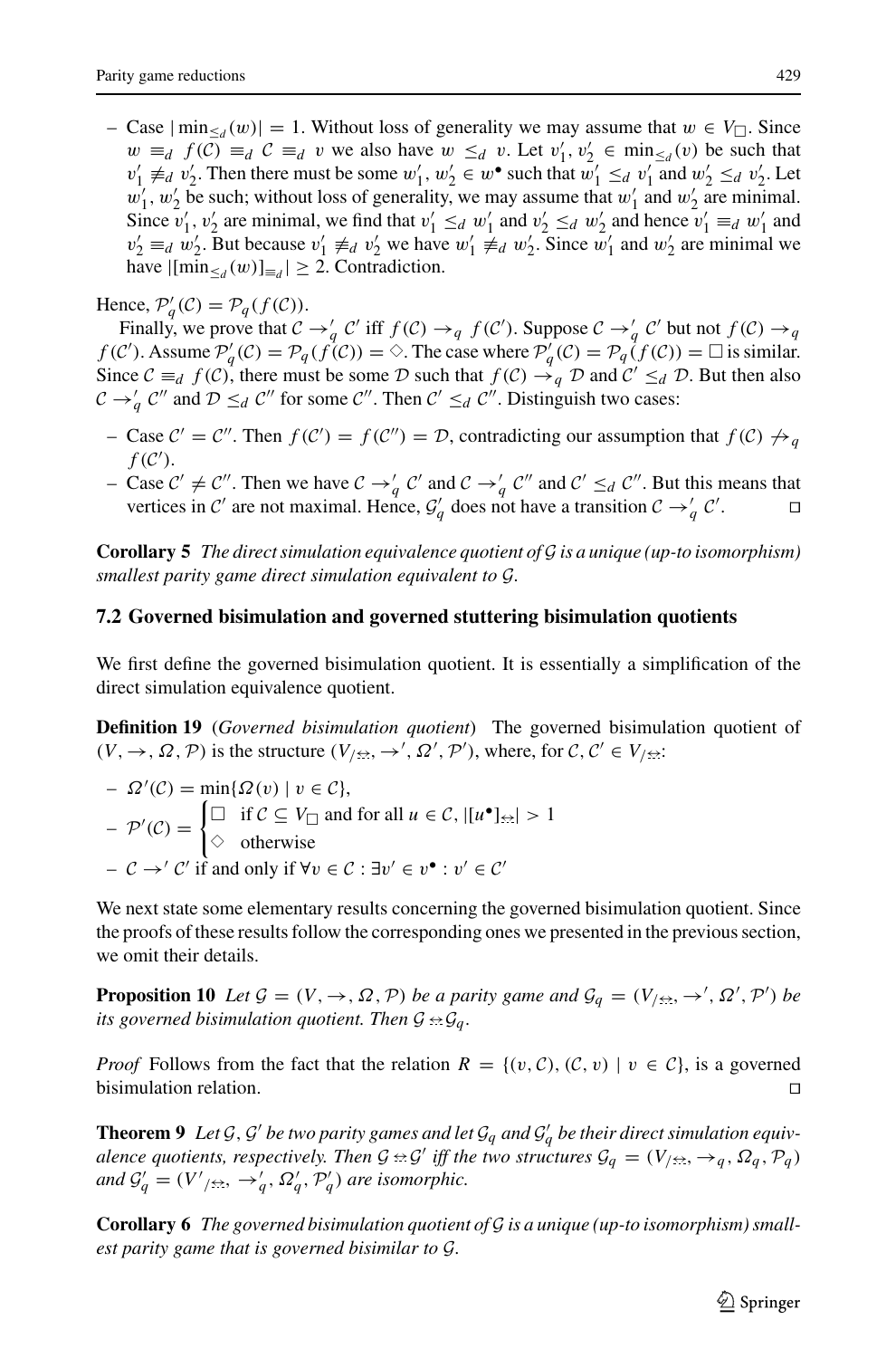As a consequence of the above results, we find that each parity game has a unique and minimal governed bisimilar parity game.

We next define the governed stuttering bisimulation quotient. It requires some subtlety to properly deal with divergences and ensure that a unique player is assigned to an equivalence class. More specifically, we cannot simply assign the player of an arbitrary vertex in an equivalence class to this equivalence class; instead, the player assigned to an equivalence class must be the one that has the ability to force play from that equivalence class.

#### **Definition 20** (*Governed stuttering bisimulation quotient*)

The governed stuttering bisimulation quotient of  $(V, \rightarrow, \Omega, \mathcal{P})$  is the structure  $(V_{/\sim}$ , →', Ω', P'), where, for *C*, *C'* ∈ *V*<sub>/∼</sub>:

$$
-\Omega'(C) = \min\{\Omega(v) \mid v \in C\},
$$
  
\n
$$
-\mathcal{P}'(C) = \begin{cases} \diamondsuit & \text{if for all } v \in C, v \diamondsuit \mapsto \simsim, \text{ or} \\ & \text{for some } v \in C, C' \neq C, v \diamondsuit \to C' \\ \square & \text{otherwise} \end{cases}
$$
  
\n
$$
-\mathcal{C} \to' \mathcal{C}' \text{ if and only if}
$$

$$
\begin{cases} \exists i \in \{\diamondsuit, \square\} : \forall v \in \mathcal{C} : v_i \mapsto_{\sim} & \text{if } \mathcal{C} = \mathcal{C}' \\ \exists i \in \{\diamondsuit, \square\} : \forall v \in \mathcal{C} : v_i \mapsto_{v \sim} \mathcal{C}' & \text{if } \mathcal{C} \neq \mathcal{C}' \end{cases}
$$

The results below essentially mirror those results we presented in the previous section for the direct simulation equivalence quotient. Details of the proofs are once again omitted since they follow the exact same line of reasoning as those from the previous section.

**Proposition 11** *Let*  $G = (V, \rightarrow, \Omega, \mathcal{P})$  *be a parity game and*  $G_q = (V_{/\infty}, \rightarrow', \Omega', \mathcal{P}')$  *be its governed stuttering bisimulation quotient. Then*  $G \simeq G_q$ .

*Proof* Follows from the fact that relation  $R \subseteq (V \cup V_{\text{max}}) \times (V \cup V_{\text{max}})$ , defined as  $R =$  $\{(v, C), (C, v), (v, w), (C, C) | v, w \in C\}$ , is a governed stuttering bisimulation.

 ${\bf Theorem~10} \ \ Let \mathcal{G}, \mathcal{G}'$  be two parity games and let  $\mathcal{G}_q$  and  $\mathcal{G}'_q$  be their direct simulation equiv*alence quotients, respectively. Then*  $G \cong G'$  *iff the two structures*  $G_q = (V_{\alpha}, \rightarrow_q, \Omega_q, \mathcal{P}_q)$ *and*  $G'_{q} = (V'_{/\approx}, \rightarrow'_{q}, \Omega'_{q}, \mathcal{P}'_{q})$  *are isomorphic.* 

**Corollary 7** *The governed stuttering bisimulation quotient of G is a unique (up-to isomorphism) smallest parity game that is governed stuttering bisimilar to G.*

#### <span id="page-29-0"></span>**8 A comparison of discriminating power**

In this section, we compare the discriminative power of each of the equivalences discussed in the preceding sections, essentially justifying the lattice we illustrated in Sect. [4.](#page-7-0) This permits us to assess the reductive power of each of the studied equivalences that admit (unique) quotienting. For each of the equivalences we show which other equivalences it strictly refines. Incomparability results are described separately.

We first focus on proving the right-hand side of the lattice we presented in Sect. [4.](#page-7-0) That is, we first compare isomorphism, strong bisimilarity and governed bisimilarity and then focus on the various simulation equivalences.

**Theorem 11** *Isomorphism is strictly finer than strong bisimilarity.*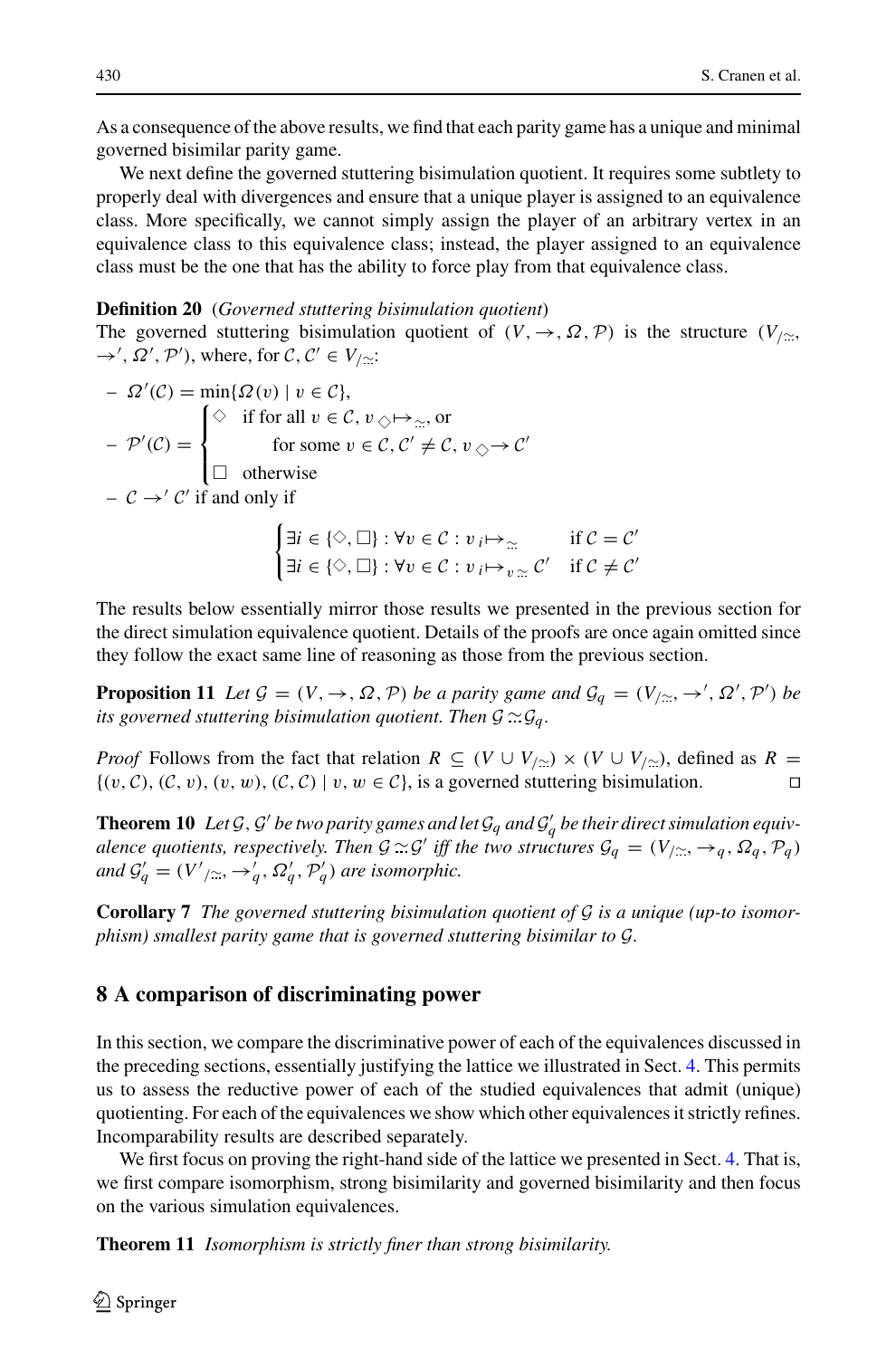<span id="page-30-0"></span>**Fig. 6** Parity game which is minimal with respect to strong bisimilarity. Vertices  $v_2$  and  $v_3$ are governed bisimilar



*Proof* Clearly, every pair of isomorphic parity games is a pair of strong bisimilar parity games. Strictness follows from a standard example:



Clearly, both vertices in the left parity game are strongly bisimilar to the vertex in the right parity game, and *vice versa*. However, these vertices are not isomorphic.

The following theorem relates strong bisimilarity to stuttering equivalence, governed bisimulation and strong direct simulation equivalence, and except for the comparison to governed bisimulation it is essentially the counterpart of the classical theorems in the setting of Kripke structures.

**Theorem 12** *Strong bisimilarity is strictly finer than strong direct simulation equivalence, stuttering bisimulation equivalence and governed bisimulation equivalence.*

*Proof* We sketch each of the refinements:

- Every strong bisimulation relation is a direct simulation relation. Since such a relation is symmetric, every pair of parity games related via strong bisimilarity is also related via strong direct simulation equivalence. Strictness follows from the parity game in Fig. [4,](#page-17-0) in which  $v_0$  and  $v_1$  are strong direct simulation equivalent but not strongly bisimilar.
- Every strong bisimulation relation is a stuttering bisimulation relation, this follows directly from the definitions. Strictness follows from the parity game in Fig. [5,](#page-19-0) in which  $v_3$  and  $v_4$  are stuttering bisimilar, but not strongly bisimilar.
- Every strong bisimulation relation is a governed bisimulation relation, this follows directly from the definitions. Strictness follows from the parity game in Fig. [6,](#page-30-0) which is minimal modulo strong bisimilarity, but vertices  $v_2$  and  $v_3$  are governed bisimilar.  $\square$

We next state, without proof, a result that essentially follows by definition.

**Theorem 13** *Strong direct simulation equivalence strictly refines direct simulation equivalence.*

The following refinement results follow a line of reasoning similar to the ones seen before.

**Theorem 14** *Governed bisimulation equivalence strictly refines direct simulation equivalence and governed stuttering bisimulation equivalence.*

*Proof* We again sketch both refinements.

- Refinement follows directly from the observation that a governed bisimulation is a symmetric direct simulation. Strictness follows from examples similar to those discriminating strong bisimilarity and simulation equivalence.
- It follows from the definitions that every governed bisimulation is also a governed stuttering bisimulation. The strictness of the refinement follows from the example in Fig. [5](#page-19-0) in which all vertices with priority 0 are governed stuttering bisimilar, but none are governed bisimilar.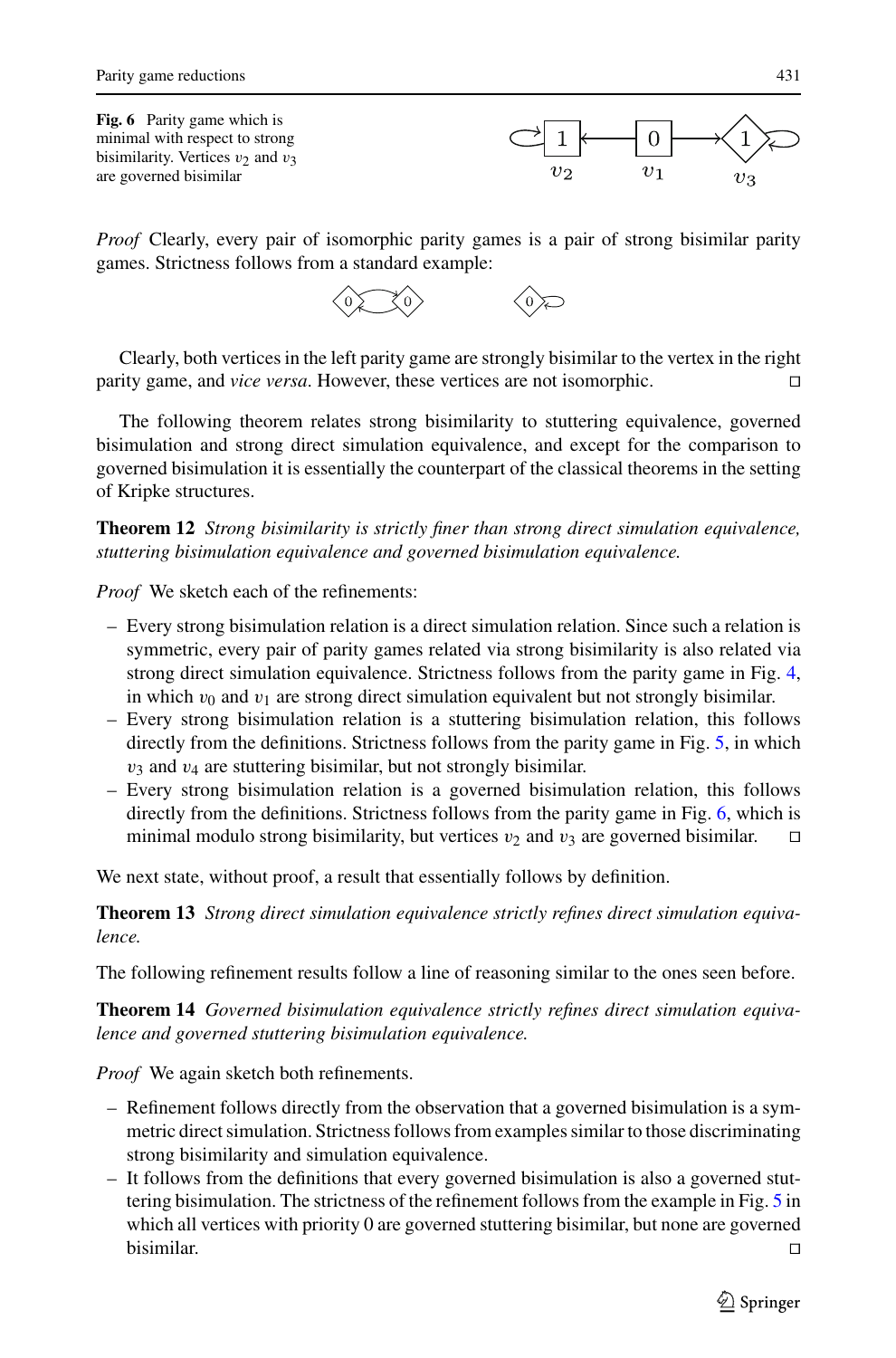**Theorem 15** *Governed bisimulation equivalence and strong direct simulation equivalence are incomparable.*

*Proof* This follows from the parity game in Fig. [4](#page-17-0) in which vertices  $v_0$  and  $v_6$  are governed bisimilar, but not strong direct simulation equivalent. Furthermore,  $v_0$  and  $v_1$  are strong direct simulation equivalent, but not governed bisimilar.

Regarding direct simulation and (biased) delayed simulations we have the following result due to Fritz and Wilke [\[23\]](#page-42-16).

**Theorem 16** *[\[23\]](#page-42-16) Direct simulation equivalence is strictly finer than even- and odd-biased delayed simulation equivalence. Even- and odd-biased delayed simulation are incomparable, and both are strictly finer than delayed simulation equivalence. Delayed simulation equivalence in turn is strictly finer than winner equivalence.*

<span id="page-31-0"></span>This completes the results underlying the right-hand side of the lattice we presented in Sect. [4.](#page-7-0) We next focus on the left-hand side of the lattice.

**Theorem 17** *Stuttering bisimilarity is incomparable to governed bisimilarity, strong direct simulation, direct simulation and all delayed simulation variations.*

*Proof* In the parity game in Fig. [5,](#page-19-0)  $v_3$  and  $v_4$  are stuttering bisimilar but they cannot be related under governed bisimilarity, (strong) direct simulation equivalence, nor any of the delayed simulation equivalences. For the other direction, consider vertices  $v_0$ ,  $v_1$  and  $v_6$  from the parity game in Fig. [4.](#page-17-0) None of these vertices are stuttering bisimilar, whereas  $v_0$  and  $v_6$  are governed bisimilar,  $v_0$  and  $v_1$  are strong direct simulation equivalent, and all three are direct simulation equivalent, and therefore also delayed simulation equivalent.

**Theorem 18** *Governed stuttering bisimilarity is incomparable to direct simulation, strong direct simulation, and all delayed simulation variations.*

*Proof* Follows from the same examples as used in the proof of Theorem [17.](#page-31-0)

**Theorem 19** *Stuttering bisimilarity strictly refines governed stuttering bisimilarity.*

*Proof* It follows from the definitions that every stuttering bisimulation is also a governed stuttering bisimulation. Strictness follows from the parity game in Fig. [5](#page-19-0) in which  $v_0$  and  $v_1$ are governed stuttering bisimilar, but not stuttering bisimilar.

To complete the lattice, we next show that governed stuttering bisimilarity is strictly finer than winner equivalence. In order to prove this result, we must first lift the concept of governed stuttering bisimilarity to paths. Being able to reason about paths then allows us to show that every memoryless strategy of player *odd*(respectively, *even* ) in the original game induces a strategy of player *odd*(respectively, *even* ) in the quotient game such that all plays in the quotient game, allowed by this strategy, have a 'matching' play allowed by the strategy in the original game. If we then consider a strategy that is winning for a player in the original game, it follows that this strategy is also winning for this player in the quotient game, and *vice versa*.

<span id="page-31-1"></span>We first lift governed bisimilarity from vertices to paths. Paths of length 1 are equivalent if the vertices they consist of are equivalent. If paths *p* and *q* are equivalent, then  $pv \approx q$  iff v is equivalent to the last vertex in *q*, and  $pv \approx qw$  iff  $v \approx w$ . An infinite path *p* is equivalent to a path *q* if for all finite prefixes of *p* there is an equivalent prefix of *q* and *vice versa*.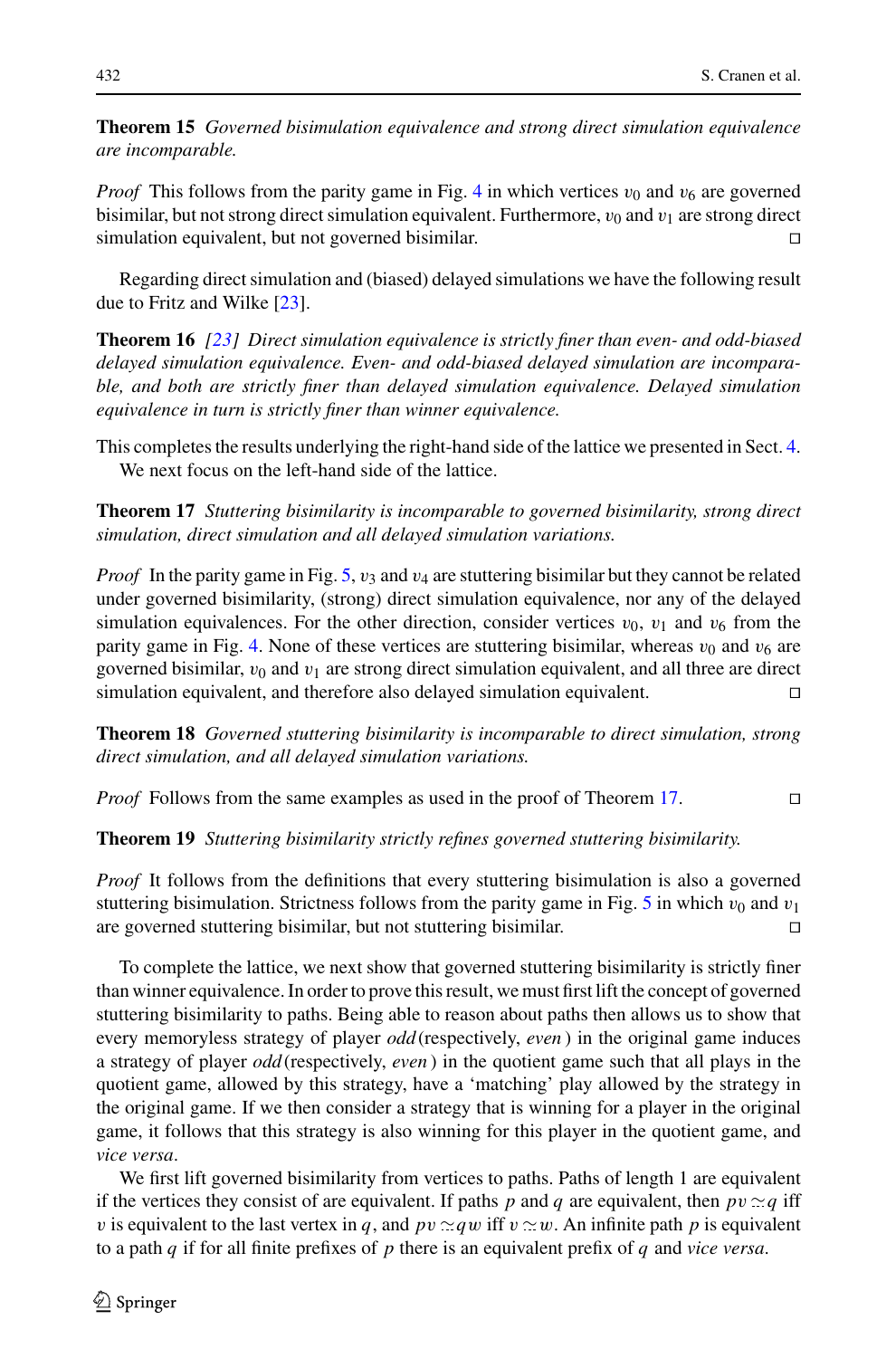**Lemma 14** *Let*  $(V, \rightarrow, P, \Omega)$  *be a parity game, and let*  $(V_{/\simeq}, \rightarrow', P', \Omega')$  *be its quotient. Let*  $v ∈ V$ , and  $C ∈ V_{\alpha}$  *such that*  $v ∈ C$ *. For all players i, and all*  $\sigma ∈ S_i$  *there is some*  $\psi \in \mathbb{S}^*_i$  such that for all  $q \in \Pi_{\psi}^{\omega}(\mathcal{C})$  there is a  $p \in \Pi_{\sigma}^{\omega}(v)$  such that  $p \approx q$ .

*Proof* Let  $\sigma \in \mathbb{S}_i$  be an arbitrary strategy for player *i*. Before we construct a strategy  $\psi \in \mathbb{S}_i^*$ for player *i* in the quotient game, we introduce some auxiliary functions which help defining this strategy. Define an arbitrary complete ordering  $\leq$  on vertices, and define the following for finite paths *q* starting in *C*, where min  $\& \emptyset$  is defined to be ⊥:

$$
\begin{aligned} \text{next}(q) &= \min_{\ll} \{ v' \in V \mid \exists p \in \Pi_{\sigma}(v) : p \simeq q \land p_{\sigma} \to v' \land pv' \not\cong q \} \\ \text{div}(q) &= \exists p \in \Pi_{\sigma}^{\omega}(v) : p \simeq q \end{aligned}
$$

We next show that it is possible to define a strategy  $\psi \in \mathbb{S}_i^*$  for finite plays  $q = \mathcal{C} \dots \mathcal{C}'$ such that if *q*  $\approx$  *p* for some  $p \in \Pi_{\sigma}(v)$ , then:

$$
\begin{cases} \psi(q) = C' & \text{if } \text{div}(q) \text{ and } C' \to C' \\ \psi(q) = [\text{next}(q)]_{\approx} & \text{otherwise.} \end{cases}
$$

Let  $p \in \Pi_{\sigma}(v)$  be such that  $q \simeq p$  for  $q = \mathcal{C} \dots \mathcal{C}'$  and assume  $\mathcal{P}'(\mathcal{C}') = i$ . In case div(*q*) and  $C' \rightarrow' C'$ , then obviously  $\psi(q)$  can be defined as  $C'$ . We proceed to show that if  $\neg div(q)$ or  $\mathcal{C}' \nrightarrow{\mathcal{C}}'$ , then 1) next(*q*)  $\neq \bot$ , and 2) we can set  $\psi(q) = [\text{next}(q)]_{\approx}$ . We show the first by distinguishing two cases:

Case 
$$
\neg
$$
div(q). It follows straightforwardly that  $next(q) \neq \bot$ . Case  $\mathcal{C}' \nrightarrow' \mathcal{C}'$ . Because  $\mathcal{C}'$  is a vertex is a quotient graph,  $\mathcal{C}'_i \nrightarrow_{\infty}$ . Consider the path  $p \in \Pi_{\sigma}(v)$  for which  $p \approx q$ , and assume that  $p$  is of the form  $\bar{p}u$ . Since  $\bar{p}u \approx q$ , also  $u \approx \mathcal{C}'$  and hence  $u_i \nrightarrow_{\infty}$ . Then by Lemma 3,  $u \rightarrow i \rightarrow u \approx V \setminus [u] \approx$ . Let  $\sigma' \in \mathbb{S}_{\neg i}$  be such that  $u_{\sigma'} \mapsto_{u \approx V} \setminus [u] \approx$  and consider the unique path  $rv' \in \Pi_{\sigma'}(u)$  such that  $\sigma \Vdash rv', \sigma' \Vdash rv', r \approx u$  and  $v' \in V \setminus [u] \approx$ . Then  $pr \in \Pi_{\sigma}(v)$  is such that  $pr \approx q$ ,  $pr \circ \rightarrow v'$  and  $prv' \nrightarrow q$ . Hence,  $next(q) \neq \bot$ .

Next, we show that we can set  $\psi(q) = [\text{next}(q)]_{\approx}$ . Since next $(q) \neq \bot$ , there must be some  $v \dots v'v'' \in \Pi_{\sigma}(v)$  such that  $v'' = \text{next}(q), v \dots v' \approx q$  and  $v' \not\approx v''$ . Also,  $\mathcal{C}' \mathcal{P}(v') \mapsto v' \mathcal{P}(v'') \mathcal{P}(v'') \mathcal{P}(v' \text{ and } v' \to [v''] \mathcal{P}(v' \text{ is a vertex in a quotient graph})$ this implies  $\mathcal{C}'_{\mathcal{P}(v')} \rightarrow [v'']_{\sim}$ . Hence, we can set  $\psi(q) = [\text{next}(q)]_{\sim}$ .

Now that we have shown that it is always possible to define a strategy adhering to the restrictions above, let  $\psi$  be such a strategy. We show using induction on *n* that for all *n* 

$$
\forall q \in \Pi_{\psi}^{n}(\mathcal{C}) : \exists p \in \Pi_{\sigma}(v) : p \approx q.
$$

For  $n = 0$ , this is trivial, because  $v \approx \mathcal{C}$ . For  $n = m + 1$ , assume as the induction hypothesis that  $\forall \bar{q} \in \Pi^m_\psi(\mathcal{C}) : \exists \bar{p} \in \Pi_\sigma(v) : \bar{p} \sim \bar{q}$ . Let  $q \in \Pi^n_\psi(\mathcal{C})$  and let  $\mathcal{C}', \mathcal{C}'' \in V_{/\sim}$  and  $\bar{q} \in \Pi_{\psi}^{m}(\mathcal{C})$  such that  $\bar{q} = \mathcal{C} \dots \mathcal{C}'$  and  $q = \bar{q}\mathcal{C}''$ . Distinguish cases on the player who owns *C* .

Case  $\mathcal{P}'(\mathcal{C}') \neq i$ . Then  $\mathcal{C}'' = \psi(\bar{q})$ . The induction hypothesis yields some  $\bar{p} \in \Pi_{\sigma}(v)$  such that  $\bar{p} \approx \bar{q}$ , therefore  $C'' = C'$  if  $div(\bar{q})$  and  $C' \rightarrow' C'$ , and otherwise  $C'' = C$ [next( $\bar{q}$ )]∼. If  $C' = C''$ , then div( $\bar{q}$ ), so there must be some  $p \in \Pi^{\omega}_{\sigma}(v)$ such that *p* ∼*q* and therefore also some  $p \in \Pi_{\sigma}(v)$  such that  $p \approx q$ . If  $\mathcal{C}'' = [\text{next}(\bar{q})]_{\sim},$  there must be some  $p \in \Pi_{\sigma}(v)$  such that  $p = p'v'$  and  $p' \simeq \bar{q}$  and  $v' \simeq \mathcal{C}''$ . By definition,  $p \simeq q$  for such p.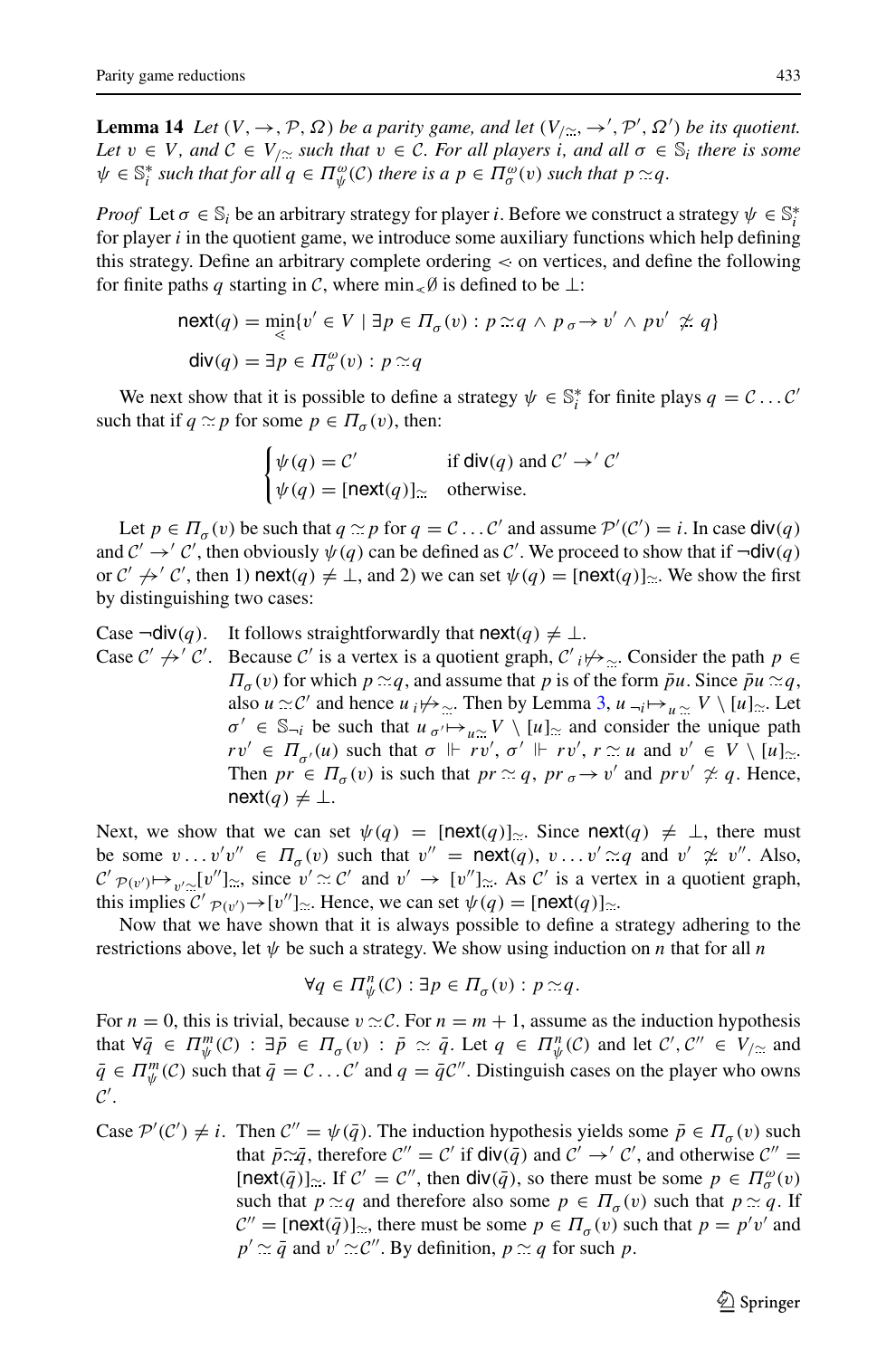Case  $\mathcal{P}'(\mathcal{C}') \neq i$ . From the induction hypothesis, obtain a  $\bar{p} \in \Pi_{\sigma}(v)$  such that  $\bar{p} \approx \bar{q}$ .

Without loss of generality we may assume that  $\bar{p}$  is finite. Note that  $C' \rightarrow [C'']_{\sim}$ . We distinguish two cases.

- Case  $C' = C''$ . Then we have  $\bar{p} \approx \bar{q}C''$ .
- $\overline{C} = \text{Case } C' \neq C''$ . Let v' be the last vertex in  $\overline{p}$ . Because  $\overline{p} \approx \overline{q}$ , also v' $\neg i \rightarrow \neg i \rightarrow \neg j \sim [C''] \approx C''$ . So let  $\sigma' \in \mathbb{S}_{\neg i}$  be such that  $v' \sigma' \mapsto v' \sim [\mathcal{C}'']_{\neg \sim}$ . Now consider an infinite path  $\overline{p}p$  such that  $\sigma \Vdash \bar{p}p$  and  $\sigma' \Vdash \bar{p}p$ . For some index  $k \geq 0$ , it must be the case that  $p_k \simeq C''$ and  $p_l \simeq C'$  for all  $l < k$ . So  $\bar{p}p_0 \ldots p_k \simeq q$ .

Finally, we prove that for all  $q \in \Pi_{\psi}^{\omega}(\mathcal{C})$  there is a  $p \in \Pi_{\sigma}^{\omega}(v)$  such that  $p \approx q$ . Let  $q \in \Pi_{\psi}^{\omega}(\mathcal{C})$ . Then by the above, we find that there is some  $p \in \Pi_{\sigma}(v)$ . Suppose p is finite and  $p = \bar{p}v'$ for some vertex v'. Since *q* is a path through the quotient graph, *q* must be of the form  $\bar{q}C^{\omega}$ for some  $C \simeq v'$ .

- $-$  Case  $\mathcal{P}'(\mathcal{C}) = i$ . Then  $\psi(\bar{q}\mathcal{C}) = \mathcal{C}$ , and thus  $\text{div}(\bar{q}\mathcal{C})$  by definition of  $\psi$ . But then there must be some  $p' \in \Pi_{\sigma}^{\omega}(v)$  such that  $p' \approx \bar{q} \mathcal{C} \approx q$ .
- $-$  Case  $\mathcal{P}'(\mathcal{C}) \neq i$ . Since  $\mathcal{C} \rightarrow' \mathcal{C}$  we have  $\mathcal{C} \rightarrow \rightarrow \sim \infty$  and since  $v' \sim \mathcal{C}$ , also  $v' \rightarrow \rightarrow \sim \infty$ . Let  $\sigma' \in \mathbb{S}_{\neg i}$  be such that  $v' \neg i \mapsto \sim$ . Then there is an infinite path  $p' \in \Pi^{\omega}_{\sigma'}(v')$  such that  $\sigma \Vdash p'$  and  $p' \simeq v'$ . But then  $\sigma \Vdash \bar{p}p'$  and  $q \simeq \bar{p}p'$ . **Experimental and the second state**

Finally this allows us to prove the result that governed stuttering bisimilar vertices are won by the same player.

#### **Theorem 20** *Governed stuttering bisimilarity strictly refines winner equivalence.*

*Proof* Let  $\mathcal{G} = (V, \rightarrow, \mathcal{P}, \Omega)$  be a parity game, and let v,  $w \in V$  such that  $v \approx w$ . Let  $(V_{/\simeq}, \rightarrow', P', \Omega')$  be the governed stuttering bisimulation quotient of *G*, and let  $C \in V_{/\simeq}$  be such that  $w \approx C$ . By transitivity of  $\approx$ , also  $v \approx C$ . Now suppose that player *i* has a winning strategy  $\sigma$  from v. Then by Lemma [14,](#page-31-1) *i* has a strategy  $\psi$  from C such that for every play  $q \in \Pi_{\psi}(\mathcal{C})$  there is a play  $p \in \Pi_{\alpha}(v)$  such that  $p \approx q$ . Because the priorities occurring infinitely often on such *p* and *q* are the same,  $\psi$  is also winning for *i*. If  $\neg$ *i* had a winning strategy  $\sigma'$  from w, then we could repeat this argument to construct a winning strategy for  $\neg i$ from  $C$ , but this would be contrary to the fact that parity games are determined. Therefore, w must also be won by player *i*.

Together with all results in this section (essentially comparing the (bi)simulations discussed in this paper) that precede this final result, we find that each of the equivalences described in this paper strictly refines winner equivalence, as also reflected by the lattice we illustrated in Sect. [4.](#page-7-0) Therefore, any pair of vertices, related by any of the equivalences described, is won by the same player.

# <span id="page-33-0"></span>**9 Conclusion**

Preorders and equivalences for parity games have been studied on a number of occasions, see [\[11,](#page-41-15)[13](#page-41-5)[,14,](#page-41-6)[22](#page-42-28)[,23](#page-42-16)[,34](#page-42-15),[39](#page-42-14)]. A major motivation for some of these is that they provide the prospect of simplifying games prior to solving them. In this paper, we reconsidered several of the parity game relations previously defined by us, *viz.* (governed) bisimulation and (governed) stuttering bisimulation. More specifically, we gave detailed proofs showing that our relations are equivalences, they have unique parity game quotients and they approximate the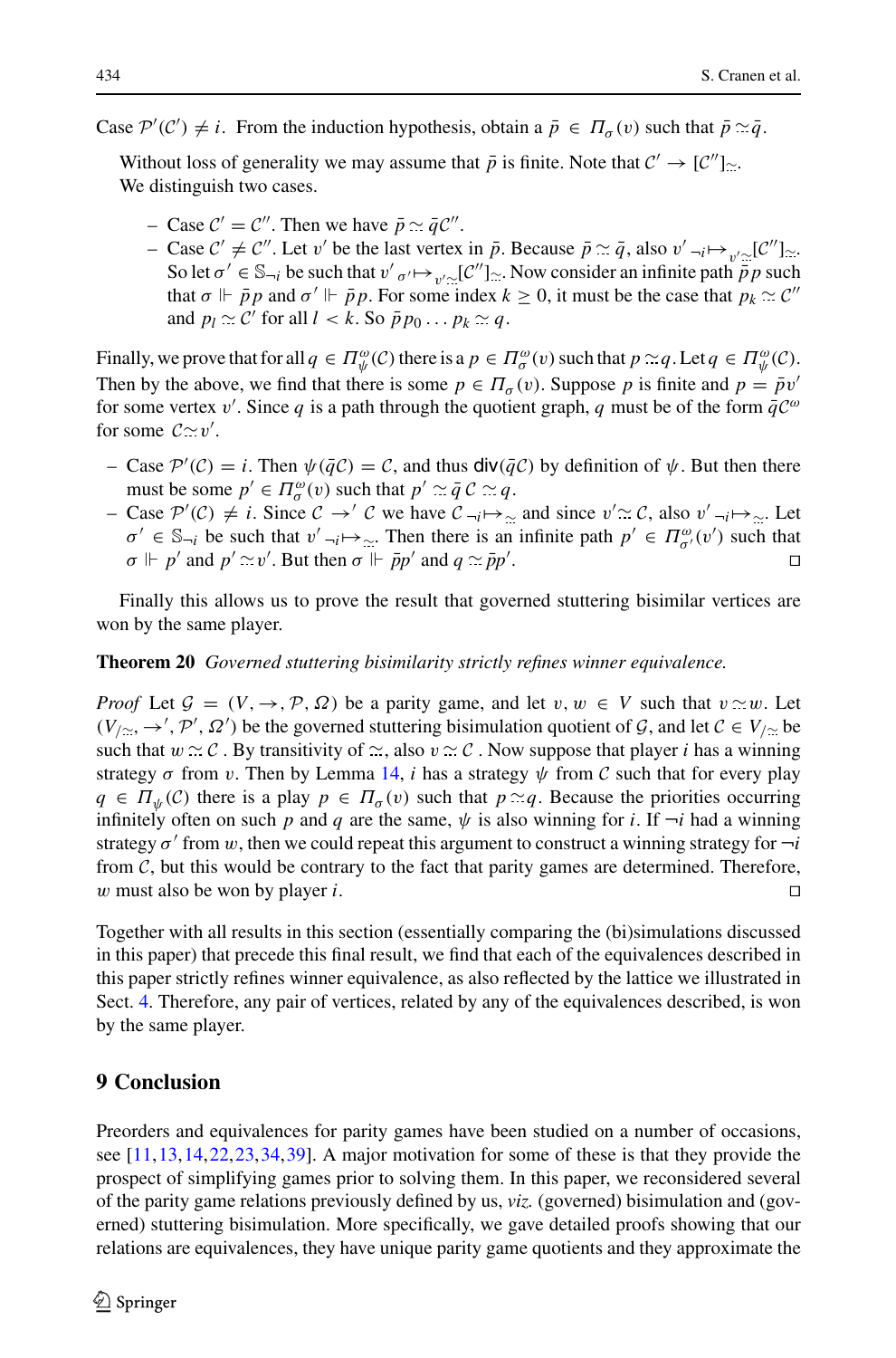winning regions of parity games. Furthermore, we showed that our coinductively defined equivalence relations admit game-based definitions; the latter facilitated the comparison of our equivalences to the game-based definitions of relations for parity games found in the literature. For the latter relations, we additionally gave coinductive definitions. Finally, we showed that, unlike *e.g.* delayed simulation or any of its biased versions, our equivalence relations give rise to unique quotients.

There are several natural continuations of this research. First, the experiments that were conducted in [\[14](#page-41-6)[,39\]](#page-42-14) showed that parity games that could not be solved become solvable by preprocessing the games using an  $O(mn)$  stuttering bisimulation minimisation algorithm or an  $O(mn^2)$  governed stuttering bisimulation minimisation algorithm. While the average reduction achieved by governed stuttering bisimulation of parity games encoding typical practical decision problems exceeded 80%, see [\[39\]](#page-42-14), the overall gain in speed otherwise was not significant. It would be worthwhile to establish whether this is still true when using the  $O(m \log n)$  stuttering equivalence minimisation algorithm of [\[31](#page-42-13)]. Moreover, it would be interesting to see whether the  $\mathcal{O}(mn^2)$  time complexity of governed stuttering bisimulation can be reduced using ideas from [\[31\]](#page-42-13). Similarly, we believe that our coinductive rephrasing of delayed simulation will help to devise a more efficient algorithm for computing it, using a partition refinement approach.

Finally, an interesting line of investigation is to see whether the incomparable notions of governed stuttering bisimulation and delayed simulation equivalence can be married. Given that we have established game-based and coinductive definitions for both relations, defining such a relation now seems within reach. The resulting relation would be closer to winning equivalence and perhaps even shed light on ways to efficiently solve parity games in general.

**Acknowledgements** The authors would like to thank the reviewers for their comments and suggestions, which helped to improve this paper.

**Open Access** This article is distributed under the terms of the Creative Commons Attribution 4.0 International License [\(http://creativecommons.org/licenses/by/4.0/\)](http://creativecommons.org/licenses/by/4.0/), which permits unrestricted use, distribution, and reproduction in any medium, provided you give appropriate credit to the original author(s) and the source, provide a link to the Creative Commons license, and indicate if changes were made.

# **Appendix: Detailed proofs of propositions [7](#page-23-0) and [8](#page-24-0)**

Before we address Propositions [7](#page-23-0) and [8,](#page-24-0) we first state the definition of the variant function we will use in the proof of Proposition [7](#page-23-0) and we state three lemmata that characterise properties of this variant function.

**Definition 21** (*Governed stuttering bisimulation game measure*) We define a measure with respect to ∼for a configuration ( $(u_0, u_1)$ , *c*) in the governed stuttering bisimulation game as follows:

 $m(u_0, u_1, c) \stackrel{\scriptscriptstyle C}{=}$ =  $\mathbf{r}$  $\int$  $\overline{\mathsf{I}}$ (0, 0) if  $c = \sqrt{ }$ (∞, 0) if  $c = \dagger \wedge \exists v_0 \in u_0^{\bullet}, v_1 \in u_1^{\bullet} : v_0 \approx u_0 \wedge v_1 \approx u_1$  $(expel(u_j, u_{1-j}), 0)$  if  $c = \dagger \wedge \forall v \in u_j^{\bullet} : u_j \not\cong v$  $(0, \text{exit}(u_j, u_{1-j}, t))$  if  $c = (j, t)$ 

where  $expel(u_0, u_1)$  denotes the number of steps before  $P(u_0)$ 's opponent is forced from [*u*0]∼ and *exit*(*u*0, *u*1, *u*2) denotes the number of steps it takes for *P*(*u*0) to force play to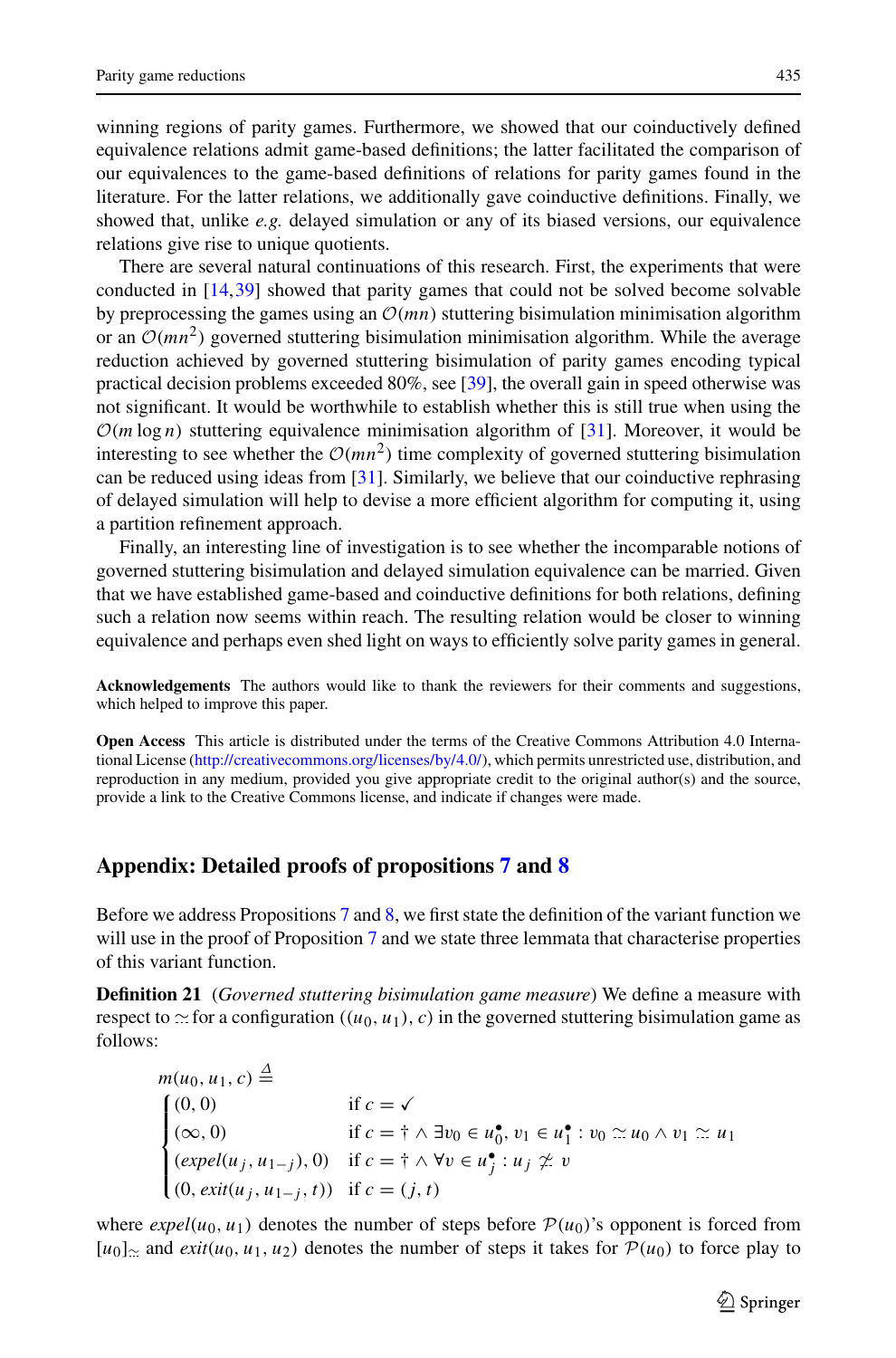[*u*2]∼ from *u*1. Formally, we have:

$$
expel(u_0, u_1) \stackrel{\Delta}{=} dist_{-\mathcal{P}(u_0), [u_0]_{\infty}^{\infty}}(u_1, V \setminus [u_0]_{\infty})
$$
  
 
$$
exit(u_0, u_1, u_2) \stackrel{\Delta}{=} dist_{\mathcal{P}(u_0), [u_0]_{\infty}^{\infty}}(u_1, [u_2]_{\infty}^{\infty})
$$

where for *U*,  $T \subseteq V$  and  $v \in U$ :

<span id="page-35-0"></span>
$$
dist_{i,U}(v, T) \stackrel{\Delta}{=} \begin{cases} \min\{n \mid v \in \mathit{vAttr}_i^n(T)\} & \text{if } v_i \mapsto_U T \\ \infty & \text{otherwise} \end{cases}
$$

Measures are ordered lexicographically, *i.e.*  $(m_0, m_1) < (n_0, n_1)$  iff  $m_0 < n_0 \vee (m_0 = n_0 \wedge$  $m_1 < n_1$ ).

We first prove some basic properties for the function *m*.

**Lemma 15** *For u*,  $v \in V$ ,  $(u \simeq v \wedge m(u, v, \dagger) = (m_0, m_1) \implies m_0 > 0$ .

*Proof* First, observe that (apart from  $c = \dagger$ ), the conditions in the second and third clause of the definition of *m* are complementary. Furthermore observe that, for all  $u_0$ ,  $u_1$  such that *u*<sub>0</sub> ∼*u*<sub>1</sub>, we have *expel*(*u*<sub>0</sub>, *u*<sub>1</sub>) > 0 since *u*<sub>1</sub> ∉ *V* \ [*u*<sub>0</sub>]∼. The result then immediately follows.  $\Box$  follows.

<span id="page-35-1"></span>**Lemma 16** *Let U*,  $T \subseteq V$ , such that  $U \cap T = \emptyset$  and let  $u \in U$ . For all players i, if  $u_i \mapsto_H T$ *then dist<sub>i</sub>*,*U*(*u*, *T*) > min{*dist<sub>i</sub>*,*U*(*v*, *T*) | *u* → *v* ∧ *v* ∈ *U* ∪ *T* }.

*Proof* Assume  $u_i \mapsto_U T$  and let  $n = dist_{i,U}(u, T)$ . Hence  $u \in U^{\text{Attr}_i^n}(T)$  and  $u \notin$ *UAttr*<sup>n-1</sup>(*T*). Observe that  $n > 0$  since  $u \in U$  and  $U \cap T = \emptyset$ . We proceed by a case distinction on  $P(u)$ .

- $-P(u) = i$ . Since *n* is such that  $u \notin \mathit{UAttr}_i^{n-1}(T)$ , we have  $\exists v \in u^{\bullet} : v \in \mathit{UAttr}_i^{n-1}(T)$ . Let v be such, and observe that  $dist_{i,U}(v, T) \leq n - 1 < n$ . The result then follows immediately.
- <span id="page-35-2"></span> $-P(u) \neq i$ . As *n* is such that  $u \notin \mathcal{U}^{Attr_i^{n-1}}(T)$ , we have  $\forall v \in u^{\bullet} : v \in \mathcal{U}^{Attr_i^{n-1}}(T)$ . Hence  $\forall v \in V : u \rightarrow v \implies dist_{i,U}(v, T) \leq n - 1 < n$ . Again the result follows immediately. □ immediately.

We also prove the following stronger result in case *u* is owned by the opponent.

**Lemma 17** Let  $U, T \subseteq V$ , such that  $U \cap T = \emptyset$  and  $u \in U \cap V_{\neg i}$ . Then  $u_i \mapsto U_i$  *T* implies  $dist_{i, U}(u, T) > \max\{dist_{i, U}(v, T) \mid u \to v \land v \in U \cup T\}.$ 

*Proof* Let  $u \in U \cap V_{\neg i}$  such that  $u_i \mapsto_U T$ . Suppose  $n = dist_{i,U}(u, T)$ . Then  $u \in U^{\text{Attr}_i^n}(T)$ and  $u \notin \mathit{UAttr}_i^{n-1}(T)$ . Since  $u \notin V_i$ ,  $\forall v \in u^{\bullet}: v \in \mathit{UAttr}_i^{n-1}(T)$ , hence  $\forall v \in u^{\bullet}:$ *dist<sub>i</sub>*,*U*(*v*, *T*) ≤ *n* − 1 < *n*; furthermore, such *v* are in *U* ∪ *T*, and the result follows immediately.  $\Box$ immediately.

**Proposition 7** *For all*  $v, w \in V$  *if*  $v \simeq w$  *then*  $v \equiv_{g,st} w$ *.* 

*Proof* We prove for all governed stuttering bisimilar vertices v ∼w that there is a *Duplicator* winning strategy in the governed stuttering bisimulation game from configuration  $((v, w), \checkmark).$ 

We show this by constructing a *Duplicator*-strategy that moves between governed stuttering bisimilar vertices, and that makes sure that from every configuration  $((v, w), c)$ , within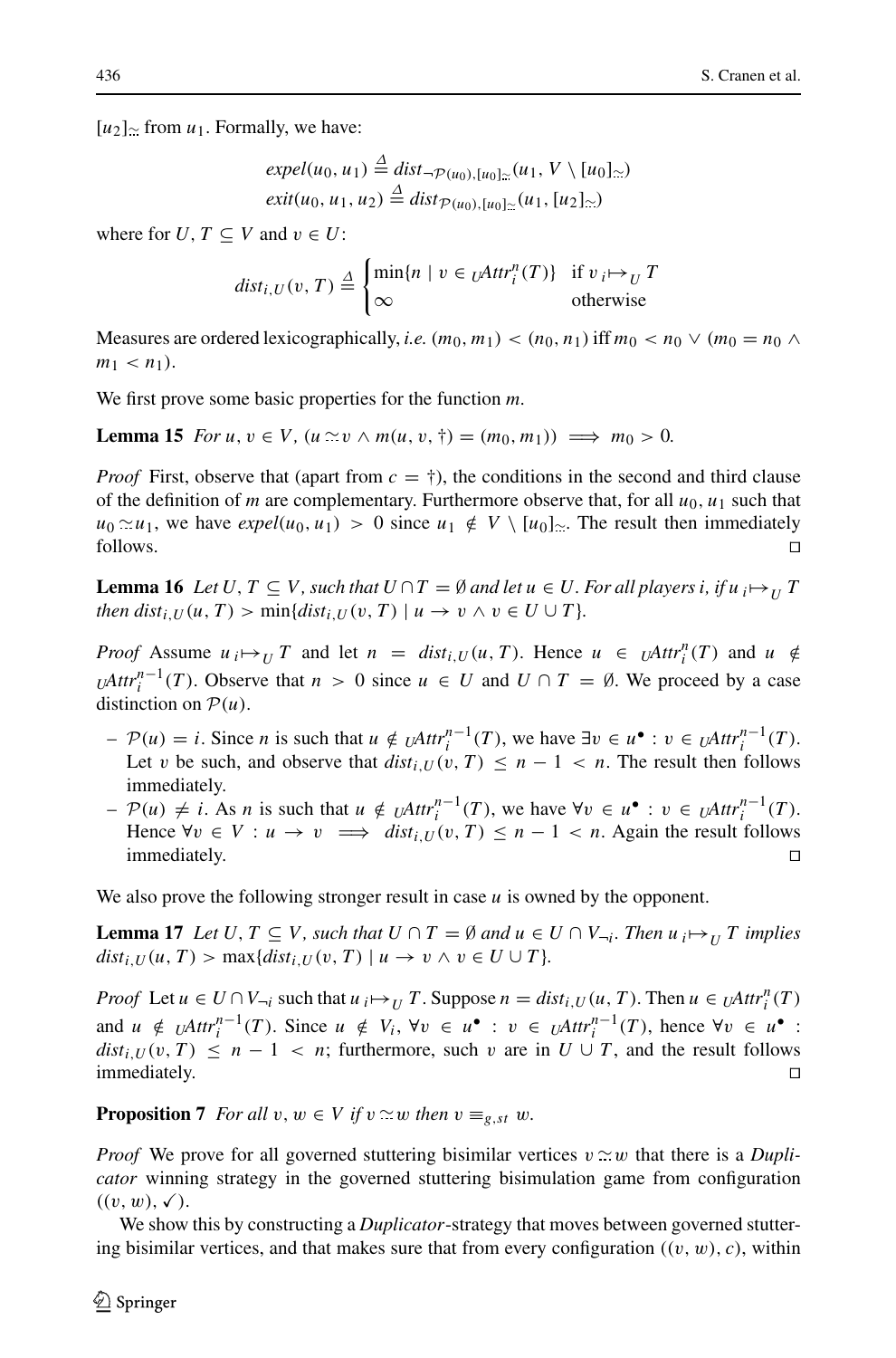a finite number of steps another configuration  $((v', w'), \checkmark)$  is reached. As a consequence, the *Duplicator*-strategy is such that it passes through configurations with reward  $\checkmark$  infinitely often, hence the *Duplicator* strategy is winning.

Formally, we preserve the invariant  $\Phi$  which is the conjunction of the following for configurations  $((u_0, u_1), c)$ :

- *u*<sup>0</sup> ∼*u*1,
- −  $c = (j, t)$  implies  $u_j \not\approx t$ ,
- $-c = (0, u)$  implies  $(u_0, u_1) \in V_{\diamondsuit} \times V$ ,
- −  $c = (1, u)$  implies  $(u_0, u_1) \in V \times V$ <sub>□</sub>.

In addition, we prove that from every configuration  $((u_0, u_1), c)$ , within a finite number of steps a configuration  $((u'_0, u'_1), \checkmark)$  is reached by showing that *m* is a variant function. That is, if, in a round, we move from configuration  $((u_0, u_1), c)$  to configuration  $((u'_0, u'_1), c')$ with  $c \neq \checkmark$  and  $c' \neq \checkmark$ , then  $m(u_0, u_1, c) > m(u'_0, u'_1, c')$ .

From these two observations, the result immediately follows. Note that initially we are in a configuration  $((v, w), \checkmark)$ ; hence  $\Phi$  is satisfied trivially. Suppose the game has reached a configuration  $((u_0, u_1), c)$  satisfying  $\Phi$ . In step 1 of the round, *Spoiler* chooses to play from  $(t_0, t_1)$ , taken from  $(u_0, u_1)$  or  $(u_1, u_0)$ . We remark that if *Spoiler* decides to play from  $(u_1, u_0)$ , then, regardless of step 2, any pending challenge or  $\dagger$  will be replaced by a  $\checkmark$  at the end of step 3. For this case, we therefore do not need to argue that *m* decreases.

We distinguish cases based on which player can force a divergence in the coinductive definition and consider *Duplicator*'s options in step 2 and 3 of the round, and prove that *Duplicator* can always arrive in a new configuration  $((t'_0, t'_1), c')$  that satisfies  $\Phi$  and for which, if  $c' \neq \checkmark$  and  $c \neq \checkmark$ ,  $m(t_0, t_1, c) > m(t'_0, t'_1, c')$ .

- $t_0 \otimes \rightarrow \sim$  and  $t_0 \Box \rightarrow \sim \sim$ . This case is trivial, as in that case exactly one (reachable) equivalence class exists.
- $-$  *t*<sub>0</sub>  $\Diamond \mapsto \Diamond$  and *t*<sub>0</sub>  $\Box \nleftrightarrow \Diamond$ . Since *t*<sub>0</sub>  $\cong$  *t*<sub>1</sub> also *t*<sub>1</sub>  $\Diamond \mapsto \Diamond$ . We distinguish cases based on the owners of the vertices.
	- **−**  $P(t_0) = P(t_1) = \diamond$ . *Spoiler* plays  $t_0 \to w_0$ .
		- Case there is some  $w_1 \in t_1^{\bullet}$  such that  $w_0 \approx w_1$ . Then *Duplicator* plays to such a  $w_1$ . The new configuration is  $((w_0, w_1), \checkmark)$ .
		- Case there is no  $w_1 \in t_1^{\bullet}$  such that  $w_0 \approx w_1$ . Then *Duplicator* plays to a  $w_1 \in t_1^{\bullet}$ for which  $w_1 \approx t_1$  with minimal  $m(t_0, w_1, (0, w_0))$ ; the existence of a  $w_1 \approx t_1$ follows from  $t_1 \diamondsuit \mapsto \sim$ .

*New configuration:* if  $c \in \{\checkmark, \checkmark, (0, w_0)\}\$  and  $u_0 = t_0$  then the new configuration is  $((t_0, w_1), (0, w_0))$ , and else it is  $((t_0, w_1), \checkmark)$ .

*Progress:* we demonstrate  $m(t_0, w_1, (0, w_0)) < m(t_0, t_1, c)$  for  $c \in \{\dagger, (0, w_0)\}.$ If  $c = \dagger$  this follows from Lemma [15.](#page-35-0) In case  $c = (0, w_0)$ , this follows from Lemmata [16](#page-35-1) and [17.](#page-35-2)

- **–**  $P(t_0) = P(t_1) = \Box$ . *Spoiler* plays  $t_1 \rightarrow w_1$ . Since  $t_1 \Diamond \mapsto \Diamond$ , all  $w_1 \in t_1^{\bullet}$  satisfy *t*<sub>1</sub>  $\approx$  *w*<sub>1</sub>. The same holds for all  $w_0 \in t_0^{\bullet}$ . *Duplicator* can thus play arbitrary *t*<sub>0</sub> → *w*<sub>0</sub>. *New configuration:*  $((w_0, w_1), \checkmark)$
- $\mathcal{P}(t_0) = \diamondsuit$ **,**  $\mathcal{P}(t_1) = \square$ **.** *Spoiler* **plays**  $t_0 \to w_0$  **and**  $t_1 \to w_1$ **. Since**  $t_1 \diamondsuit \mapsto \sim$ **, also** *w*<sub>1</sub> ∼*t*<sub>1</sub>. We distinguish two further cases.
	- Case  $w_0 \approx w_1$ .
		- *New configuration:*  $((w_0, w_1), \checkmark)$ .
	- Case  $w_0 \not\approx t_0$ . *New configuration:* if  $c \in \{ \sqrt{, \dagger, (0, w_0)} \}$  and  $u_0 = t_0$  then the new configuration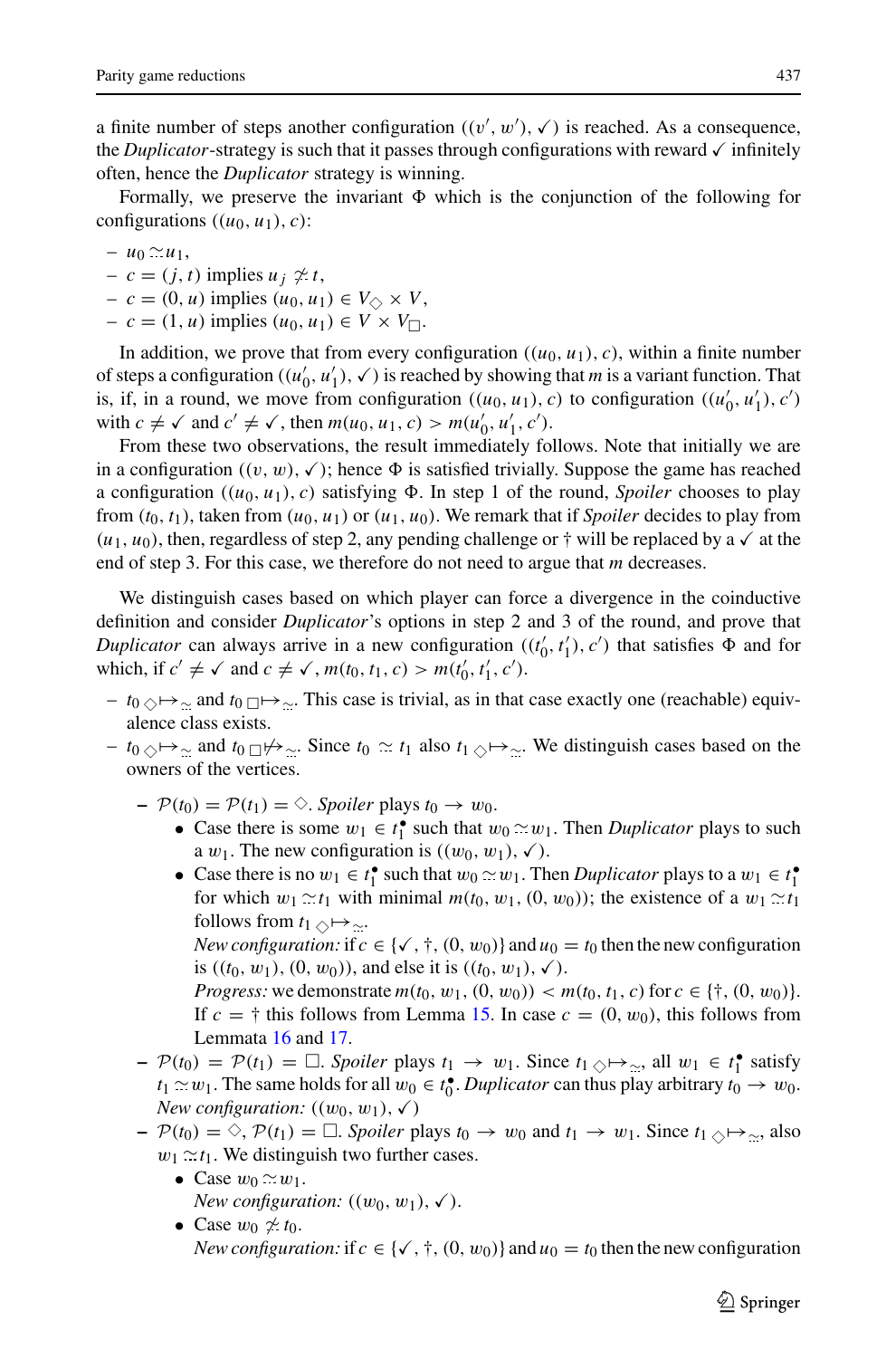is  $((t_0, w_1), (0, w_0))$ ; else the new configuration is  $((t_0, w_1), \checkmark)$ . Observe that  $t_0 \approx w_1$ .

*Progress:* we demonstrate  $m(t_0, w_1, (0, w_0)) < m(t_0, t_1, c)$  for  $c \in \{\dagger, (0, w_0)\}.$ If  $c = \dagger$  this follows from Lemma [15.](#page-35-0) In case  $c = (0, w_0)$ , this follows from Lemmata [16](#page-35-1) and [17.](#page-35-2)

 $\mathcal{P}(t_0) = \Box$ ,  $\mathcal{P}(t_1) = \Diamond$ . *Duplicator* plays  $t_1 \rightarrow w_1$  such that  $w_1 \cong t_1$  and  $t_0 \rightarrow w_0$ . Such a  $w_1$  exists because  $t_1 \diamondsuit \rightarrow \sim$ . *New configuration:*  $((w_0, w_1), \checkmark)$ .

 $- t_0 \Box \rightarrow \sim \text{ and } t_0 \diamondsuit \nrightarrow \sim \text{. So, as before, } t_1 \Box \rightarrow \sim \text{. This case is dual to the previous one.}$ 

 $-$  *t*<sub>0</sub>  $\diamond$   $\not\leftrightarrow$   $\sim$  and *t*<sub>0</sub>  $\Box$   $\not\leftrightarrow$   $\sim$  We consider the owners of *t*<sub>0</sub> and *t*<sub>1</sub>.

- 
$$
P(t_0) = P(t_1) = \diamond
$$
. *Spoiler* plays  $t_0 \to w_0$ . We distinguish two cases.

• Case there is some  $w_1 \in t_1^{\bullet}$  for which  $w_0 \approx w_1$ . *Duplicator* plays  $t_1 \rightarrow w_1$  such that  $w_0 \approx w_1$ .

*New configuration:*  $((w_0, w_1), \checkmark)$ .

- Case there is no  $w_1 \in t_1^{\bullet}$  for which  $w_0 \approx w_1$ .
	- $\cdot$  Case  $t_0 \approx w_0$ . Then for all  $w_1 \in t_1^{\bullet}$ ,  $w_1 \not\approx t_1$ . *New configuration:*  $((w_0, t_1), \dagger)$  if  $c \in \{\checkmark, \checkmark\}$  and  $u_0 = t_0$ ; else  $((w_0, t_1), \checkmark).$

*Progress:*  $m(t_0, w_1, \dagger) < m(t_0, t_1, \dagger)$  follows from Lemma [17.](#page-35-2)

 $\cdot$  Case *t*<sub>0</sub>  $\ncong$  *w*<sub>0</sub>. In this case *Duplicator* plays *t*<sub>1</sub>  $\rightarrow$  *w*<sub>1</sub> such that *t*<sub>1</sub>  $\sim$  *w*<sub>1</sub> and  $m(t_0, w_0, (0, w_0))$  is minimal.

*New configuration:* if  $c \in \{ \sqrt{0}, \gamma, (0, w_0) \}$  and  $u_0 = t_0$  then the new configuration is  $((t_0, w_1), (0, w_0))$  and else  $((t_0, w_1), \checkmark)$ .

*Progress:* we must show  $m(t_0, w_1, (0, w_0)) < m(t_0, t_1, \dagger)$  for  $c \in$  ${\dagger}$ ,  $(0, w_0)$ . In case  $c = \dagger$  this follows from Lemma [15.](#page-35-0) In case  $c = (0, w_0)$ , this follows from Lemmata [16](#page-35-1) and [17.](#page-35-2)

- $\mathcal{P}(t_0) = \mathcal{P}(t_1) = \Box$ . *Spoiler* plays  $t_1 \rightarrow w_1$ .
	- Case there is some  $w_0 \in t_0^{\bullet}$  for which  $w_0 \sim w_1$ . *Duplicator* plays  $t_0 \to w_0$  such that  $w_0 \approx w_1$ .

*New configuration:*  $((w_0, w_1), \checkmark)$ .

- Case there is no  $w_0 \in t_0^{\bullet}$  for which  $w_0 \approx w_1$ .
	- $\cdot$  Case  $t_1$   $\approx w_1$ . Then for all  $w_0 \in t_0^{\bullet}$ ,  $w_0 \ncong t_0$ . *Duplicator* plays some arbitrary  $t_0 \rightarrow w_0$ .

*New configuration:*  $((t_0, w_1), \dagger)$  if  $c \in \{\checkmark, \checkmark\}$  and  $u_1 = t_1$ ; else  $((t_0, w_1), \sqrt{)}.$ 

*Progress:*  $m(w_0, t_1, \dagger) < m(t_0, t_1, \dagger)$  follows from Lemma [17.](#page-35-2)

 $\cdot$  Case *t*<sub>1</sub>  $\neq w_1$ . In this case *Duplicator* plays *t*<sub>0</sub>  $\rightarrow w_0$  such that *t*<sub>0</sub>  $\sim w_0$  and  $m(w_0, t_0, (1, w_1))$  is minimal.

*New configuration:* if  $c \in \{ \checkmark, \checkmark, (1, w_1) \}$  and  $u_1 = t_1$  the new configuration is  $((w_0, t_1), (1, w_1))$  and else it is  $((w_0, t_1), \checkmark)$ .

*Progress:* we must show  $m(w_0, t_1, (1, w_1)) < m(t_0, t_1, c)$  for  $c \in$  ${\dagger}$ ,  $(1, w_1)$ . In case  $c = \dagger$  this follows from Lemma [15.](#page-35-0) In case  $c = (1, w_1)$ , this follows from Lemmata [16](#page-35-1) and [17.](#page-35-2)

- $\mathcal{P}(t_0) = \Diamond, \mathcal{P}(t_1) = \Box.$  *Spoiler* plays  $t_0 \to w_0$  and  $t_1 \to w_1$ . In case  $w_0 \not\cong w_1$  then either  $t_0 \approx w_0$  or  $t_1 \approx w_1$ . We distinguish three cases:
	- Case  $w_0 \sim w_1$ . *New configuration:*  $((w_0, w_1), \checkmark)$ .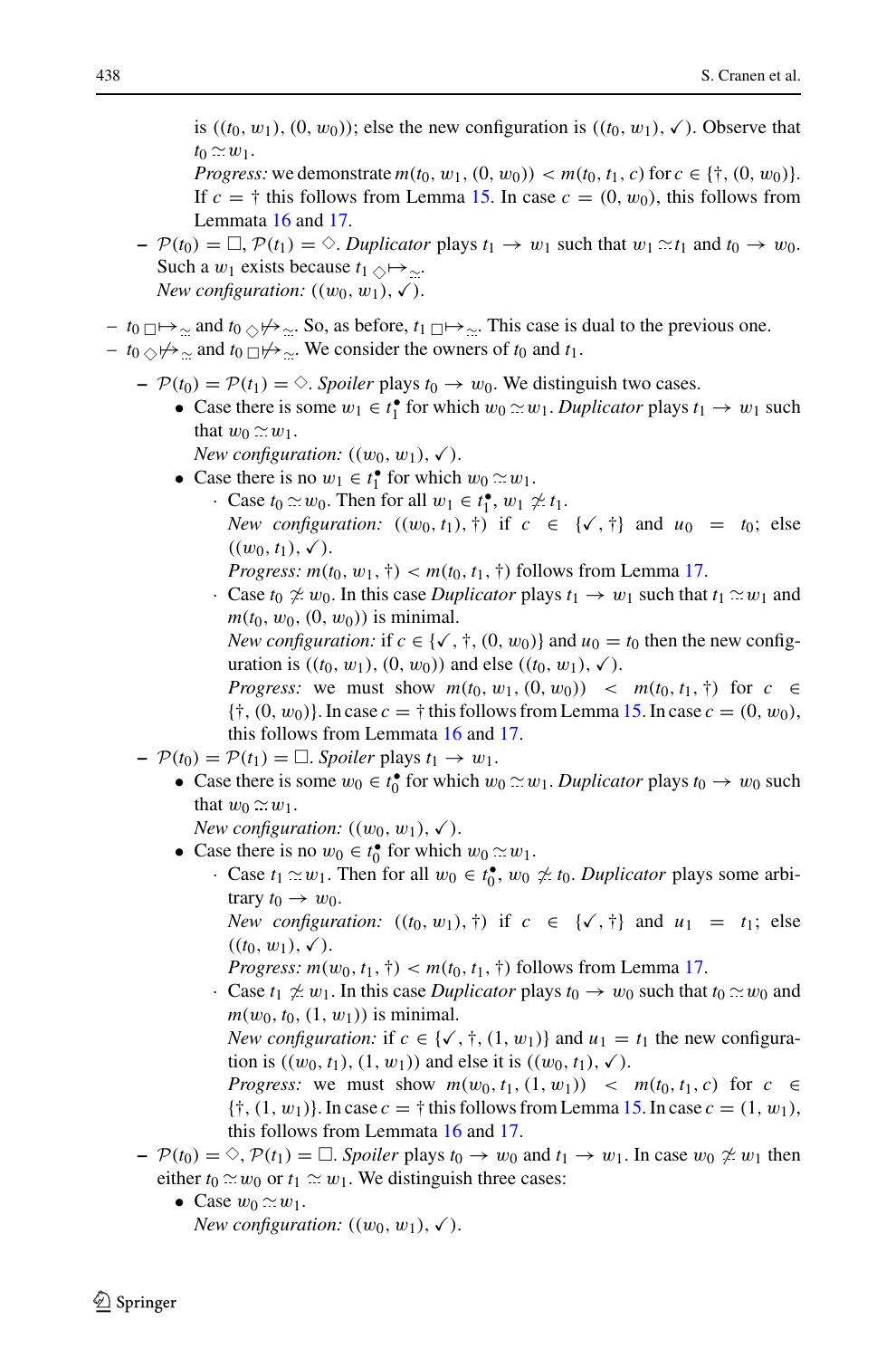• Case  $w_0 \not\cong w_1$  and  $t_0 \cong w_0$ .

*New configuration:*  $((w_0, t_1), (1, w_1))$  if  $c \in \{ \checkmark, \checkmark, (1, w_1) \}$  and  $u_1 = t_1$ ; else  $((w_0, t_1), \checkmark).$ 

*Progress:* we must show  $m(w_0, t_1, (1, w_1)) < m(t_0, t_1, c)$  for  $c \in \{\dagger, (1, w_1)\}.$ In case  $c = \dagger$  this follows from Lemma [15.](#page-35-0) In case  $c = (1, w_1)$  this follows from Lemmata [16](#page-35-1) and [17.](#page-35-2)

• Case  $w_0 \not\cong w_1$  and  $t_1 \cong w_1$ . *New configuration:*  $((t_0, w_1), (0, w_0))$  if  $c \in \{ \checkmark, \checkmark, (0, w_0) \}$  and  $u_0 = t_0$ ; else  $((t_0, w_1), \sqrt{)}.$ *Progress:* we must show  $m(t_0, w_1, (0, w_0)) < m(t_0, t_1, c)$  for  $c \in \{\dagger, (0, w_0)\}.$ 

In case  $c = \dagger$  this follows from Lemma [15.](#page-35-0) In case  $c = (0, w_0)$  this follows from Lemmata [16](#page-35-1) and [17.](#page-35-2)

- $\mathcal{P}(t_0) = \Box, \mathcal{P}(t_1) = \Diamond.$ 
	- Case there are  $w_0 \in t_0^{\bullet}$  and  $w_1 \in t_1^{\bullet}$  such that  $w_0 \simeq w_1$ . Then *Duplicator* plays to such  $w_0$  and  $w_1$ .

*New configuration:*  $((w_0, w_1), \checkmark)$ .

- Case there are no  $w_0 \in t_0^{\bullet}$  and  $w_1 \in t_1^{\bullet}$  such that  $w_0 \sim w_1$ .
	- $\cdot$  case there is some  $w_0 \in t_0^{\bullet}$  such that  $w_0 \approx t_0$ . Then *Duplicator* plays to  $w_0$ that is such while minimising  $m(w_0, t_1, \dagger)$ .

*New configuration:*  $((w_0, t_1), \dagger)$  if  $u_1 = t_1$ ; else it is  $((w_0, t_1), \checkmark)$ .

*Progress:* we first show that  $u_1 = t_1$  implies  $c \in \{\dagger, \sqrt{\}$ . Towards a contradiction, assume  $c = (0, t)$  for some *t*. By our invariant, this implies  $(t_0, t_1)$  ∈  $V$   $\Diamond$  ×  $V$ . Since  $(u_0, u_1)$  ∈ { $(t_0, t_1)$ ,  $(t_1, t_0)$ } and  $u_1 = t_1$  we have  $u_0 = t_0$ . But then both  $u_0 \in V_{\square}$  and  $u_0 \in V_{\diamondsuit}$ . Contradiction. Towards another contradiction, assume  $c = (1, t)$  for some *t*. By our invariant, this implies (*t*<sub>0</sub>, *t*<sub>1</sub>) ∈ *V* × *V* $\Box$ . This contradicts *u*<sub>1</sub> = *t*<sub>1</sub> since  $P(u_1) = \Diamond$ . It therefore suffices to show  $m(w_0, t_1, \dagger) < m(t_0, t_1, \dagger)$ . This follows from the fact that we minimised  $m(w_0, t_1, \dot{\tau})$  and Lemmata [16](#page-35-1) and [17.](#page-35-2)

 $\cdot$  case there is some  $w_1 \in t_1^{\bullet}$  such that  $w_1 \approx t_1$ . Then *Duplicator* plays to  $w_1$ that is such while minimising  $m(t_0, w_1, \dagger)$ .

*New configuration:*  $((t_0, w_1), \dagger)$  if  $u_0 = t_0$ ; else it is  $((t_0, w_1), \checkmark)$ .

*Progress:* using arguments, similar to those in the previous case, it follows that  $c \in \{\dagger, \sqrt{\}$ . It therefore suffices to show  $m(t_0, w_1, \dagger) < m(t_0, t_1, \dagger)$ . This follows from the fact that we minimised  $m(t_0, w_1, \dagger)$  and Lemmata [16](#page-35-1) and [17.](#page-35-2)  $\Box$ 

We next focus on proving that every pair of vertices related through the governed stuttering bisimulation game are in fact governed stuttering bisimilar.

**Proposition 8** *For all*  $v, w \in V$  *if*  $v \equiv_{g,st} w$  *then*  $v \approx w$ *.* 

*Proof* We prove the contrapositive of the statement, *i.e.* for all  $v, w \in V$ , if  $v \ncong w$ , then also  $v \neq_{g,st} w$ . Let  $v \nsim w$ . By Corollary [2,](#page-24-1) then also  $(v, w) \notin v\mathcal{F}$ . By the Knaster-Tarski-Kleene fixpoint approximation theorem, we thus have  $(v, w) \notin \bigcap \mathcal{F}^k(V \times V)$ . Let  $R^k$  denote the

relation  $\mathcal{F}^k(V \times V)$ ; *i.e.*,  $R^k$  is the relation obtained by applying the operator  $\mathcal{F}$  *k*-times. Note that because of monotonicity,  $R^k = \bigcap_{l \leq k} R^l$ . We next prove, using induction, that for all  $k \geq 1$ :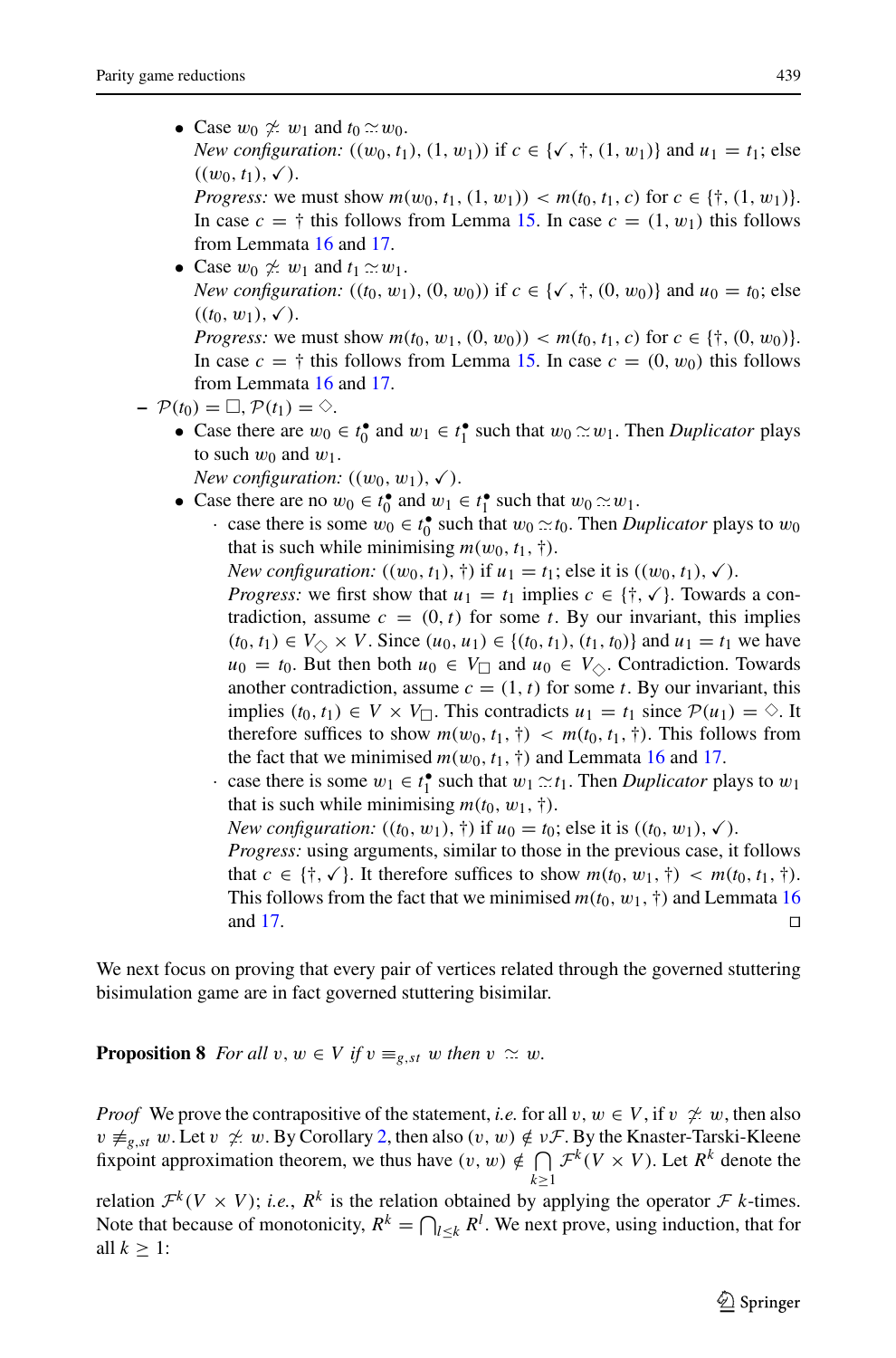*Spoiler* wins the governed stuttering bisimulation game for all configurations( $(u_0, u_1)$ , *c*) for which( $u_0, u_1$ )  $\notin R^k$  (IH)

- Base case  $k = 1$ . Observe that  $R^1 = \{(v, w) \in V \times V \mid \Omega(v) = \Omega(w)\}\)$ . *Spoiler* wins the governed stuttering bisimulation game for all configurations  $((u_0, u_1), c)$  satisfying  $(u_0, u_1) \notin R^1$ : all plays starting in such a configuration trivially violate *Duplicator*'s winning condition.
- Inductive step. Assume that the statement holds for some  $k \geq 1$ . Pick an arbitrary position  $(u_0, u_1)$  for which  $(u_0, u_1) \notin R^{k+1}$  and let *c* be an arbitrary challenge/reward. We must show that *Spoiler* wins the governed stuttering bisimulation game for these. Recall that we have  $R^{k+1} \subset R^k$ .

If  $(u_0, u_1) \notin R^k$ , then by the induction hypothesis, *Spoiler* wins the governed stuttering bisimulation game from the configuration  $((u_0, u_1), c)$ . Observe that by definition of  $\mathcal{F}$ , we have for all  $(v, w) \in R^k \setminus R^{k+1}$  that there are  $i \in \{\Diamond, \Box\}$  and  $\mathcal{U}, \mathcal{T} \subseteq V_{/R^k}$  for which

<span id="page-39-0"></span>
$$
[v]_{R^k} \in \mathcal{U} \setminus \mathcal{T} \text{ but not } v_i \mapsto \mathcal{U} \mathcal{T} \Leftrightarrow w_i \mapsto \mathcal{U} \mathcal{T}.
$$

Let *i*, *U*, *T* be such that ( $\star$ ). We focus on the case *i* =  $\Diamond$ ; the case that *i* =  $\Box$  is fully dual. Assume that  $v_i \mapsto \mathcal{U}$  *T* and not  $w_i \mapsto \mathcal{U}$  *T*; the case in which not  $v_i \mapsto \mathcal{U}$  *T* but  $w_i \mapsto \mathcal{U}$  *T* is symmetric. Note that we can assume that  $T \cap U = \emptyset$ , as  $v_i \mapsto U/T$  iff  $v_i \mapsto U/T$  for any  $U, T$ . We may therefore also simplify  $U \setminus T$  to  $U$ .

Let  $\sigma \in \mathbb{S}_i$  be the (memoryless) strategy underlying  $v_i \mapsto \mathcal{U}$  *T*. Using  $\sigma$ , we construct a winning strategy for *Spoiler* for configuration  $((v, w), c)$ . We first show that *Spoiler* can invariantly move between configurations  $((t_0, t_1), c)$  that satisfy the following property  $\Phi$ :

If 
$$
[t_0]_{R^k} = [t_1]_{R^k}
$$
 then  
\n
$$
\begin{cases}\nt_0 \circ \mapsto_{\mathcal{U}} T \text{ but not } t_1 \ni \mapsto_{\mathcal{U}} T \\
c = (0, t) \text{ implies } t_0 \in V_{\diamondsuit} \text{ and } t_0 \circ \mapsto t \\
c = (1, t) \text{ implies } t_1 \in V_{\square}, t \in t_1^{\bullet} \text{ and not } t_i \mapsto_{\mathcal{U}} T\n\end{cases}
$$

Let  $((t_0, t_1), c)$  be a configuration for which  $\Phi$  holds. For all such configurations *Spoiler's* move in step 1 of a round is to play from (*t*0, *t*1); *i.e. Spoiler* does not switch positions. We distinguish three main cases, showing that *Duplicator* has no other option than to choose a new configuration that satisfies  $\Phi$ .

- 1. Case  $c \in \{\dagger, \sqrt{\}$ . We furthermore distinguish cases based on the players of  $t_0$  and  $t_1$ .
	- Case  $P(t_0) = P(t_1) = \Diamond$ . Since  $t_0 \circ \rightarrow \mathcal{U}$  *T*, *Spoiler* proposes to move from  $t_0$  to  $\sigma(t_0)$ . *Duplicator* proposes  $u_1 \in t_1^{\bullet}$ . Observe that not  $u_1 \mapsto u \mathcal{T}$ . *Duplicator* then can propose to continue in:  $((\sigma(t_0), u_1), \checkmark), ((t_0, u_1), (0, \sigma(t_0))),$  or  $((\sigma(t_0), t_1), \checkmark).$ Clearly, all new configurations satisfy  $\Phi$ .
	- $P(t_0) = P(t_1) = \Box$ . *Spoiler* proposes to move from  $t_1$  to  $u_1$  such that not  $u_1 \mapsto \mathcal{U}$  *T*. Such  $u_1$  exists. *Duplicator* proposes  $u_0 \in t_0^{\bullet}$ . Observe that  $t_0 \circ \to u_0$ . *Duplicator* proposes to continue in:  $((u_0, u_1), \checkmark), ((t_0, u_1), \checkmark),$  or  $((u_0, t_1), (1, u_1)).$ All new configurations satisfy  $\Phi$ .
	- Case  $P(t_0) = \Diamond$ ,  $P(t_1) = \Box$ . Since  $t_0 \circ \rightarrow u \mathcal{T}$  Spoiler proposes to move from  $t_0$  to  $\sigma(t_0)$  and from  $t_1$  to  $u_1$  such that not  $u_1 \mapsto \mathcal{U}$ . Note that such  $u_1$ exists. *Duplicator* proposes to continue in:  $((\sigma(t_0), u_1), \checkmark), ((t_0, u_1), (0, \sigma(t_0))),$ or  $((\sigma(t_0), t_1), (1, u_1))$ . Again, all new configurations satisfy  $\Phi$ .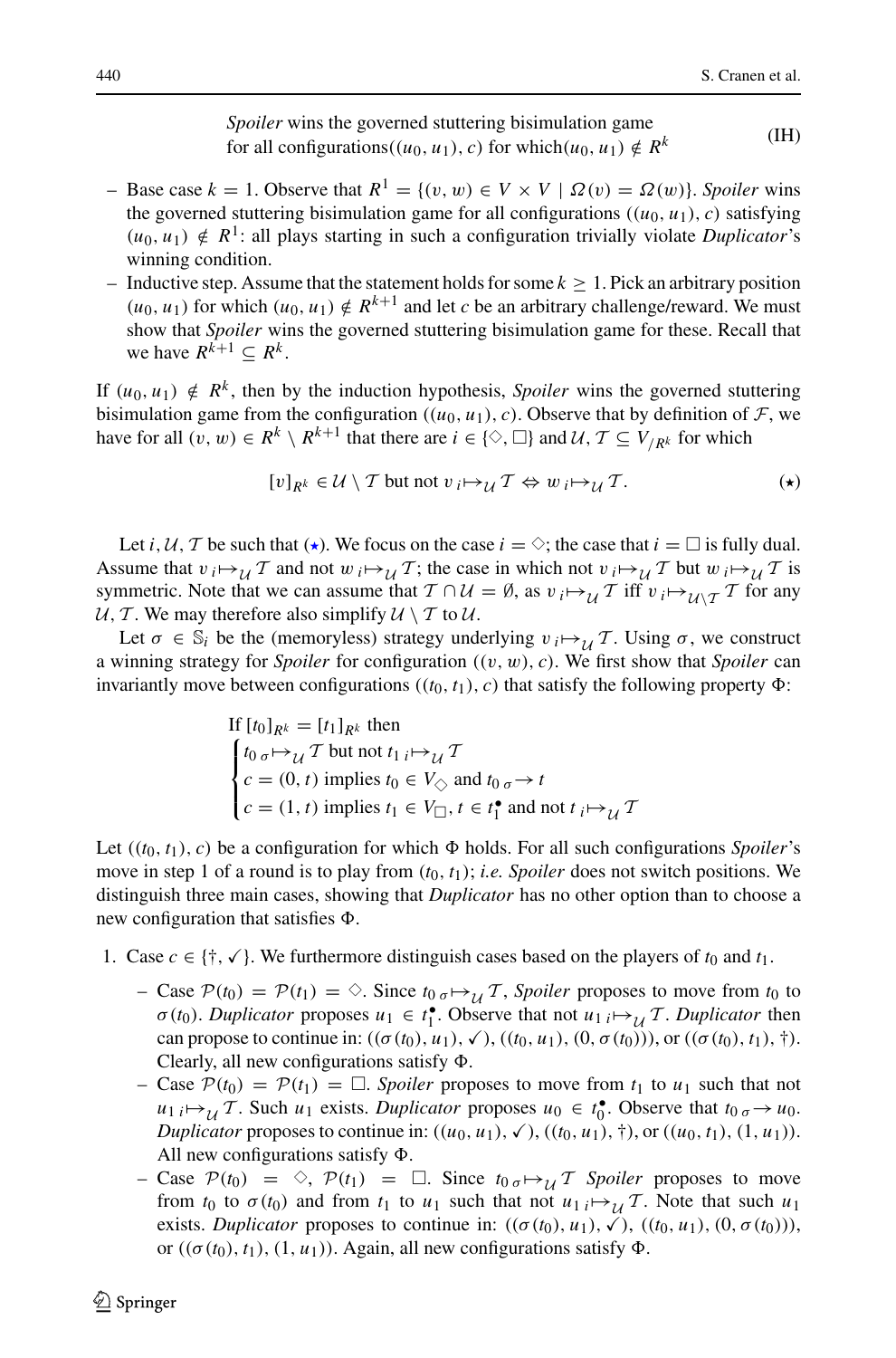- Case  $P(t_0) = \Box$ ,  $P(t_1) = \Diamond$ . *Duplicator* proposes to move from  $t_1$  to  $u_1$  and from *t*<sub>0</sub> to *u*<sub>0</sub>. Since  $i = \diamondsuit$ , we have  $t_0 \circ \to u_0$  and because of  $\Phi$ , we have not  $u_1 \circ \to u_1$ .<br>Duration than generate a continue in  $f(u_1, u_1) = f(u_1, u_2)$ . *Duplicator* then proposes to continue in:  $((u_0, u_1), \checkmark), ((t_0, u_1), \checkmark),$  or  $((u_0, t_1), \checkmark).$ All new configurations satisfy  $\Phi$ .
- 2. Case  $c = (0, t)$ . Because of  $\Phi$ , we have  $t_0 \circ \rightarrow u$  *T* and  $P(t_0) = \Diamond$ . Then *Spoiler* plays from configuration  $(t_0, t_1)$ . We furthermore distinguish cases based on the owner of  $t_1$ .
	- $-$  Case  $P(t_1) = \Diamond$ . *Spoiler* proposes to move from *t*<sub>0</sub> to *t*. *Duplicator* proposes *u*<sub>1</sub> ∈ *t*<sup>•</sup><sub>1</sub>. Observe that not  $u_1 \mapsto \mathcal{U}$  *T*. *Duplicator* proposes to continue in on of the following configurations:  $((t, u_1), \checkmark), ((t_0, u_1), (0, t)),$  or  $((t, t_1), \dagger)$
	- $-$  Case  $P(t_1) = \Box$ . *Spoiler* proposes to move from  $t_0$  to *t* and from  $t_1$  to  $u_1$  such that not  $u_1 \mapsto \mathcal{U}$  *T*. Such  $u_1$  exists. *Duplicator* proposes to continue in:  $((t, u_1), \checkmark)$ ,  $((t_0, u_1), (0, t))$ , or  $((t, t_1), \checkmark)$

In both cases, the new rounds satisfy  $\Phi$ .

- 3. Case  $c = (1, t)$ . Because of  $\Phi$ , we have not  $t_1 \circ \rightarrow u$  *T* and  $P(t_1) = \Box$ . Then *Spoiler* plays from configuration  $(t_0, t_1)$ . We furthermore distinguish cases based on the owner of *t*0.
	- $\sim$  Case  $P(t_0) = \diamond$ . *Spoiler* proposes to move from  $t_0$  to  $\sigma(t_0)$  and from  $t_1$  to *t*. *Duplicator* proposes to continue in:  $((\sigma(t_0), t), \checkmark), ((t_0, t), \checkmark),$  or  $((\sigma(t_0), t_1), (1, t)).$
	- $-$  Case  $P(t_0) = \Box$ . *Spoiler* proposes to move from *t*<sub>1</sub> to *t*. *Duplicator* proposes *u*<sub>0</sub> ∈ *t*<sub>0</sub><sup>•</sup>. Observe that  $t_0 \rightarrow u_0$ . *Duplicator* proposes to continue in:  $((u_0, t), \checkmark), ((t_0, t), \check{\tau}),$ or  $((u_0, t_1), (1, t)).$

We next observe that for any  $(t_0, t_1)$  for which  $t_0, t_1$  meet the premiss of  $\Phi$ , but not the conclusion, *Spoiler* can, in a single round, move to a configuration that either does not meet  $\Phi$ 's premiss or to one that meets  $\Phi$ 's conclusion. More specifically, suppose that  $[t_0]_{R^k}$  =  $[t_1]_{R^k}$  but one of the following holds:

- 1.  $t_1 \underset{\sigma \mapsto \mathcal{U}}{\uplus} \mathcal{T}$  but not  $t_0 \underset{i \mapsto \mathcal{U}}{\uplus} \mathcal{T}$ ;
- 2.  $c = (0, t)$  implies  $t_0 \notin V_{\diamondsuit}$  or not  $t_0 \in I$ ;
- 3.  $c = (1, t)$  implies  $t_1 \notin V_{\square}, t \notin t_1^{\bullet}, \text{ or } t_i \mapsto \mathcal{U} \mathcal{T}$ .

Whenever we are in case 1, *Spoiler* switches positions in step 1 of a round and follows the strategy outlined above. Whenever we are in case 2 or 3, *Spoiler* drops challenge *c* in step 1 and plays as if  $c \in \{\dagger, \sqrt\}$ . In all three cases, *Duplicator* is rewarded a  $\sqrt{\ }$  as the new challenge at the end of the round and  $\Phi$  holds trivially.

Summarising, we find that for configurations  $((t_0, t_1), c)$  for which both  $(\star)$  and  $\Phi$  hold, *Spoiler* can move to another configuration that either meets  $\Phi$  or is such that  $\Phi$ 's premiss is violated. For configurations  $((t_0, t_1), c)$  for which  $(\star)$  but not  $\Phi$  holds, *Spoiler* can move in a single round to a configuration for which she can henceforth maintain  $\Phi$  as an invariant or for which  $\Phi$ 's premiss is violated.

We finally argue that when *Spoiler* plays according to the above strategy, she wins all plays. Observe that we only need to show this for all infinite plays that pass only through positions  $(u, t)$  for which  $(u, t) \in R^k$ ; for those plays that at some point pass along a position  $(u, t) \notin R^k$ , our induction hypothesis yields a winning strategy for *Spoiler*.

Let  $(v_0, w_0)$   $(v_1, w_1)$   $(v_2, w_2)$ ... be an infinite sequence of positions on an infinite play  $\pi$  that is allowed by *Spoiler*'s strategy, such that for all *l*,  $[v_l]_{R^k} = [w_l]_{R^k}$ . Towards a contradiction, assume that *Duplicator* wins  $\pi$ . Observe that  $[v_l]_{R^k} = [w_l]_{R^k}$  implies that  $\Omega(v_l) = \Omega(w_l)$  for all  $(v_l, w_l) \in R^k \setminus R^{k+1}$ ; therefore we can only arrive at a contradiction by showing that *Duplicator* earns a finite number of  $\checkmark$  rewards along π. By invariant  $\Phi$ ,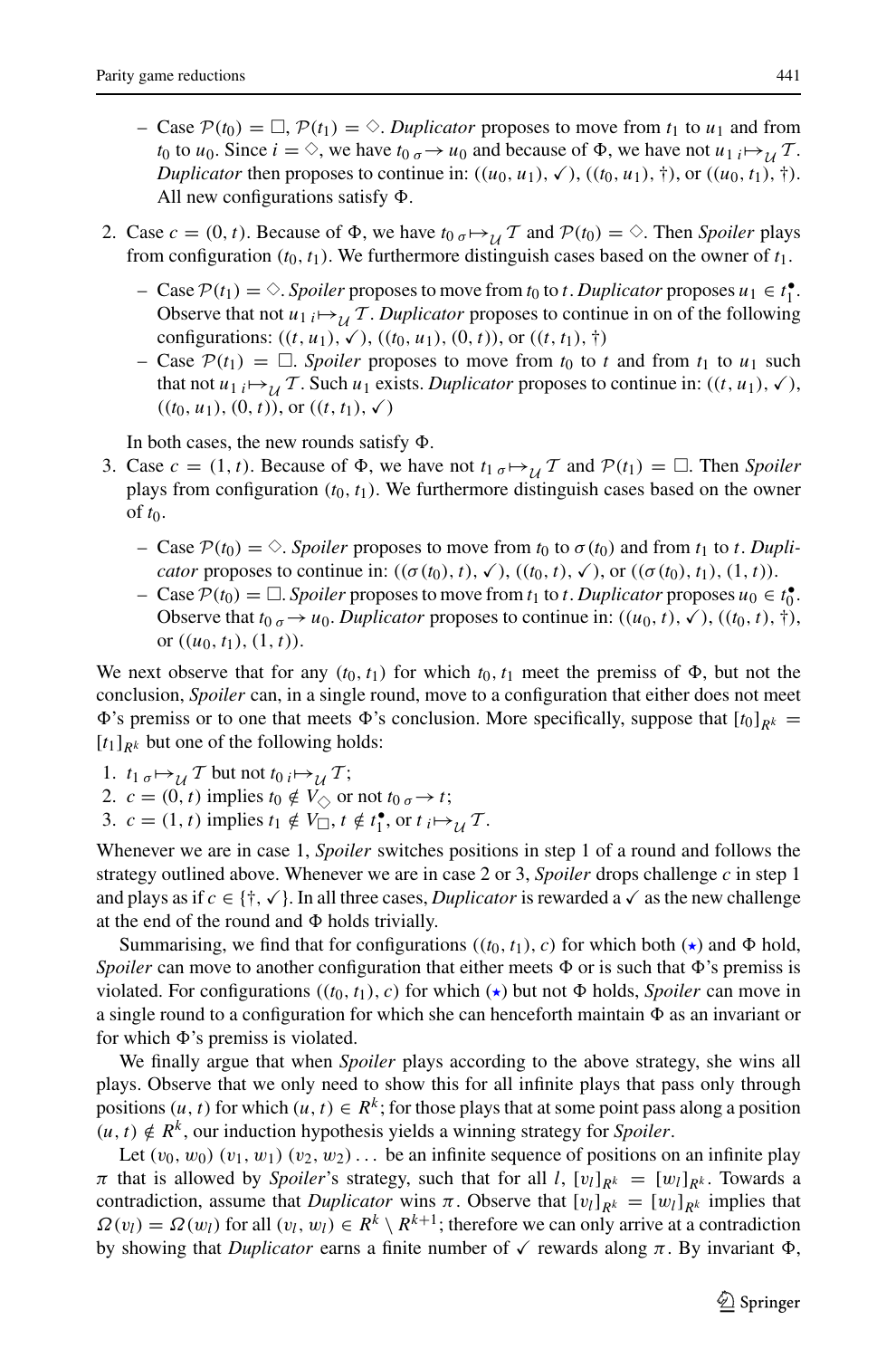for all positions  $(v_l, w_l)$ , for  $l \geq 1$ , we have  $v_l \rightharpoondown_l \mathcal{T}$ . Let  $\delta(v_l, w_l)$  denote the length of the longest path from  $v_l$  to reach  $\mathcal T$  when playing according to  $\sigma$ . Note that  $\delta$  is finite and decreases along the positions in  $\pi$ , but never reaches 0, as all vertices remain in  $\mathcal{U}$ . This means that for some *m*, we have  $\delta(v_m, w_m) = \delta(v_n, w_n)$  for all  $n \ge m$ . Fix this *m*. Moreover, there must be some *u* such that:

$$
u_{\sigma} \mapsto_{\mathcal{U}} \mathcal{T} \wedge \forall n \geq m : \forall (v_n, w_n) \in \pi : v_n = u
$$

But this means that, once *Spoiler*'s strategy reaches the position containing *u*, all remaining 's earned by *Duplicator* must be due to *Spoiler* switching positions or discarding a challenge in step 1 of each new round. As we explained, *Spoiler* switches positions and/or drops a challenge only in the first round when starting in a configuration that does not satisfy  $\Phi$ ; she never does so afterwards. Therefore, *Duplicator* earns no  $\checkmark$  rewards when  $\pi$  reaches a configuration containing a position with *u*. But then *Duplicator* earns only a finite number of rewards along π, contradicting the assumption that *Duplicator* wins π. Therefore, *Spoiler* has a strategy to win from any configuration  $((u_0, u_1), c)$  for which  $(u_0, u_1) \notin R^k$ .

# **References**

- <span id="page-41-1"></span>1. Arnold, A., Vincent, A., Walukiewicz, I.: Games for synthesis of controllers with partial observation. Theor. Comput. Sci. **303**(1), 7–34 (2003)
- <span id="page-41-2"></span>2. Arnold, A., Walukiewicz, I.: Nondeterministic controllers of nondeterministic processes. Logic and Automata. Volume 2 of Texts in Logic and Games, pp. 29–52. Amsterdam University Press, Amsterdam (2008)
- <span id="page-41-7"></span>3. Basten, T.: Branching bisimilarity is an equivalence indeed!. Inf. Proc. Let. **58**(3), 141–147 (1996)
- <span id="page-41-10"></span>4. van Benthem, J.: Correspondence theory. In: Gabbay, D., Guenthner, F. (eds.) Handbook of Philosophical Logic volume II, pp. 167–248. Springer, Dordrecht (1984)
- <span id="page-41-3"></span>5. Björklund, H., Sandberg, S., Vorobyov, S.G.: A discrete subexponential algorithm for parity games. In: Proceedings STACS'03 volume 2607 of LNCS, pp. 663–674. Springer (2003)
- <span id="page-41-4"></span>6. Björklund, H., Vorobyov, S.G.: Combinatorial structure and randomized subexponential algorithms for infinite games. Theor. Comput. Sci. **349**(3), 347–360 (2005)
- <span id="page-41-16"></span>7. Browne, M.C., Clarke, E.M., Grumberg, O.: Characterizing finite Kripke structures in propositional temporal logic. TCS **59**, 115–131 (1988)
- <span id="page-41-8"></span>8. Bulychev, P.E., Konnov, I.V., Zakharov, V.A.: Computing (bi)simulation relations preserving CTL\*-X for ordinary and fair kripke structures. Institute for System Programming, Russian Academy of Sciences, Mathematical Methods and Algorithms, 12 (2007)
- <span id="page-41-17"></span>9. Bustan, D., Grumberg, O.: Simulation-based minimization. ACM Trans. Comput. Log. **4**(2), 181–206 (2003)
- <span id="page-41-12"></span>10. Clemente, L.: Büchi automata can have smaller quotients. In: ICALP'11, volume 6756 of Lecture Notes in Computer Science, pp. 258–270. Springer (2011)
- <span id="page-41-15"></span>11. Cranen, S.: Getting the point: obtaining and understanding fixpoints in model checking. PhD thesis, Eindhoven University of Technology. Eindhoven (2015)
- <span id="page-41-11"></span>12. Cranen, S., Gazda, M., Wesselink, J.W., Willemse, T.A.C.: Abstraction in fixpoint logic. ACM Trans. Comput. Logic **16**(4), 29:1–29:39 (2015)
- <span id="page-41-5"></span>13. Cranen, S., Keiren, J.J.A., Willemse, T.A.C.: Stuttering mostly speeds up solving parity games. In: Proceedings of NFM'11 volume 6617 of LNCS, pp. 207–221. Springer (2011)
- <span id="page-41-6"></span>14. Cranen, S., Keiren, J.J.A., Willemse., T.A.C.: A cure for stuttering parity games. In: Proceedings of ICTAC'12, volume 7521 of LNCS, pp. 198–212. Springer (2012)
- <span id="page-41-9"></span>15. Cranen, S., Keiren, J.J.A., Willemse, T.A.C.: Parity game reductions (2016), [arXiv:1603.06422](http://arxiv.org/abs/1603.06422)
- <span id="page-41-13"></span>16. de Frutos Escrig, D., Keiren, J.J.A., Willemse, T.A.C.: Branching bisimulation games. In: Proceedings of FORTE'16, (2016). doi[:10.1007/978-3-319-39570-8\\_10](http://dx.doi.org/10.1007/978-3-319-39570-8_10)
- <span id="page-41-14"></span>17. Emerson, E.A., Jutla, C.S.: Tree automata, mu-calculus and determinacy. In: Proceedings of FOCS'91. IEEE Computer Society, pp. 368–377 (1991)
- <span id="page-41-0"></span>18. Emerson, E.A., Jutla, C.S., Sistla, A.P.: On model checking for the  $\mu$ -calculus and its fragments. Theor. Comput. Sci. **258**(1–2), 491–522 (2001)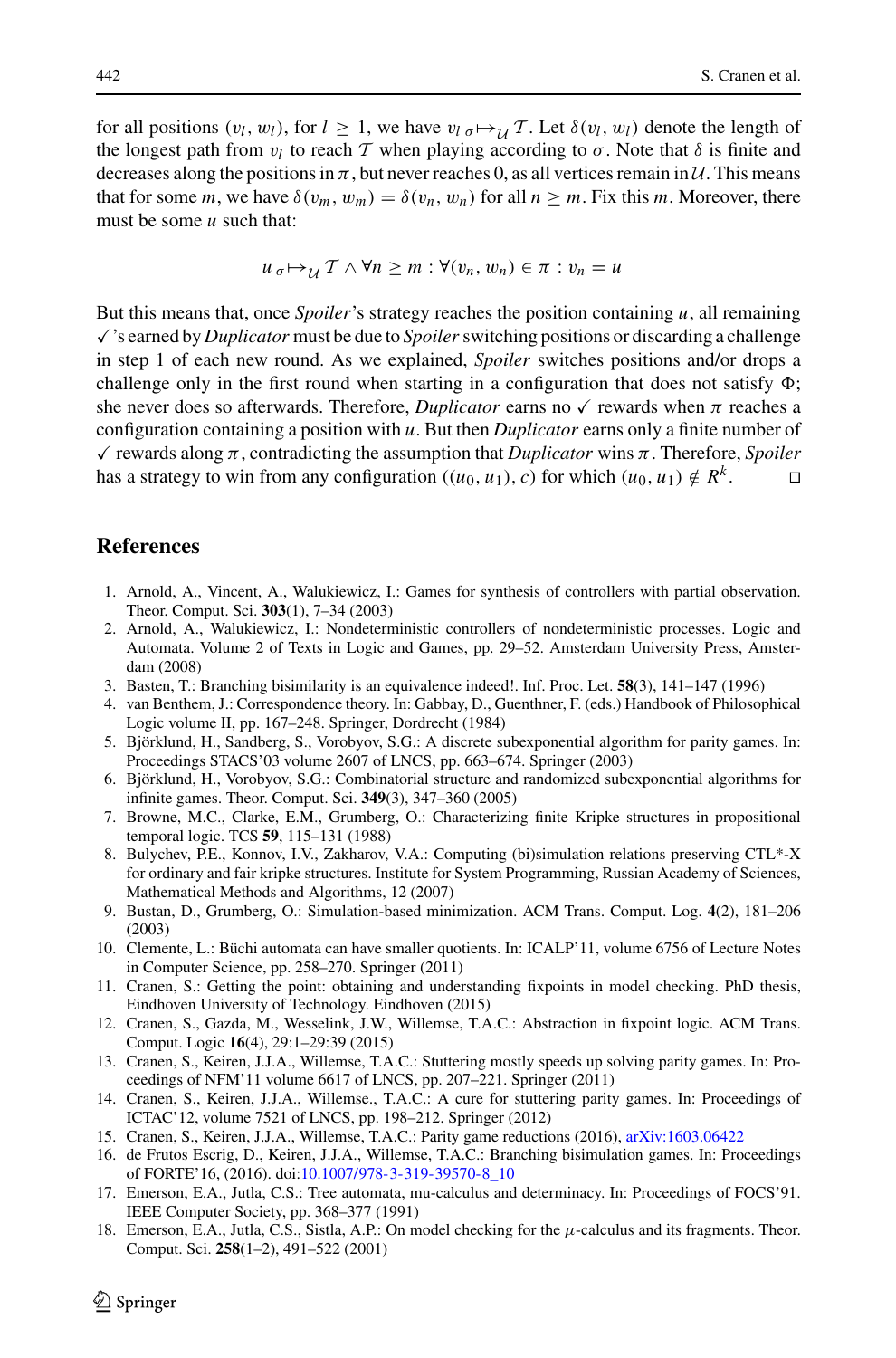- <span id="page-42-22"></span>19. Etessami, K., Wilke, Th., Schuller, R.A.: Fair simulation relations, parity games, and state space reduction for büchi automata. SIAM J. Comput. **34**(5), 1159–1175 (2005)
- <span id="page-42-6"></span>20. Friedmann, O., Lange, M.: Solving parity games in practice. In: Proceedings of ATVA'09, volume 5799 of LNCS. Springer, pp. 182–196 (2009)
- <span id="page-42-0"></span>21. Friedmann, O., Lange, M.: Deciding the unguarded modal μ-calculus. J. Appl. Non-Class. Log. **23**(4), 353–371 (2013)
- <span id="page-42-28"></span>22. Fritz, C.: Simulation-Based Simplification of omega-Automata. PhD thesis, Christian-Albrechts-Universität zu Kiel, (2005)
- <span id="page-42-16"></span>23. Fritz, C., Wilke. T., Simulation relations for alternating parity automata and parity games. In: Proceedings of DLT'06, volume 4036 of LNCS, pp. 59–70. Springer (2006)
- <span id="page-42-27"></span>24. Fritz, C.,Wilke, Th.: State space reductions for alternating büchi automata. In: Proceedings of FSTTCS'02, volume 2556 of LNCS, pp. 157–168. Springer (2002)
- <span id="page-42-18"></span>25. Gazda, M.W., Willemse, T.A.C.: Consistent consequence for boolean equation systems. In: Proceedings of SOFSEM'12, volume 7147 of LNCS, pp. 277–288. Springer (2012)
- <span id="page-42-29"></span>26. Gazda,M.W.,Willemse, T.A.C.: On parity game preorders and the logic of matching plays. In: Proceedings of SOFSEM'16, volume 9587 of LNCS, pp. 277–289. Springer (2016)
- <span id="page-42-24"></span>27. Glabbeek, van R.J.: The linear time—branching time spectrum. In: Proceedings of CONCUR '90, volume 458 of LNCS, pp. 278–297. Springer (1990)
- <span id="page-42-25"></span>28. Glabbeek, van R.J.: The linear time—branching time spectrum II. In: Proceedings of CONCUR'93, volume 715 of LNCS, pages 66–81. Springer (1993)
- <span id="page-42-26"></span>29. Grädel, E., Thomas, W., Wilke, T., (eds) Automata Logics, and Infinite Games, volume 2500 of LNCS. Springer (2002)
- <span id="page-42-12"></span>30. Groote, J.F., Vaandrager, F.W.: An efficient algorithm for branching bisimulation and stuttering equivalence. In: Proceedings of ICALP'90, volume 443 of LNCS, pp. 626–638. Springer (1990)
- <span id="page-42-13"></span>31. Groote, J.F., Jansen, D.N., Keiren, J.J.A., Wijs, A.: An O(mlogn) algorithm for computing stuttering equivalence and branching bisimulation. ACM Trans. Comput. Log. **18**(2), 13:1–3:34 (2017). doi[:10.](http://dx.doi.org/10.1145/3060140) [1145/3060140](http://dx.doi.org/10.1145/3060140)
- <span id="page-42-7"></span>32. Huth, M., Kuo, J.H.-P., Piterman, N.: Fatal attractors in parity games. In: Proceedings of FOSSACS'13, volume 7794 of LNCS, pp. 34–49. Springer (2013)
- <span id="page-42-8"></span>33. Huth, M., Kuo, J.H.-P., Piterman, N., Static analysis of parity games: alternating reachability under parity. In: Semantics, Logics, and Calculi, volume 9560 of LNCS, pp. 159–177. Springer (2016)
- <span id="page-42-15"></span>34. Janin, D.: A contribution to formal methods: games, logic and automata, December (2005). Habilitation thesis
- <span id="page-42-1"></span>35. Jurdziński, M.: Deciding the winner in parity games is in UP  $\cap$  co-UP. Inf. Proc. Let.  $68(3)$ , 119–124 (1998)
- <span id="page-42-2"></span>36. Jurdziński, M.: Small progress measures for solving parity games. In: Proceedings of STACS'00, volume 1770 of LNCS, pp. 290–301. Springer (2000)
- <span id="page-42-3"></span>37. Jurdziński, M., Paterson, M., Zwick, U.: A Deterministic Subexponential Algorithm for Solving Parity Games. In: Proceedings of SODA'06, pp. 117–123. ACM/SIAM (2006)
- <span id="page-42-9"></span>38. Katoen, J.P., Kemna, T., Zapreev, I.S., Jansen, D.N.: Bisimulation minimisation mostly speeds up probabilistic model checking. In: Proceedings of TACAS'07 volume 4424 of LNCS, pp. 76–92. Springer (2007)
- <span id="page-42-14"></span>39. Keiren, J.J.A.: Advanced Reduction Techniques for Model Checking. PhD thesis, Eindhoven University of Technology, (2013)
- <span id="page-42-11"></span>40. Keiren, J.J.A.: Benchmarks for parity games. In: Proceedings of FSEN'15, volume 9392 of LNCS, pp. 126–142. Springer (2015)
- <span id="page-42-19"></span>41. Keiren, J.J.A., Wesselink, J.W., Willemse, T.A.C.: Liveness analysis for parameterised Boolean equation systems. In: Proceedings of ATVA'14 volume 8837 of LNCS, pp. 219–234. Springer (2014)
- <span id="page-42-10"></span>42. Keiren, J.J.A., Willemse, T.A.C.: Bisimulation Minimisations for Boolean Equation Systems. In: Proceedings of HVC'09, volume 6405 of LNCS. Springer (2011)
- <span id="page-42-23"></span>43. Mayr, R., Clemente, L.: Advanced automata minimization. In: POPL'13, pp. 63–74. ACM (2013)
- <span id="page-42-4"></span>44. McNaughton, R.: Infinite games played on finite graphs. Ann. Pure Appl. Log. **65**(2), 149–184 (1993)
- <span id="page-42-17"></span>45. Namjoshi, K.S.: A simple characterization of stuttering bisimulation. In: Proceedings of FSTTCS'97, volume 1346 of LNCS, pp. 284–296. Springer (1997)
- <span id="page-42-20"></span>46. Orzan, S., Wesselink, J.W., Willemse, T.A.C.: Static analysis techniques for parameterised Boolean equation systems. In: Proceedings of TACAS'09, volume 5505 of LNCS, pp. 230–245. Springer (2009)
- <span id="page-42-21"></span>47. Orzan, S., Willemse, T.A.C.: Invariants for parameterised boolean equation systems. Theor. Comput. Sci. **411**(11–13), 1338–1371 (2010)
- <span id="page-42-5"></span>48. Petersson, V., Vorobyov, S.G.: A randomized subexponential algorithm for parity games. Nordic J. Comput. **8**(3), 324–345 (2001)